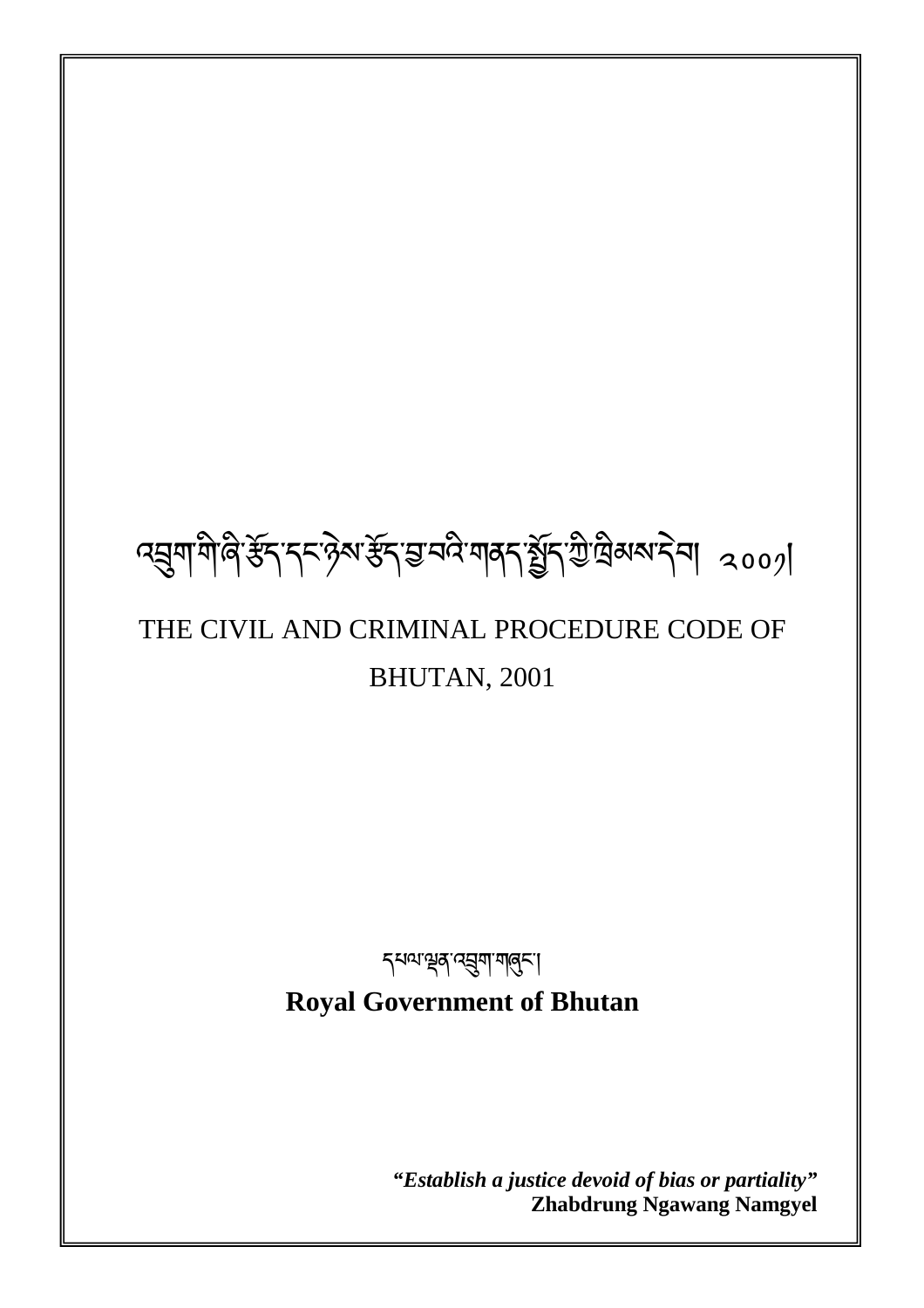## **THE CIVIL AND CRIMINAL PROCEDURE CODE OF BHUTAN, 2001**

#### **PREAMBLE**

We, the People, the *Dratsang,* and the Royal Government of Bhutan, in Order to **'maintain the quality of an unimpaired flowing of heavenly stream of Justice'** and ensure domestic Tranquility to ourselves and our Posterity, do ordain and establish this Civil and Criminal Procedure Code for the Kingdom of Bhutan.

#### **PRELIMINARY**

#### 1. **Short Title, Commencement and Extent**

- 1.1. This Code shall:
	- (a) be called THE CIVIL AND CRIMINAL PROCEDURE CODE OF BHUTAN, 2001;
	- (b) come into force in the year of the Female Iron Snake Year*,* Sixth Month, the Third Day, corresponding to the Twenty-Third day of July, 2001; and
	- (c) apply to all persons throughout the territory of Bhutan or otherwise within the judicial reach of the Royal Courts of Justice of Bhutan.
- 1.2. The provisions of *OM, AA* and *HUNG* of the *Thrimzhung Chhenmo*, 1959, are inviolable by this Code.

#### **Amendment**

- 1.3. The provisions of the following sections of law are hereby, amended:
	- (a) Chapter 11(1) & 11(2) except *Da* 2-12 of the *Thrimzhung Chhenmo*, 1959;
	- (b) Section *Pa* 5 of the *Thrimzhung Chhenmo*, 1959; and
	- (c) Sections 13, 19, 27, 28, 29, and 30 of the Bhutan Police Act, 1980.

#### **PART I GENERAL PROCEDURES**

## **CHAPTER 1 Principles of the Judiciary**

#### **The Independence of the Judiciary**

2. The Judiciary is separate from the Legislature and Executive and is fully independent in the exercise of its functions.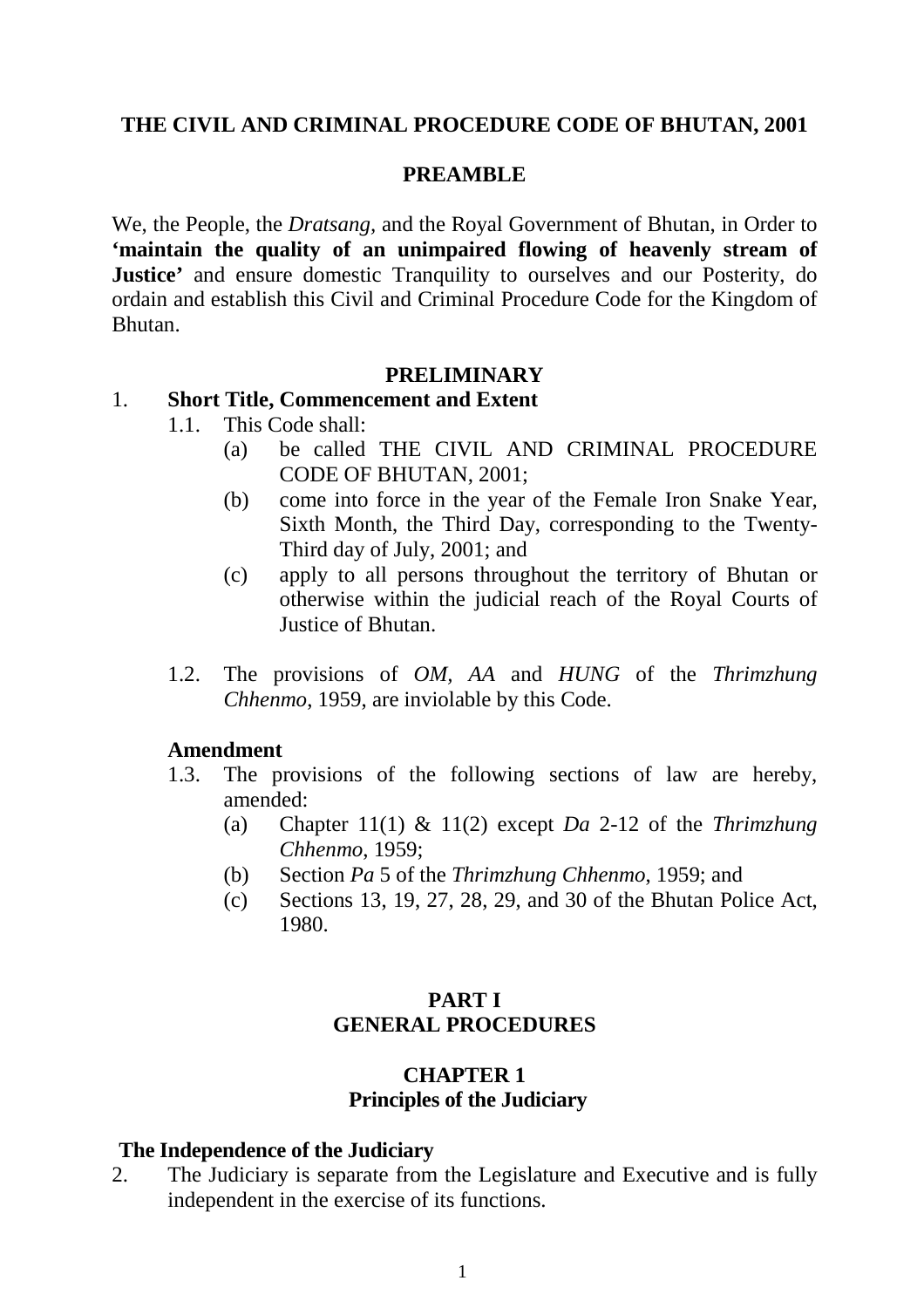2.1 The Executive shall have a duty to provide for the execution of judgments of all the Courts.

## **Equal Justice under Law**

- 3. All persons are equal before the law and are entitled to equal and effective protection of the law without discrimination on the grounds of race, colour, sex, language, religion, political or other opinion, national or social origin, property, birth or other status.
	- 3.1 A citizen shall have the right to be tried by the ordinary courts of law and shall not be tried before ad hoc tribunals.

## **Open Trial**

- 4. Every person is entitled to a fair and public trial by an independent and impartial Court in any proceeding. The Court may in its discretion exclude the press and the public from all or any part of the trial or other proceedings only if there is a compelling need to do so in the interest of:
	- (a) public order;
	- (b) national security;
	- (c) the privacy of the parties;
	- (d) protecting the privacy of a juvenile; and
	- (e) in any other situation, if in the opinion of the Court publicity would seriously prejudice the interests of justice.

## **Non-Interference**

5. The Courts shall decide matters before it impartially on the basis of fact and in accordance with the rule of law.

## **Impartiality**

- 6. There shall be no bias or perceived bias in the judicial process.
	- 6.1. A *Drangpon/Rabjam* shall disqualify himself/herself or be disqualified from presiding or dealing with a case where:
		- (a) he/she is related to any party to the case;
		- (b) circumstances exist which affects or could be construed to affect his/her impartiality; or
		- (c) his/her act contravenes the Code of Conduct.

## **Habeas Corpus**

7. A member of a family may on behalf of a person imprisoned on a criminal conviction or a person detained, request the Supreme/High Court to issue an order of Habeas Corpus for the production of the person before the Supreme/High Court.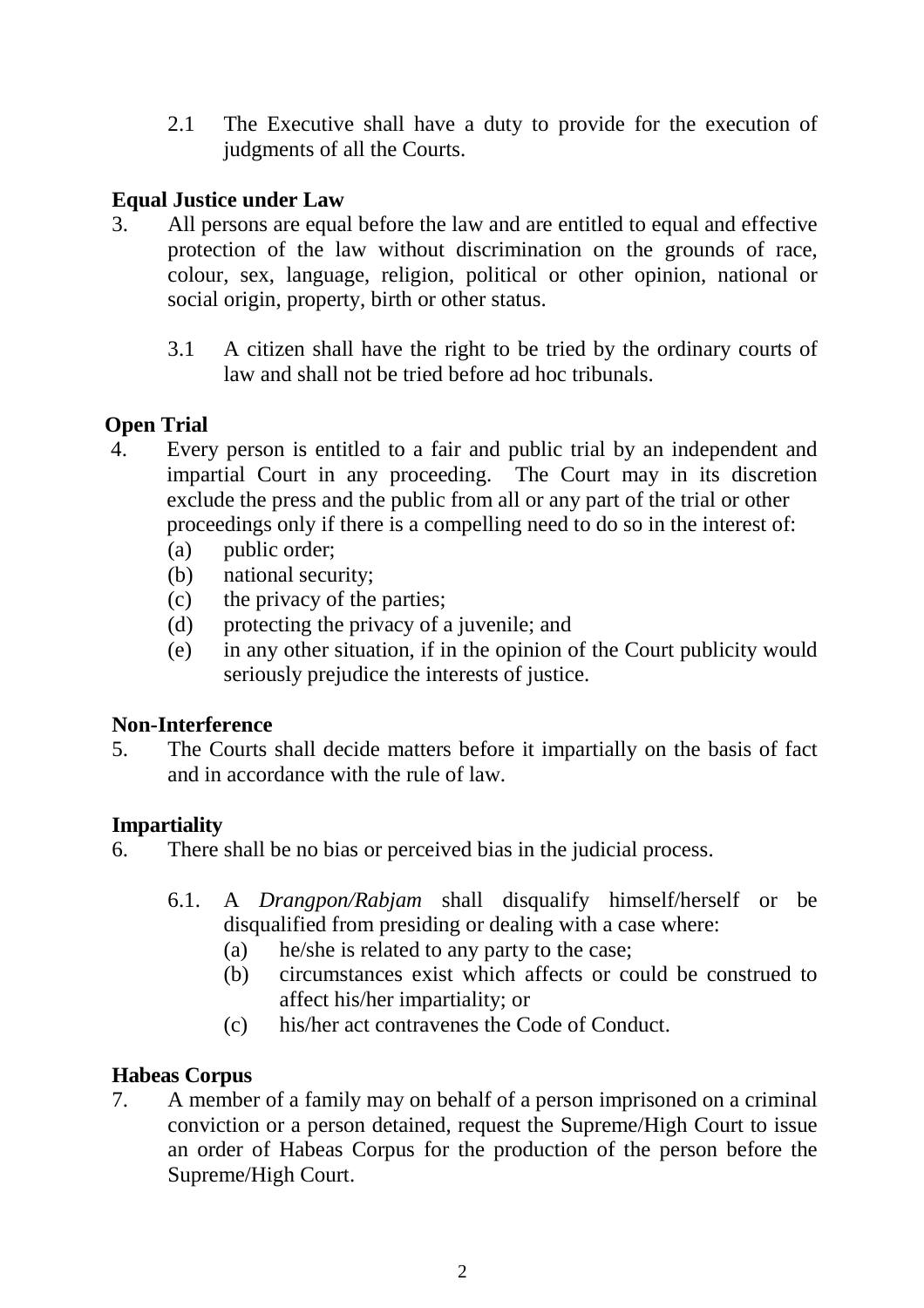## **CHAPTER 2 The Structure of the Courts**

## **The Structure of the Courts**

- 8. The Courts shall be:
	- (a) the Supreme Court of Bhutan;
	- (b) the High Court;
	- (c) the *Dzongkhag* Courts; and
	- (d) the *Dungkhag* Courts.

## **The Supreme Court**

- 9. The Supreme Court shall:
	- (a) be established in obedience to *kasho* of His Majesty the *Druk Gyalpo*;
	- (b) be presided over by the Chief Justice of Bhutan;
	- (c) be the highest Court of Justice in Bhutan with all other Courts within the territory of Bhutan subordinate to it; and
	- (d) have such number of *Drangpons* as His Majesty the *Druk Gyalpo* may appoint upon the recommendation of the National Judicial **Commission**

## **The High Court**

- 10. The High Court shall:
	- (a) be presided over by a Chief Justice of the High Court;
	- (b) have such number of *Drangpons* as His Majesty the King shall appoint upon the recommendation of the National Judicial Commission;
	- (c) discharge its duties and functions individually or in benches, as the Chief Justice may decide; and
	- (d) have such number of benches constituted by the Chief Justice as may be required in the interest of Justice.

## **The** *Dzongkhag* **Court**

- 11. A *Dzongkhag* Court shall:
	- (a) be established in every *Dzongkhag;*
	- (b) be presided over by a *Drangpon;* and
	- (c) have such number of benches established from time to time by the Chief Justice of Bhutan.

## **The** *Dungkhag* **Court**

12. A *Dungkhag* Court shall be presided over by a *Dungkhag Drangpon*.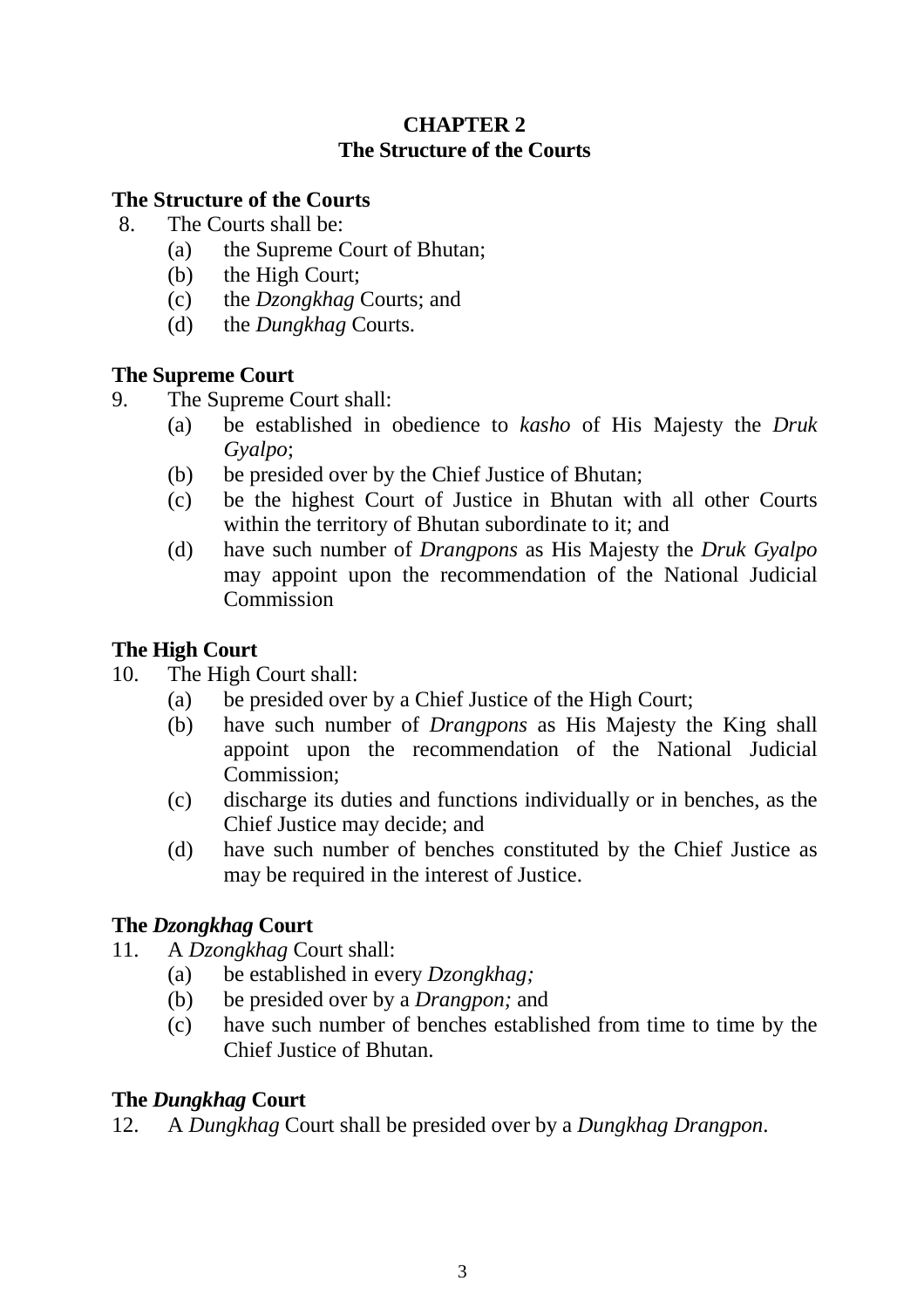#### **Appointment of** *Drangpons*

- 13. His Majesty the King shall appoint legally qualified, experienced and competent person**s** of high integrity as:
	- (a) the Chief Justice of Bhutan;
	- (b) *Drangpons* of the Supreme Court, upon the recommendation of the National Judicial Commission;
	- (c) Chief Justice and *Drangpons* of the High Court, upon the recommendation of the National Judicial Commission; and
	- (d) *Drangpons* of the *Dzongkhag* Courts, upon the recommendation of the National Judicial Commission.
	- 13.1. The Chief Justice of Bhutan shall appoint legally qualified, experienced and competent person**s** of high integrity as *Drangpons* of the *Dungkhag* Court, upon the recommendation of the Judicial Service Council.

#### **Appointment of** *Rabjams*

13.2. The Chief Justice of Bhutan shall appoint legally qualified, experienced and competent persons of high integrity as Rabjam*.*

### **Oath of Allegiance and Secrecy**

13.3. After receiving the warrant of appointment from His Majesty the *Druk Gyalpo*, the Chief Justice shall administer an 'Oath of Allegiance and Secrecy' before a Court and obtain a written pledge as follows:

"I… in the name of the *Triple Gem* and the guardian deities of the Kingdom of Bhutan do solemnly swear and affirm that I will faithfully perform the duties of my office without fear or favour, affection or ill-will and will to the best of my ability, preserve, protect and defend *Tsa-Wa-Sum* with *Tha Damsti* and *Ley Jumdrey."*

## **The National Judicial Commission**

14. His Majesty the King shall appoint qualified, experienced and competent persons of high integrity as members of the National Judicial Commission.

## **The Chairman of the National Judicial Commission**

14.1. The Chief Justice of Bhutan shall be the Chairman of the National Judicial Commission.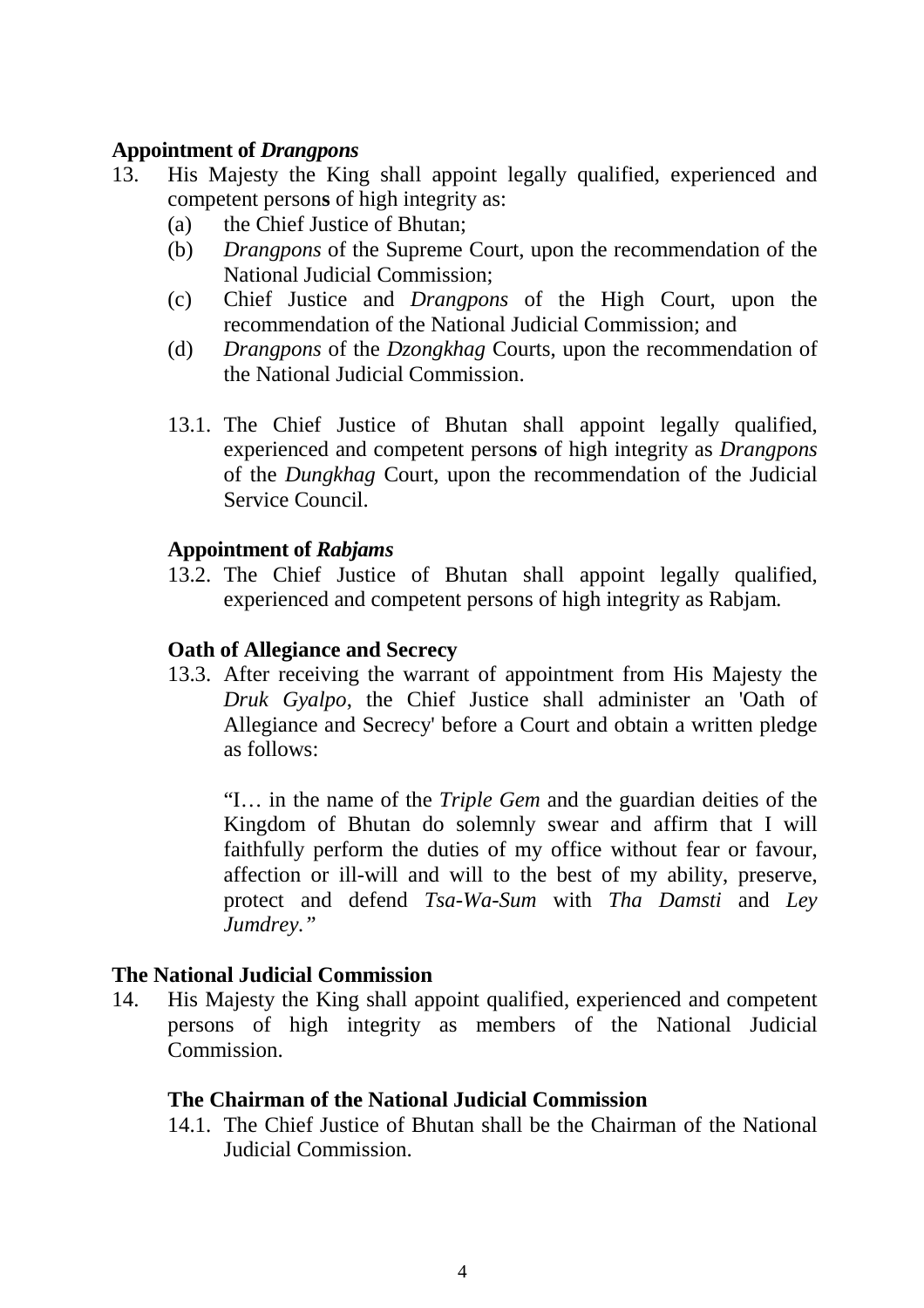## **Tenure**

- 15. Every *Drangpon* shall:
	- (a) enjoy security of tenure, *quamdiu se bene gesserint*; and
	- (b) be censured **,** suspended or removed from office only by an order of His Majesty the *Druk Gyalpo* upon the recommendation of the National Judicial Commission for proven misbehavior or incapacity.

## **CHAPTER 3 Jurisdiction**

### **Jurisdiction of the Supreme Court**

16. The jurisdiction of the Supreme Court shall extend to the whole of Bhutan, all persons therein, and all persons with an established legal relationship to Bhutan. The Jurisdiction shall be exercised in accordance with this Code

### **Appellate Jurisdiction of the Supreme Court**

17. The Supreme Court shall have appellate jurisdiction over cases.

#### **Advisory Jurisdiction**

18. Where a question of law or fact is of such a nature and of such public importance that it is expedient to obtain the opinion of the Supreme Court upon it, His Majesty the King may refer the question to that Court for its consideration. The Court shall hear the reference and submit to His Majesty the King its opinion thereon.

#### **Inherent Powers**

19. Where a particular case is not covered or is only partially covered by this or any other law in force, and is not otherwise excluded from adjudication, the Supreme Court/High Court shall have original jurisdiction over it.

#### **Extra-territorial Jurisdiction**

- 20. The Supreme/High Court shall exercise jurisdiction outside Bhutan on the bases of the following principles:
	- (a) territorial;
	- (b) nationality;
	- (c) passive personality;
	- (d) protective;
	- (e) universality;
	- (f) flag jurisdiction; and
	- (g) airspace.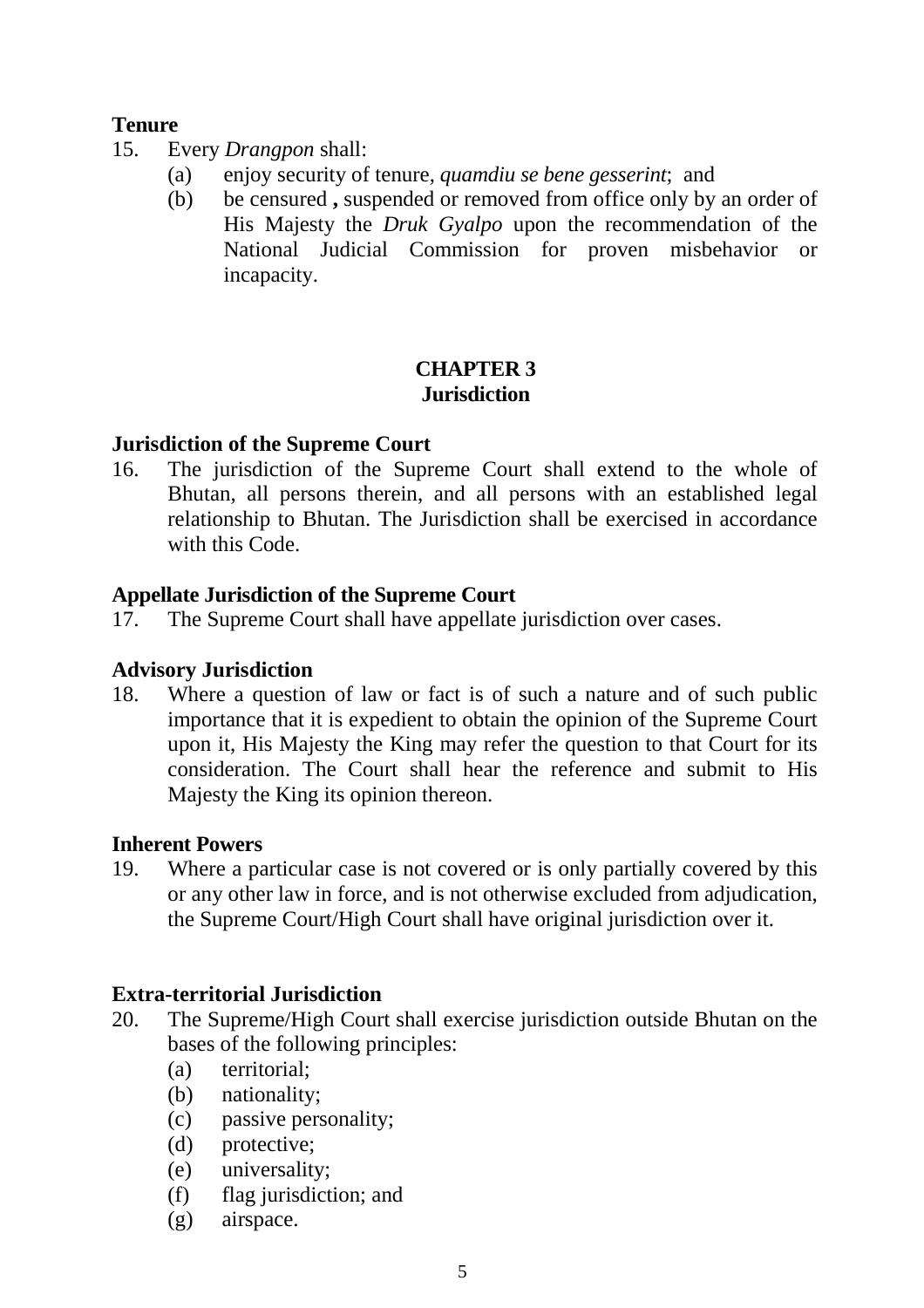## **Jurisdiction of the High Court**

21. The jurisdiction of the High Court shall extend to the whole of Bhutan, all persons therein, and all persons with an established legal relationship to Bhutan. The Jurisdiction shall be exercised in accordance with this Code.

## **Original Jurisdiction of the High Court**

- 22. The High Court shall have original jurisdiction over cases:
	- (a) arising out of or under international treaties, conventions and covenants;
	- (b) where the lower Court does not otherwise have original jurisdiction;
	- (c) between two or more *Dzongkhags*;
	- (d) in which Bhutan or the Government of Bhutan is a party; and
	- (e) of right of *Habeas Corpus*.

## **Appellate Jurisdiction**

- 23. The High Court may exercise appellate jurisdiction over:
	- (a) any judicial review on appeal from an administrative adjudication; and
	- (b) any order/decision/judgment of a *Dzongkhag* Court.

## **Original Jurisdiction of** *Dzongkhag* **Court**

24. A *Dzongkhag* Court shall exercise original jurisdiction in all cases where venue exists in its territorial jurisdiction and original jurisdiction of the High Court does not apply.

## **Appellate Jurisdiction of** *Dzongkhag* **Court**

25. A *Dzongkhag* Court shall exercise appellate jurisdiction over an appeal from an order, decision or judgment of *Dungkhag* Courts subordinate to it.

## **Original Jurisdiction of** *Dungkhag* **Court**

26. A *Dungkhag* Court shall exercise original jurisdictions in all cases where venue exists in its territorial jurisdiction and the original jurisdiction of the High Court and *Dzongkhag* Court does not apply.

## **Automatic Enforcement Orders**

- 27. Where a Court of separate jurisdiction issues a warrant, order, decision or judgment which must be carried out within the territorial jurisdiction of another Court, the Issuing Court shall request by Court Order, the Receiving Court to take necessary action.
	- 27.1. The Receiving Court shall ensure that the Issuing Court's warrant, order, decision or judgment is carried out fully to the best of its ability.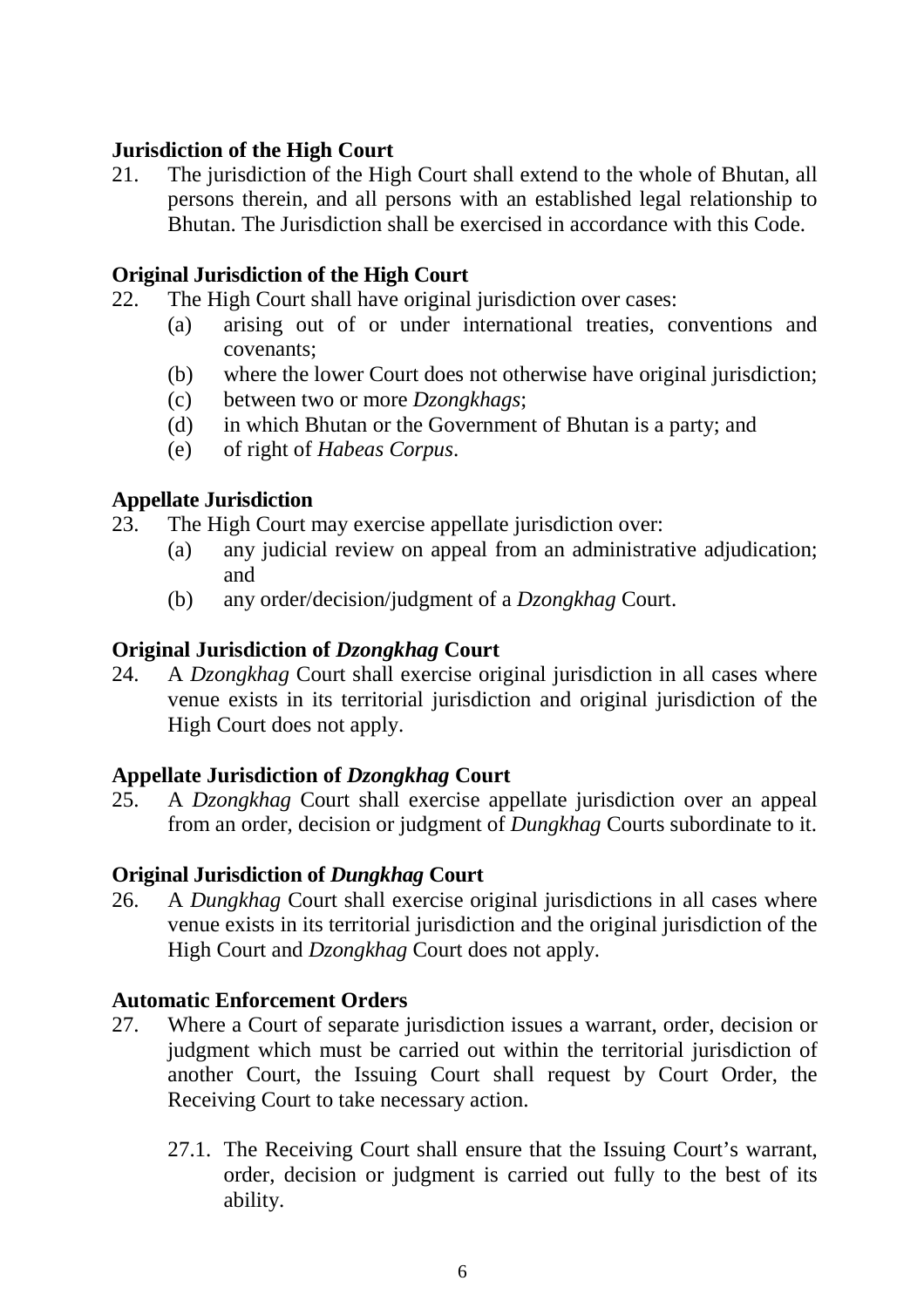- 27.2. No line of appeal or judicial review shall vest in the Receiving Court with regard to any such warrant, order, decision or judgment of the Issuing Court.
- 27.3. Appellate review shall lie with the Issuing Court.
- 27.4. The line of appeal shall remain with the Court with appellate jurisdiction over the Issuing Court with the appeal filed by the aggrieved party to that Court in accordance with the appeal procedures contained in this Code.

## **CHAPTER 4 Powers of the Judiciary**

## **Power to Adjudicate**

- 28. When a complaint is properly admitted in accordance with this Code and deemed justiciable, the Court shall:
	- (a) preside over all proceedings within its jurisdiction;
	- (b) not entertain any petition outside the Court;
	- (c) not delegate any power or authority over any element of a case to any other person, institution or body;
	- (d) pronounce judgment based on relevant and reliable evidence according to the law; and
	- (e) enforce orders, decisions and sentences in accordance with this Code and other laws.

## **Power to fill Lacuna**

28.1. Every Judge shall decide a case in accordance with the provisions of Law. Where any section is ambiguous or there exists lacuna, the decision of the majority Judges of the Supreme Court/High Court shall prevail.

#### **International law**

29. The Royal Courts of Justice shall apply International Convention, Covenant, Treaty and Protocol that are duly acceded by the Royal Government of Bhutan and ratified by the National Assembly of Bhutan.

#### **Power to Make Rules**

- 30. The Supreme Court and the High Court may make rules for the purpose of giving effect to the provisions of this Code.
	- 30.1. The rules made under this Section may:
		- (a) be with regard to the use of forms or registers, etc. to be used in the Courts;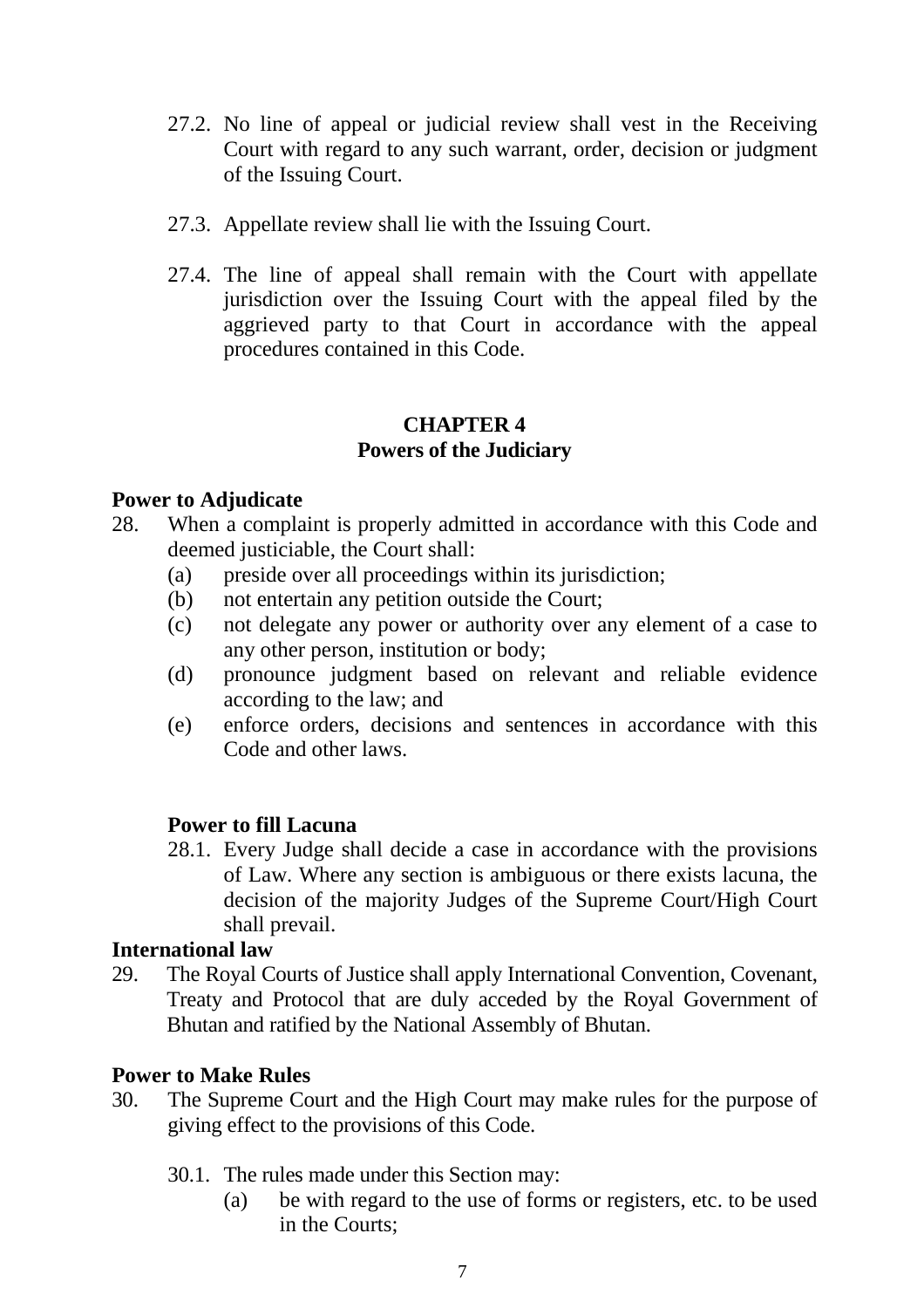- (b) be with regard to the amount of compensation or damages to be assessed by the Courts;
- (c) with regard to any other matter which is to be or may be prescribed; and
- (d) not be inconsistent with the provisions or the intentions of this Code or any other law in force in Bhutan.

## **CHAPTER 5 Registration**

## **Registration**

31. A Case shall be registered with the Registry of the Court.

- 31.1. The registration may be effected by:
	- (a) a representative of the State;
	- (b) a prosecutor or a *Jabmi* hired by the state to prosecute;
	- (c) the police officer;
	- (d) a victim or a victim's next-of-kin; or
	- (e) an aggrieved person or his/her *Jabmi/* next-of-kin.
- 31.2. A petitioner must have "legal standing" and the petition must involve a concrete case or controversy.

## **Miscellaneous Matter**

- 32. The Court shall conduct Miscellaneous Hearing expeditiously before a case has been registered with the Registry of the Court.
	- 32.1. During the Miscellaneous Hearing, the Court shall:
		- (a) make an initial determination whether sufficient legal cause exists to admit the case for proceedings according to the law;
		- (b) hear the case within the prescribed period; and
		- (c) give written reasons, if the petition of a party is dismissed.

## *Jabmi*

33. A person may:

- (a) plead or defend himself/herself in person; or
- (b) be represented by a Bhutanese *Jabmi* of his/her choosing and where this right is waived it must be done competently and intelligently.

## **Legal Aid**

34. Only an indigent Accused shall have Legal Aid provided for one's defence where the interest of justice so requires.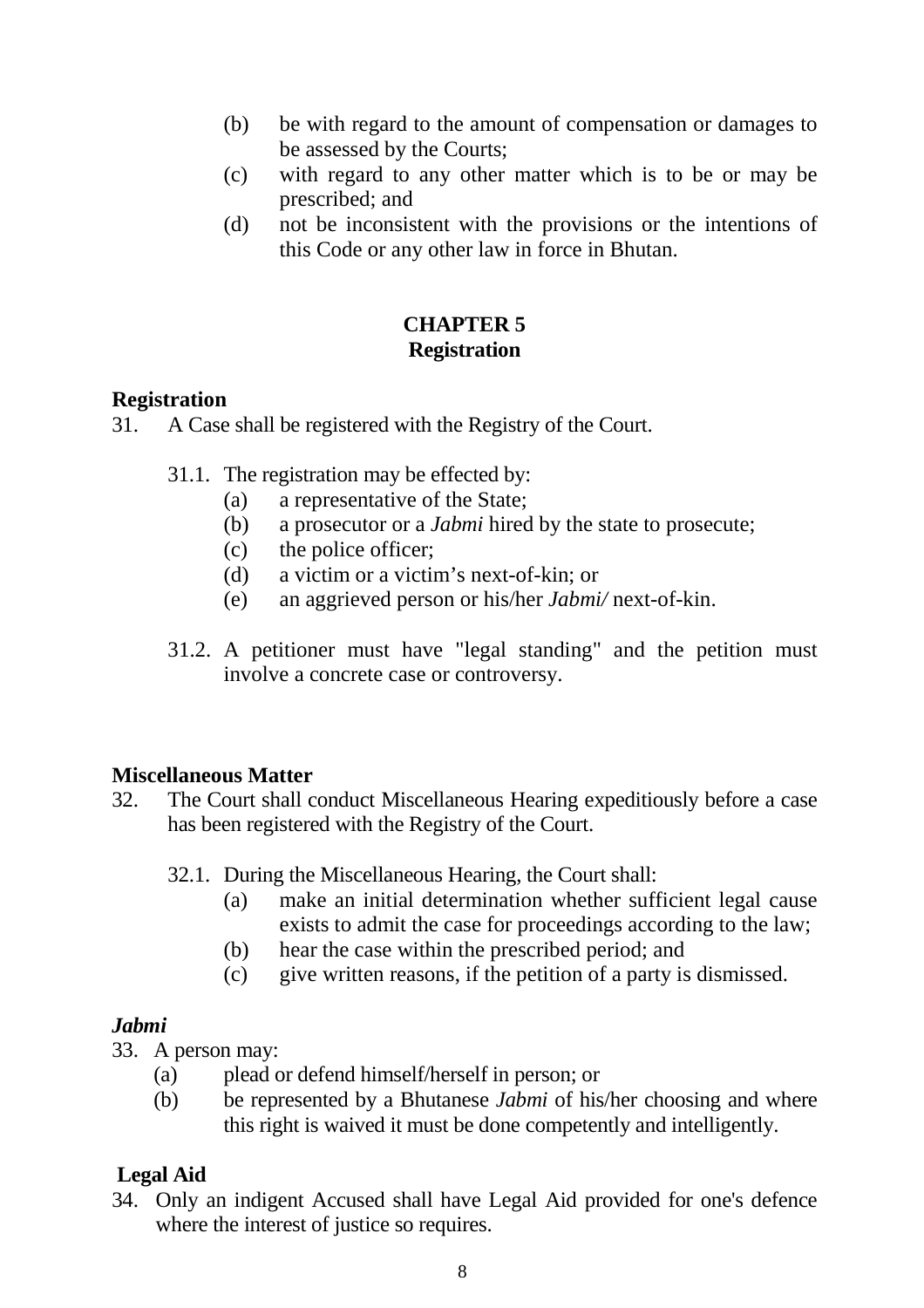## **CHAPTER 6 Summons**

#### **Scope of the Summons**

35. All persons and legal entities may be made to appear and provide evidence or otherwise participate in any legal process or procedure through service of summons.

#### **Power to issue Summons**

35.1. Subject to the provisions of this Code, every Court may issue:

- (a) service of process to a party in a civil suit;
- (b) summons for the appearance of any person whose presence is required in connection with any civil or criminal proceeding or judicial action; and
- (c) summons for the production of any document or other material object necessary for the purpose of any civil or criminal proceeding or judicial action.

### **Subpoena and summons for witness**

- 36. Every party to a case shall be entitled to present evidence in his/her defence, including the right to subpoena relevant witnesses.
	- 36.1. A Court may issue a subpoena or otherwise summon a witness to provide testimony in a civil or criminal matter on:
		- (a) the request of any party to the suit; or
		- (b) it's own motion, if the Court, in the pursuit of justice, deems evidence of such witness essential.
	- 36.2. Nothing in this Code shall preclude a plaintiff/prosecutor or a respondent/defendant from presenting additional witnesses during the Court proceedings without a Court Summons.
	- 36.3. A witness so required to testify by a party may appear following sufficient notice to the opposing party as determined by the Court to enable effective cross-examination.
	- 36.4. The witness and physical evidence must be presented within the time period reasonably prescribed by the Court.
	- 36.5. The Court shall grant adequate time to rebut evidence and crossexamine witness of the opposing party.

#### **Summons**

37. The Court shall issue summons under the seal of the Court.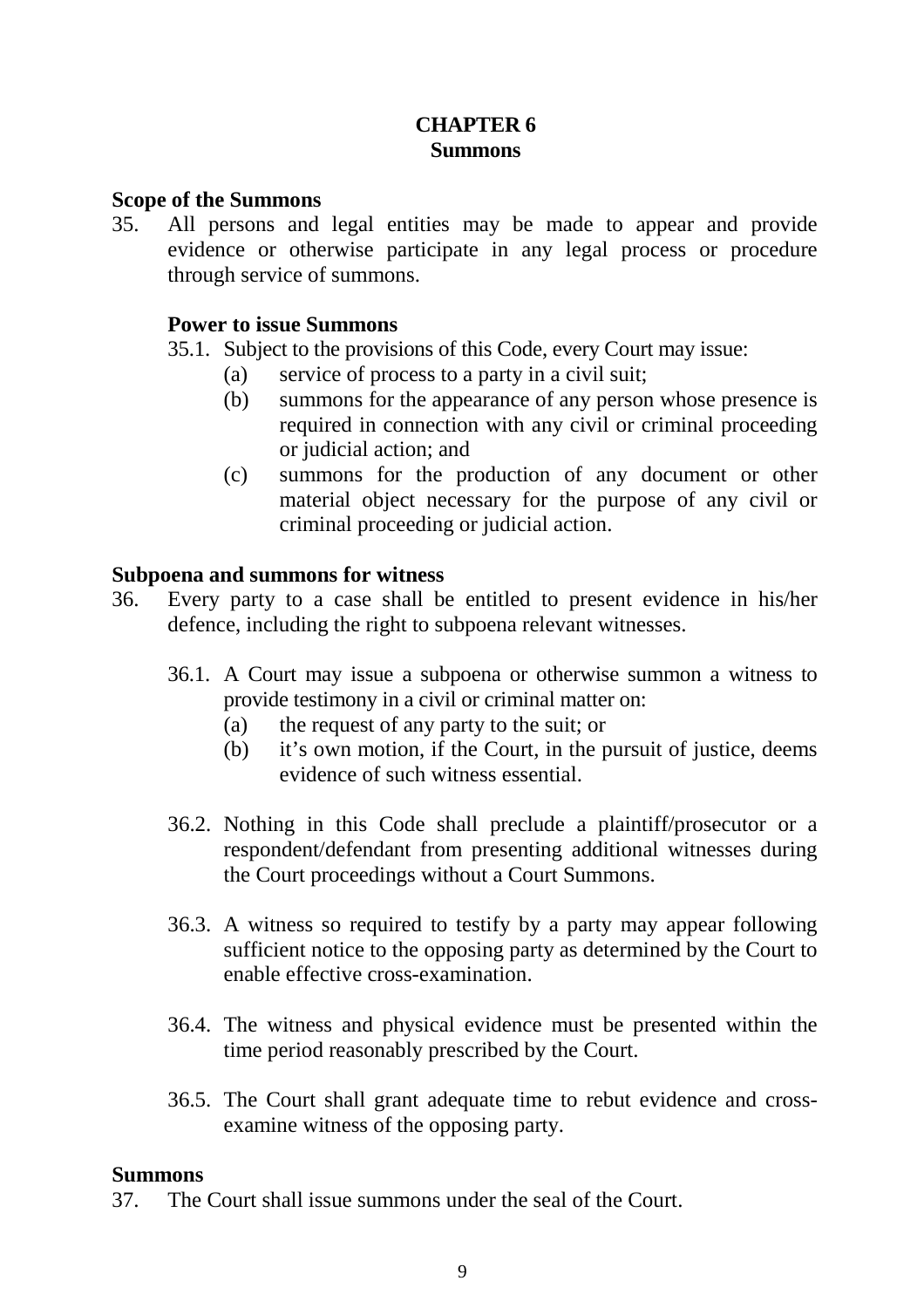- 37.1. A Summons shall:
	- (a) state the name of the Court and the title of the case;
	- (b) order a person to whom it is directed to appear before the Court in person at the time, date and place specified therein;
	- (c) order a person to whom it is directed to give testimony;
	- (d) order a person to produce evidence; or
	- (e) order a person to produce document/other material object on the date and place specified therein.

### **Service of Summons**

- 38. A Summons shall be served upon a person by delivering, tendering or sending through registered mail to him/her a copy of the Summons.
	- 38.1. Where the person to be served/summoned cannot by the exercise of due diligence be found, the summons may be served by leaving a copy with:
		- (a) an adult member of his/her family; or
		- (b) a person living with him/her at the same dwelling.
	- 38.2. The Court may also publish a written proclamation in any media including electronic requiring a person to appear at a specified place and time not less than twenty-one days from the date of publishing such a proclamation, if service in person or by mail is ineffective.

## **Serving of Summons Outside Jurisdiction**

- 39. When a Court desires that a Summons issued by it be served outside its territorial jurisdiction, it may:
	- (a) issue the Summons for service directly;
	- (b) send such a Summons in duplicate to a *Drangpon* within whose territorial jurisdiction the person summoned resides; or
	- (c) have the process sent by a registered mail.

## **Return of Service**

40. After delivering the service to the litigant, the official who served the process shall file a return of the service of notice with the Court, which issued the Summons.

#### **Failure to Answer a Service of Process or Summons**

41. Where a party fails to answer a Court-issued Service of Process or Summons, the Court may issue an order to the police to produce the party before it.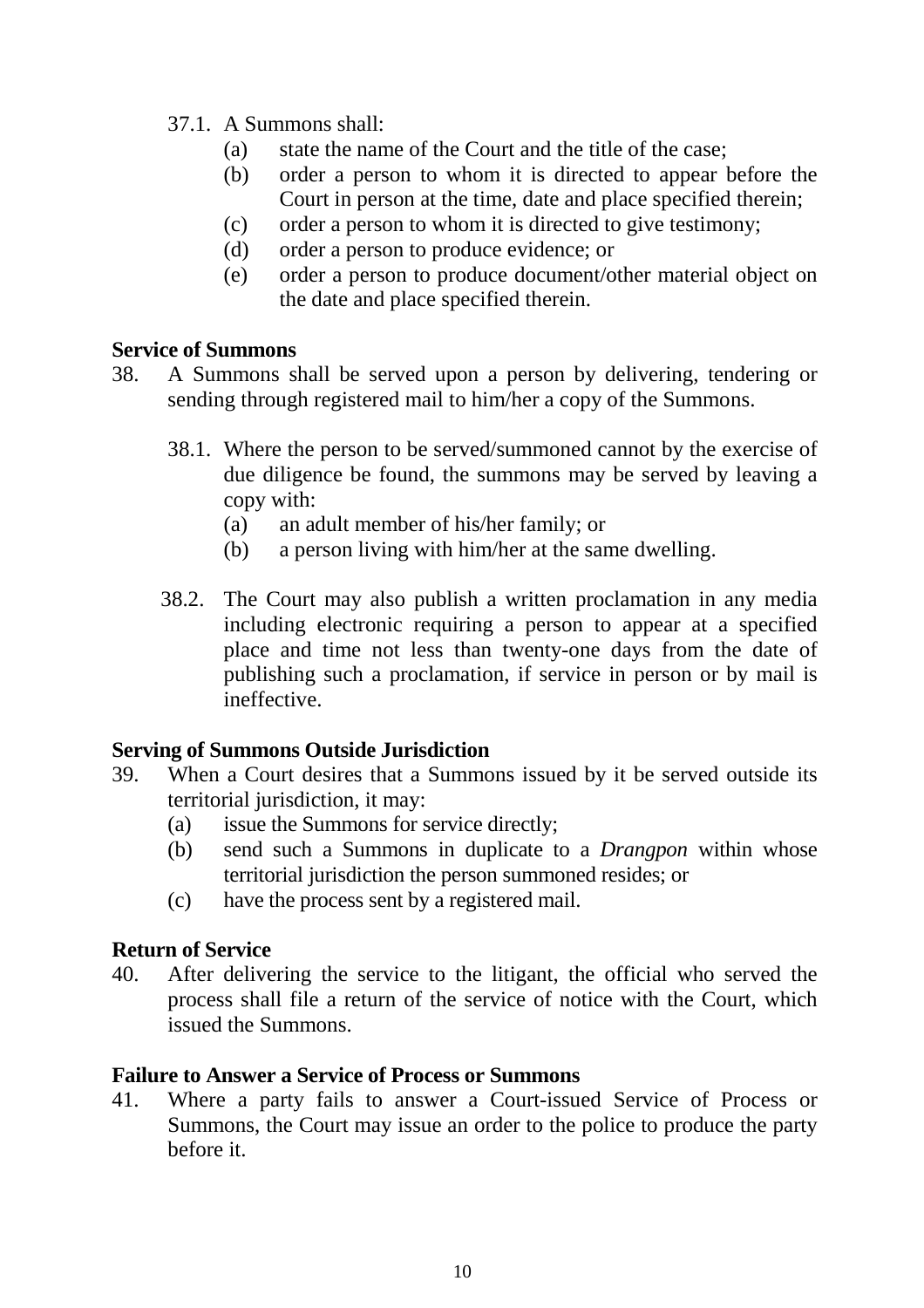41.1. Subsequent failure to answer the Summons may result in a finding of contempt and the party may be subjected to civil or criminal sanction or fine in accordance with the law.

## **Payment for Witness**

- 42. The parties to the case shall pay to the witness so summoned:
	- (a) reasonable traveling fare; and
	- (b) daily allowance at the prevailing rate prescribed by the Minimum Wage Rate.

## *Sua Sponte* **Summons**

42.1. If the Court summoned the witness *sua sponte*, after considering it necessary, expedient or otherwise in the interest of justice to do so, the Government shall pay reasonable travelling fare and daily allowance at the prevailing rate prescribed by the Minimum Wage Rate.

## **CHAPTER 7 Discovery**

### **Purpose of Discovery**

- 43. Discovery shall be allowed to:
	- (a) avoid unnecessary proceedings as to undisputed facts;
	- (b) aid in formulating issues;
	- (c) freeze testimony so as to prevent perjury;
	- (d) serve to prepare a case for summary Judgment;
	- (e) promote settlement of a case outside Courts; and
	- (f) preserve evidence of witness who may not be available at the time of the trial.

## **Scope of Discovery**

44. The party may obtain discovery regarding any matter, not privileged, relevant to a specific claim or defence in an action.

## **Limits of Discovery**

- 45. Discovery shall not be allowed if:
	- (a) a suit has not been legally initiated;
	- (b) it is unreasonably duplicative;
	- (c) information sought is obtainable through other source that is more convenient, less burdensome or less expensive;
	- (d) it is unduly burdensome or expensive in the facts and circumstances of the case;
	- (e) it is for irrelevant information including facts bearing no relation to the case;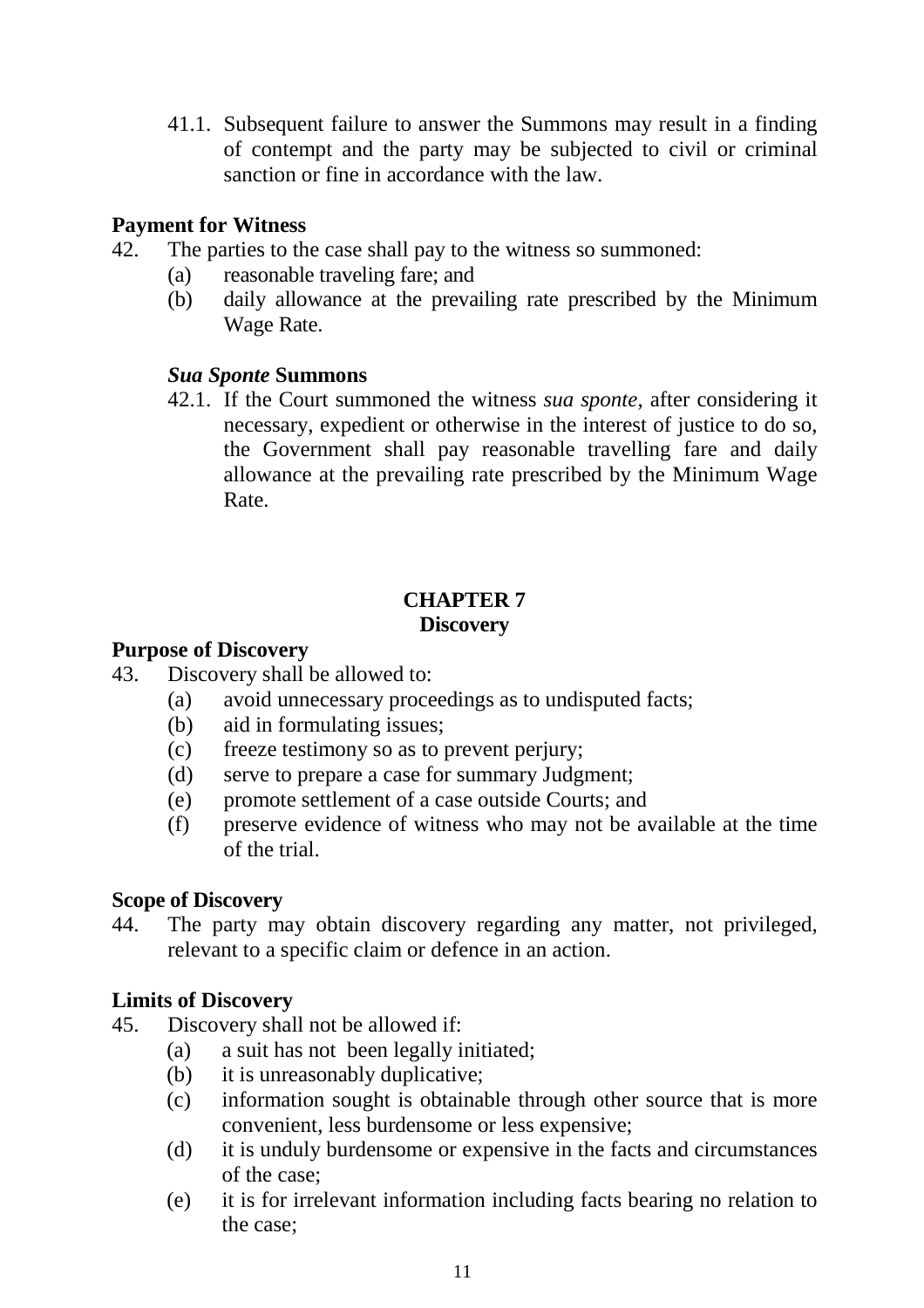- (f) it is to harass or embarrass a party or a witness;
- (g) it is privileged information as defined in this Code;
- (h) it is to protect the witness in the criminal trial; and
- (i) it is against the interest of the national security.
- 45.1. The party requesting discovery shall show both need and that refusal to allow discovery would prejudice or cause extreme hardship to him or her.
- 45.2. The discovering party must adequately describe the property to be inspected.

## **Timing of Discovery**

46.The Court may prescribe such terms and conditions as are just, specifying the time, place and manner of making the discovery and inspection.

### **Failure to Comply with Discovery**

- 47. If a party has failed to comply with a legitimate request for discovery, the Court may:
	- (a) order such party to permit discovery;
	- (b) order such party to permit inspection;
	- (c) grant a continuance until such time as discovery has occurred;
	- (d) order whatever relief is deemed appropriate; and
	- (e) order the non-compliance party or legal representative to pay reasonable Court costs, attorney fees or both.

#### **Retention of Evidence**

48. A Court shall arrange for retention of any evidence produced before it in any suit to be impounded and

kept in the custody of the Court, for such period and subject to such conditions as the Court deems fit.

- 48.1. A document admitted in evidence in a suit shall be endorsed with:
	- (a) the number and title of the suit;
	- (b) the name of the person producing the documents; and
	- (c) the date on which it was produced.
- 48.2. The endorsement shall be signed or initialed by the presiding judge.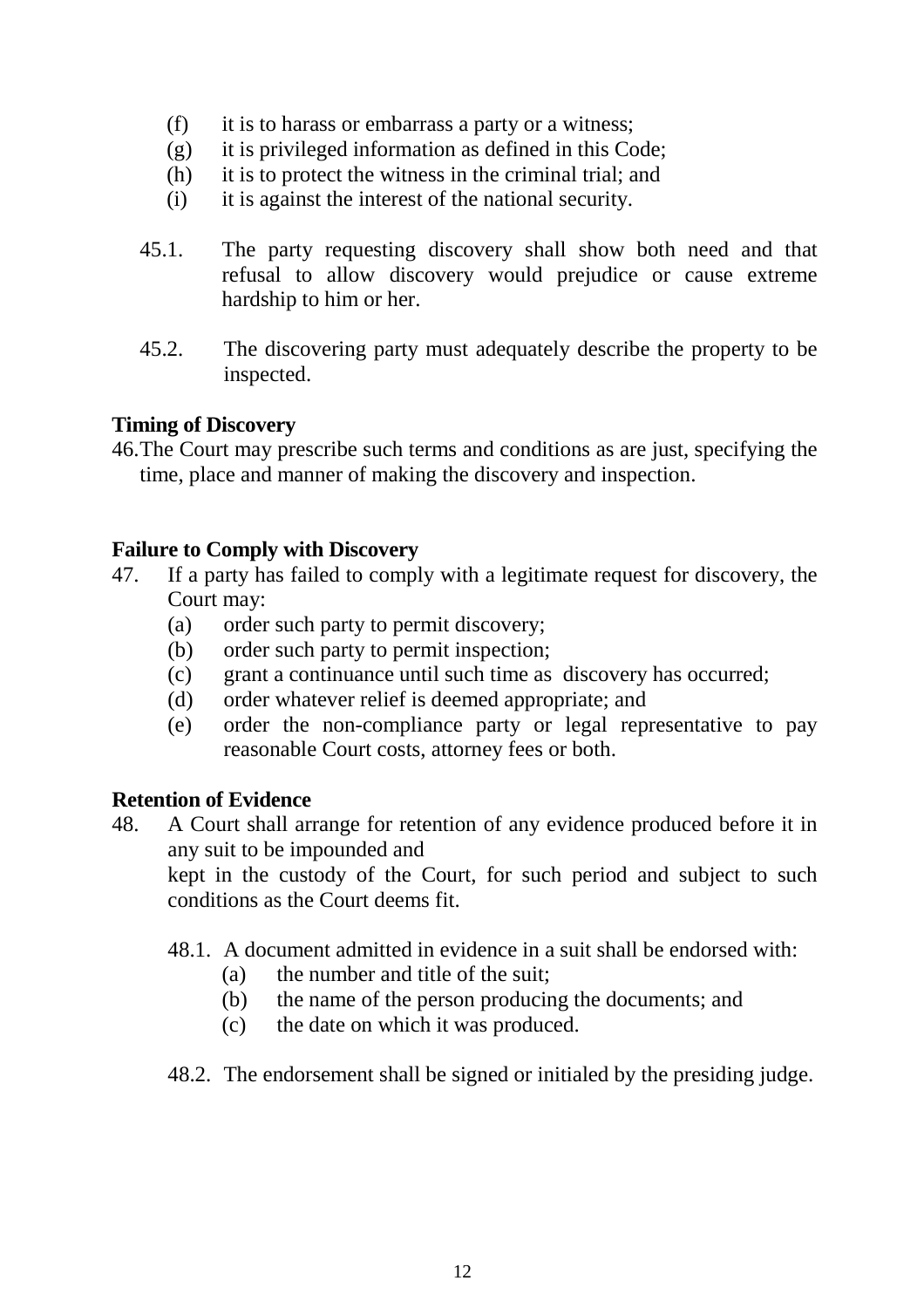## **CHAPTER 8 Specific Discovery Devices**

## **Affidavit**

- 49. A party may request for an affidavit from a person regarding information relevant to the case at hand.
	- 49.1. An affidavit, which is written or printed declaration, shall be:
		- (a) statement of fact made voluntarily;
		- (b) confirmed by signed affirmation by the party making it; and
		- **(c)** taken before a person having authority to administer such an affirmation, as a Government or a Court official.

## **Oral Deposition**

50. The Court may depose a person with relevant information.

- 50.1. A deposition shall be taken:
	- (a) before an officer legally authorized to take depositions;
	- (b) in a foreign country, subject to compliance with that country's laws and rules pertaining to the taking of discovery; and
	- (c) in accordance with the prescribed Interrogatories.
- 50.2. When the testimony is fully transcribed, the deposition shall be:
	- (a) read out to the person deposed for verification as to its accuracy;
	- (b) corrected, if necessary; and
	- (c) signed by the person deposed.
- 50.3. An illiterate person is entitled to have an official of the Court read the statement to him/her before a literate witness to confirm its accuracy.
- 50.4. The official of the Court and the witness shall sign the deposition confirming the accuracy of what is written and what was read to the person deposed by the Court official.

## **Written Interrogatories**

- 51. A party may send a set of relevant questions to the other party to the case.
	- 51.1. A party has the duty to inspect before answering interrogatories to ensure the accuracy of the response.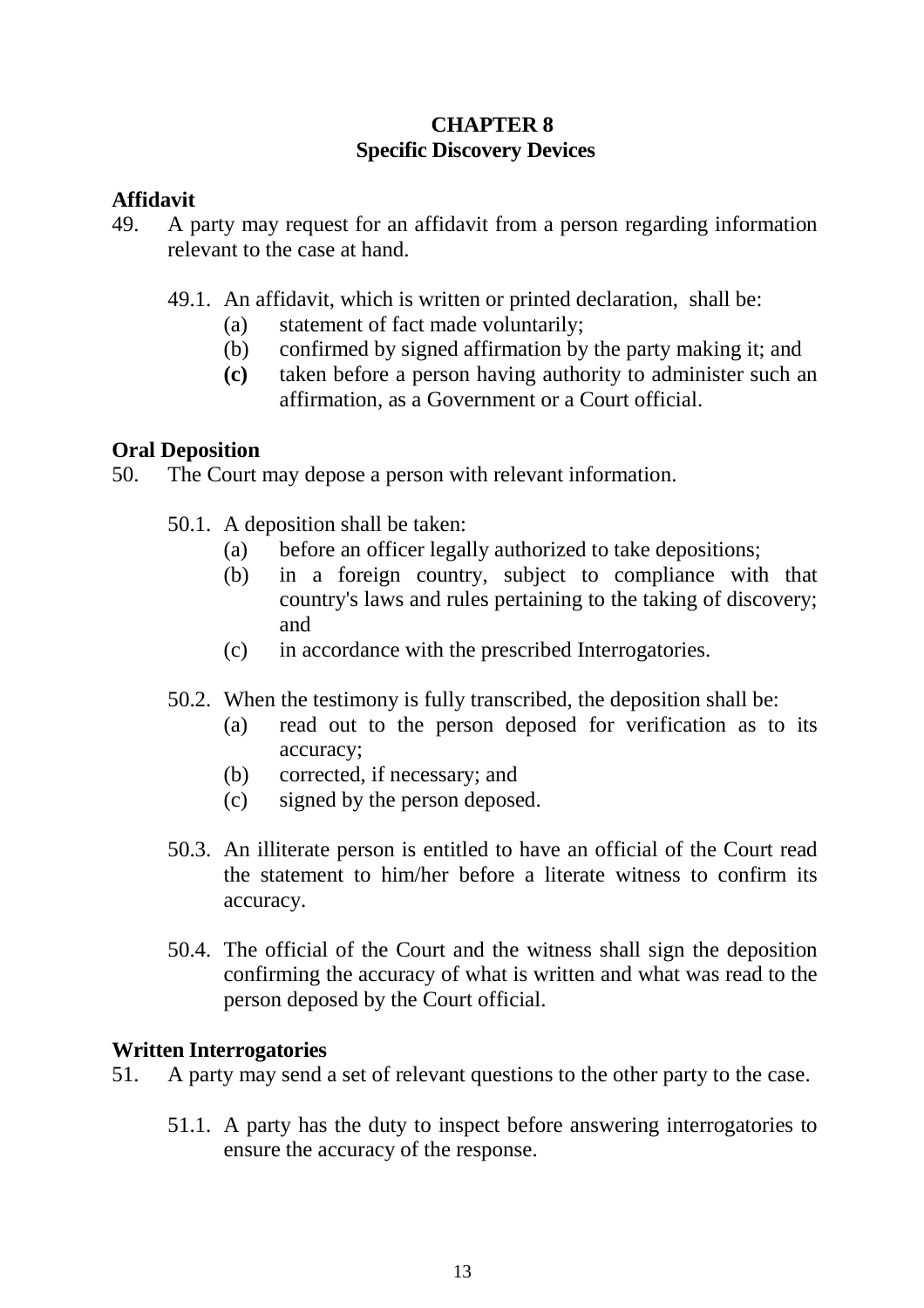## **Impeachment**

52. Statement made during discovery is admissible as substantive evidence or impeachment evidence at proceedings to impeach a witness who makes an inconsistent statement in the Court.

#### **Unavailable Witnesses**

53. A deposition of an unavailable witness may be introduced into evidence at proceedings.

### **Retraction or Striking out Evidence**

- 54.The deposed party to a case may request the Court to strike out matters, which he/she considers inadmissible from the deposition or interrogatory.
	- 54.1. The party may seek to retract or strike out portions of discovery pertaining to any witness if so warranted under the law.

## **CHAPTER 9 Information Privileged from Discovery**

### **Work-Product**

- 55. Work-product is privileged from discovery.
	- 55.1. Work-product shall include:
		- (a) materials, mental impressions, conclusions, opinions or legal theories of opposing party and his/her legal representative; and
		- (b) expert evidence given by the expert to the opposing party and his/her legal representative informally.
	- 55.2. Work product privileges cannot be used to hide facts relevant to the case.

## **Financial Information**

56. Discovery of defendant's financial situation is generally not permitted except when punitive damages are sought.

#### **Insurance policy**

57. The Court shall not allow discovery of insurance policy limits for trial but may allow it in order to allow the party an opportunity to assess adequately the settlement value of the case.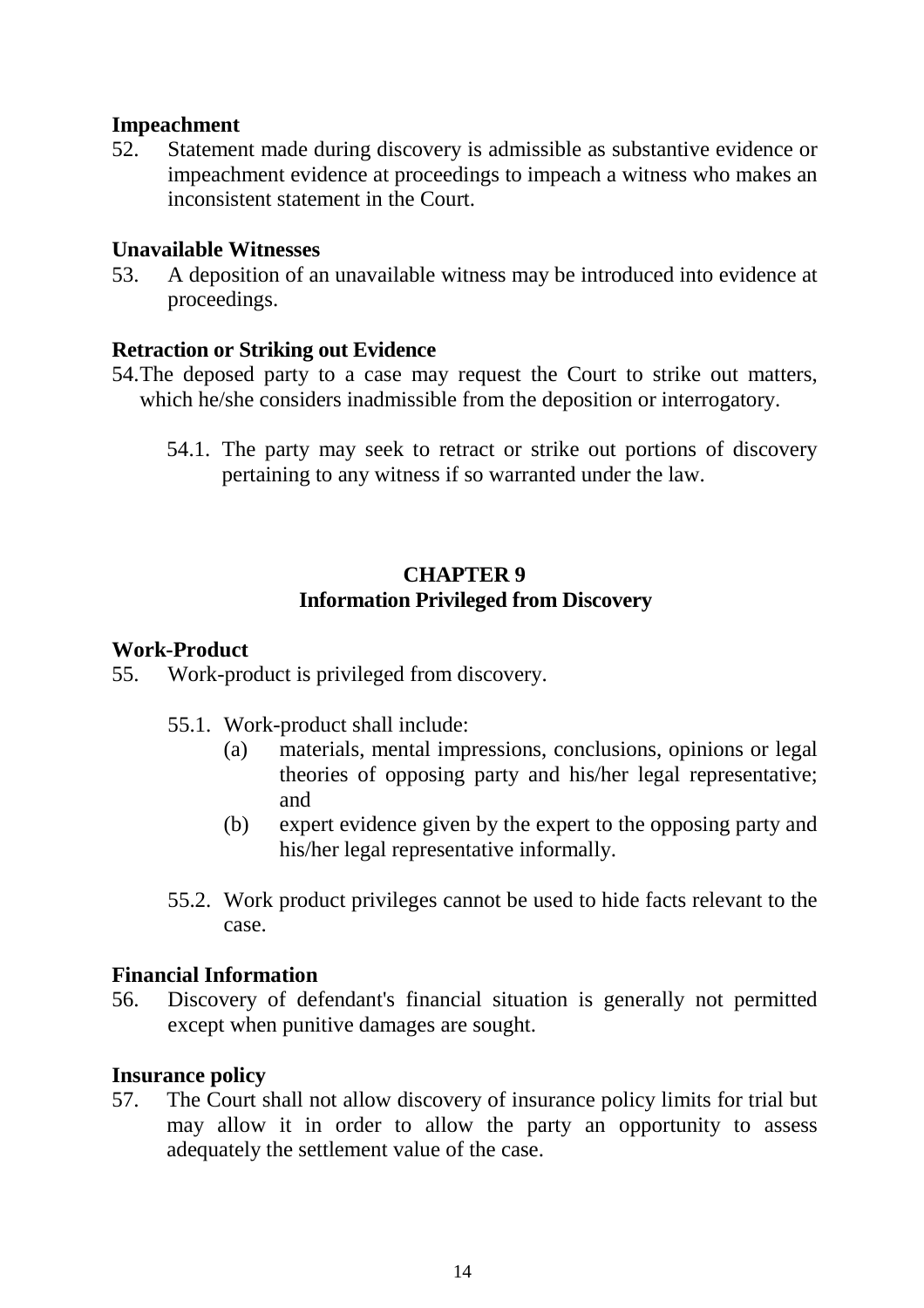## **Protective and Modifying Orders**

58. On a sufficient cause being shown, the Court may at any time order that discovery or inspection be denied, restricted, deferred or make such other order as is appropriate.

## **CHAPTER 10 Attachment**

#### **Attachment of Property**

- 59. When a property in dispute is located within the jurisdiction of a Court, that Court at the request of a party to the dispute has the right to adjudicate its status or ownership in accordance with this Code or other laws.
	- 59.1. Jurisdiction over a tangible property is attained by attachment and over an intangible property by garnishment.
	- 59.2. In accordance with this Code, the Court may order attachment of any property:
		- (a) to obtain *in rem* or *quasi in rem* jurisdiction when the party to a case has not acknowledged process;
		- (b) to prevent wasting, damaging, disposing or otherwise impairing the value of the whole or any part of the property in dispute that might be used in a case;
		- (c) to prevent the removal of the whole or any part of the property in dispute from the territorial jurisdiction of the Court; and
		- (d) in cases of fraud and intentional torts.
	- 59.3. In case property to be attached is found under the jurisdiction of a separate Court, the concerned Court may issue a Court Order requesting that separate Court to attach the disputed property.
	- 59.4. In accordance with this Code, the Receiving Court shall enforce such a Court Order.
	- 59.5. The property to be attached shall be clearly demarcated and relevant to the case.

#### **Grounds and Due Process**

- 60. Request for attachment shall be addressed directly to the Court.
	- 60.1. Attachment procedures shall:
		- (a) comply with due process of law ;
		- (b) provide for notice; and
		- (c) provide an opportunity to be heard.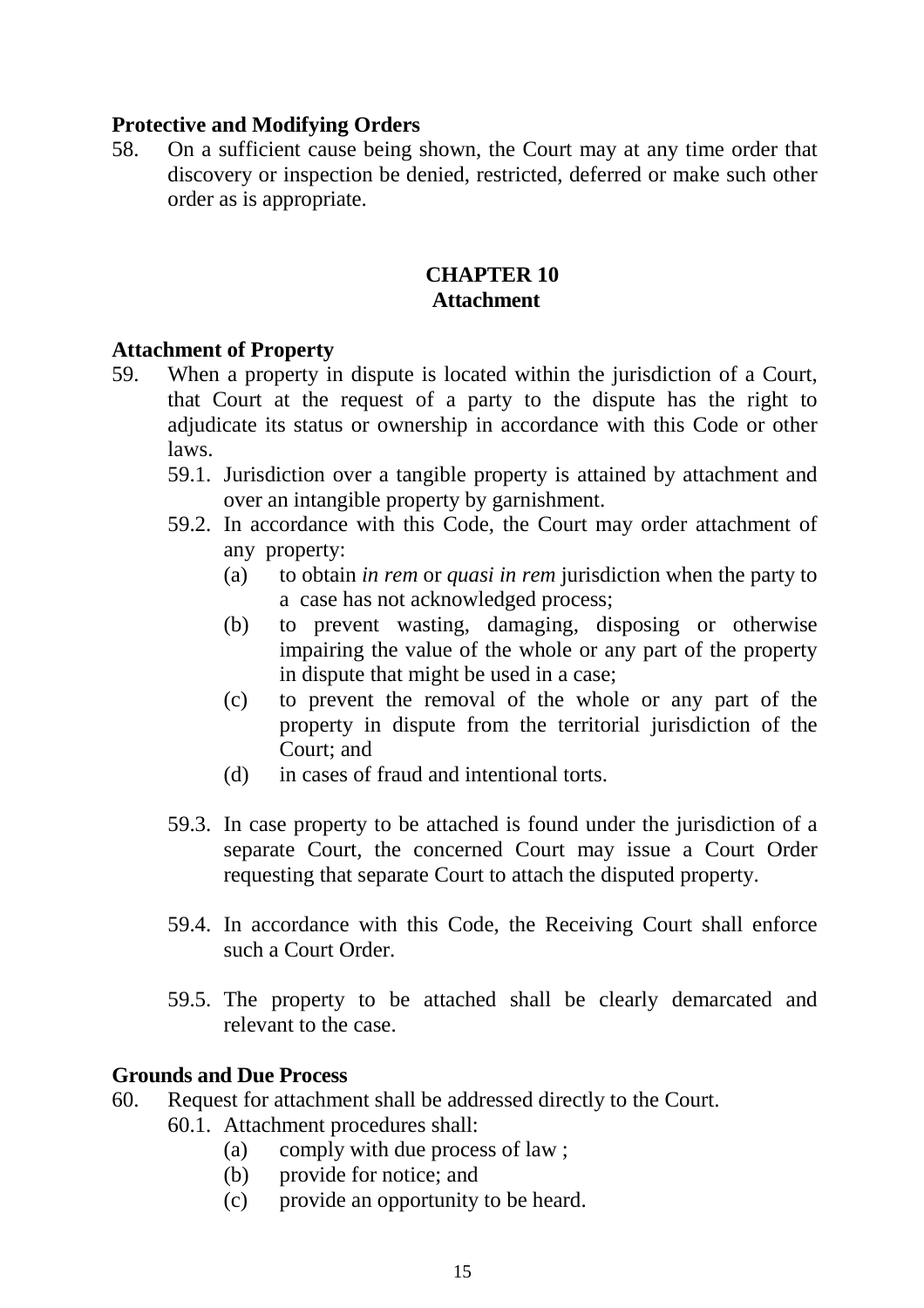- 60.2. The plaintiff must show that sufficient grounds for attachment exist.
- 60.3. No person executing process of attachment or seizure of moveable property shall enter any dwelling place seven anti-Meridian and five post-Meridian.

#### *Ex-parte* **Attachment**

- 61. Under extraordinary circumstances, attachment may be granted ex-parte.
	- 61.1. When attachment is issued *ex-parte*, the Court issuing such order shall give an opportunity to the absent party to show cause against the order within forty-nine days from the date of the order.

### **Claims of Third Parties**

62. A person not a party to the litigation having a legal interest in the property attached may make a claim to the Court which issued the attachment order within hundred and eight days of the date of attachment.

### **Requests for Attachment**

- 63. In determining whether to grant a request for an attachment, the Court may consider:
	- (a) the merit and legality of the request;
	- (b) the availability of an alternative adequate legal remedy;
	- (c) the difficulty of administering and enforcing the order;
	- (d) the likelihood that the injunction or order will be effective; or
	- (e) the possibility of an irreparable harm occurring without such attachment.

## **Preliminary Injunction**

- 64. A Court may issue a preliminary injunction, if the respondent/ defendant is acting in a way that would irreparably affect the plaintiff's claim or would render the final judgment in the action ineffectual.
	- 64.1. Since preliminary injunction may cause serious injury to the respondent/defendant and since it is granted prior to adjudication on the merits of the case, the Court shall utilise this remedy only under extraordinary circumstances where the plaintiff has demonstrated that he/she cannot be protected by less drastic measures.
	- 64.2. An opposing party may contest the preliminary injunction prior to trial or during the course of the trial.
	- 64.3. Attachment under preliminary injunction shall not generally extend beyond the final settlement of the case.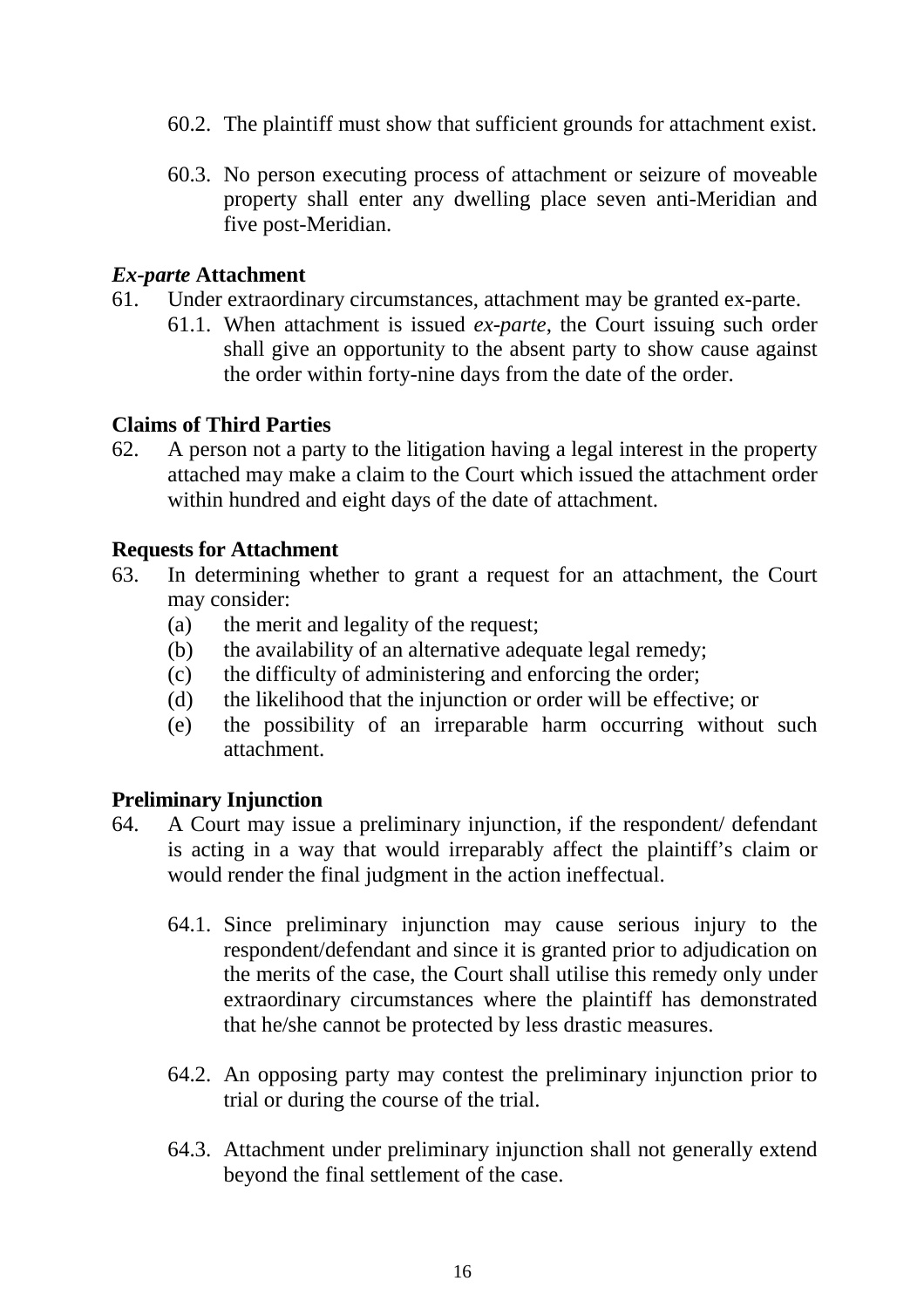## **Temporary Restraining Order**

- 65. A temporary restraining order can be granted upon showing that immediate irreparable harm will occur.
	- 65.1. A Court shall, upon the request of the plaintiff/defendant immediately serve the temporary restraining order.
	- 65.2. The Plaintiff shall make a good faith effort to give notice to the Defendant/Respondent of the temporary restraining order hearing.
	- 65.3. If the temporary restraining order is *ex-parte* or due notice has not been given to all the parties, the duration of the temporary restraining order should not exceed one hundred and eight days.

## **Interlocutory Order**

- 66. The Court may issue an interlocutory order during the course of a trial to prevent an injury that may be suffered by the petitioner owing to any action or inaction of a person or authority in case a preliminary injunction or temporary restraining order is not issued.
	- 66.1. An interlocutory order may at the discretion of the Court issuing it be modified, vacated or annulled, if it finds that:
		- (a) the party is misusing the process;
		- (b) the party is unnecessarily delaying the course of justice; or
		- (c) there are other sufficient legal grounds for doing so.
	- 66.2. Attachment under interlocutory order shall not generally extend beyond the final settlement of the case.
	- 66.3. An Appellate Court may pass an interlocutory order to a subordinate Court if:
		- (a) its proceedings are irregular;
		- (b) there is an undue delays;
		- (c) there is an unreasonably frequent adjournments; or
		- (d) there is a miscarriage of justice.

## **Injunction**

- 67. A Court may issue an injunction against a party restraining from specified action or specified use of property not in accordance with the judgment rendered.
	- 67.1. The Court shall specify the duration of the injunction in its order.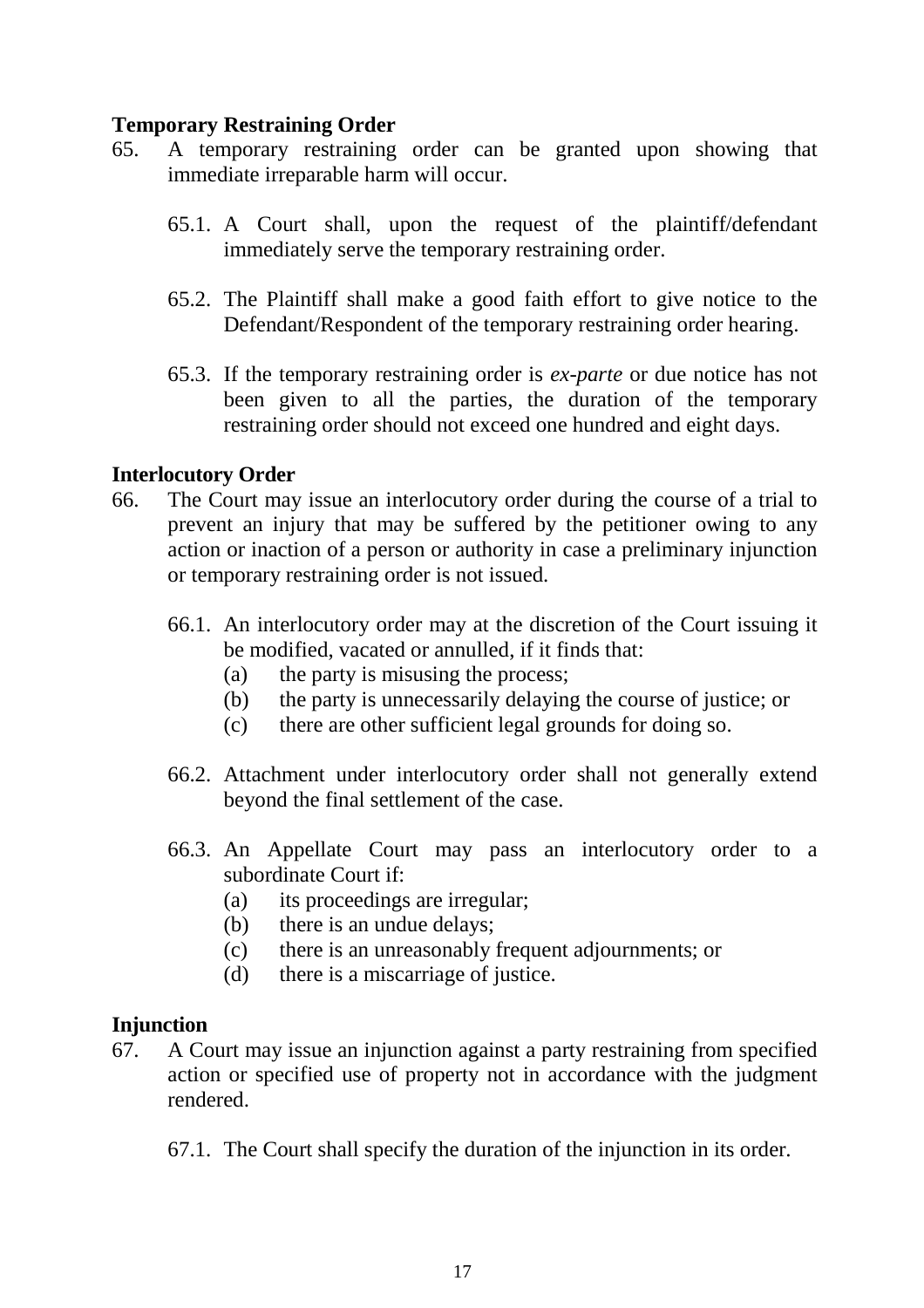## **Retention and Interim Delivery of Attached Property**

- 68. A Court shall arrange for retention or interim delivery of any property attached by it.
	- 68.1. In such a case, the persons to whom the property is delivered shall be made to furnish a bond by which they agree to produce the property before the Court as and when required.

#### **Receiver**

- 69. The Court may appoint a receiver when there is substantial danger that the property will be lost, damaged or removed from its jurisdiction.
	- 69.1. The receiver's sole allegiance and legal responsibility is to the Court.

#### **Claims and Objections to Attachment**

- 70. Any claim or objection to the attachment of any property may be made within hundred and eight days from the date of such attachment, by any person other than the proclaimed person.
	- 70.1. In the event of the death of the claimant or objector, the claimant's legal representative may continue any claim or objection made within the period allowed by this Code.
	- 70.2. A person whose claim or objection has been disallowed in whole or in part by an order under this Code may, within a period of hundred and eight days from the date of such order, institute a suit to establish the right, which he/she claims in respect of the property in dispute.

#### **Release, Restoration and Sale of Attached Property**

- 71. Following the judgment and any appeal, if no injunction is granted, the tenure of all previous attachments shall cease.
	- 71.1. If the proclaimed person does not appear within the time specified in the proclamation, the property under the attachment shall be at the disposal of the Government.
	- 71.2. The property shall not be sold until the expiration of hundred and eight days from the date of the attachment and until any claim preferred or objection made has been disposed off under this Code. However, the Court may cause it to be sold if:
		- (a) such property is perishable in nature; or
		- (b) otherwise beneficial to the owner.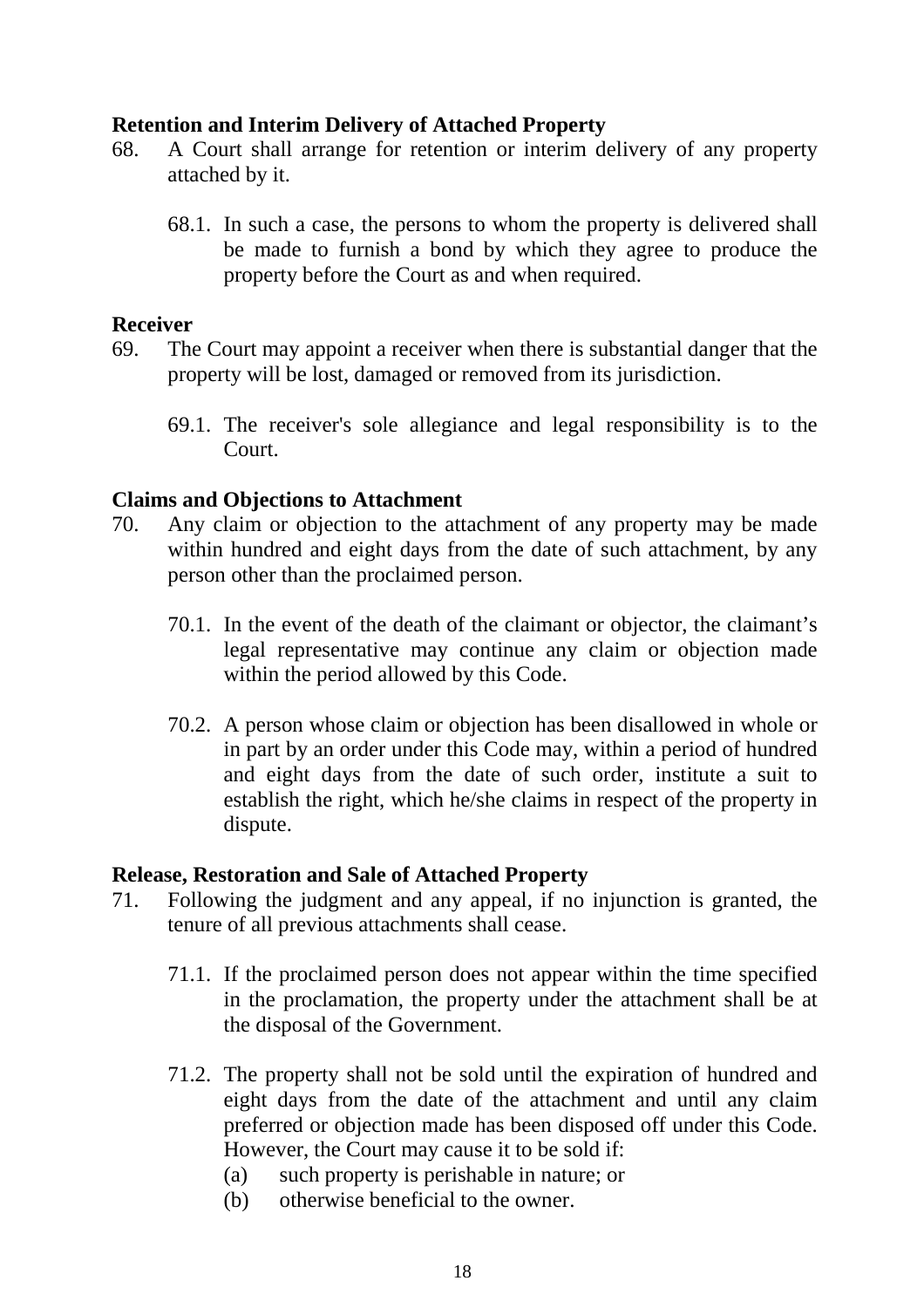- 71.3. If, within one hundred and eight days from the date of the termination of the attachment order, any person whose property is or has been held by the Court or its receiver appears, such property, or if the same has been sold, the net proceeds of the sale, or if part only thereof has been sold, the net proceeds of the sale and the residual of the property shall, after satisfying therefrom all costs incurred in consequence to the attachment, be delivered to him/her.
- 71.4. Failing this, the Court in its discretion may order the property to be sold and provide the proceeds from the sale to the Government.

## **CHAPTER 11 Judicial Process**

#### **Assignment of a case**

72. A case shall be assigned to a Bench in an order of precedence.

#### **Conflict of Interest**

73. A case shall not be assigned to a *Drangpon* who may have or be reasonably construed to have conflict of interests in the matter at hand.

#### **Order of Case Precedence**

74. The Court shall hear the cases in an order of chronological precedence.

## **Out-of-turn Case**

74.1. The Court may hear a case out-of-turn, if:

- (a) there is an imminent danger of loss or destruction of document/evidence/goods;
- (b) it is characterised by the rapid deterioration of health of a critical party or witness in the dispute; or
- (c) there is a severe and augmenting monetary implications to the parties.

## **Expeditious Proceedings**

- 75. All inquiries and proceedings shall be:
	- (a) conducted as expeditiously as possible; and
	- (b) continued uninterrupted until the case is completed, unless the Court grants an adjournment or stay of proceedings in accordance with this Code.

#### **Adjournment and Stay of Proceedings**

76. A Court shall not consider a motion for adjournment or stay of proceedings *sine die*.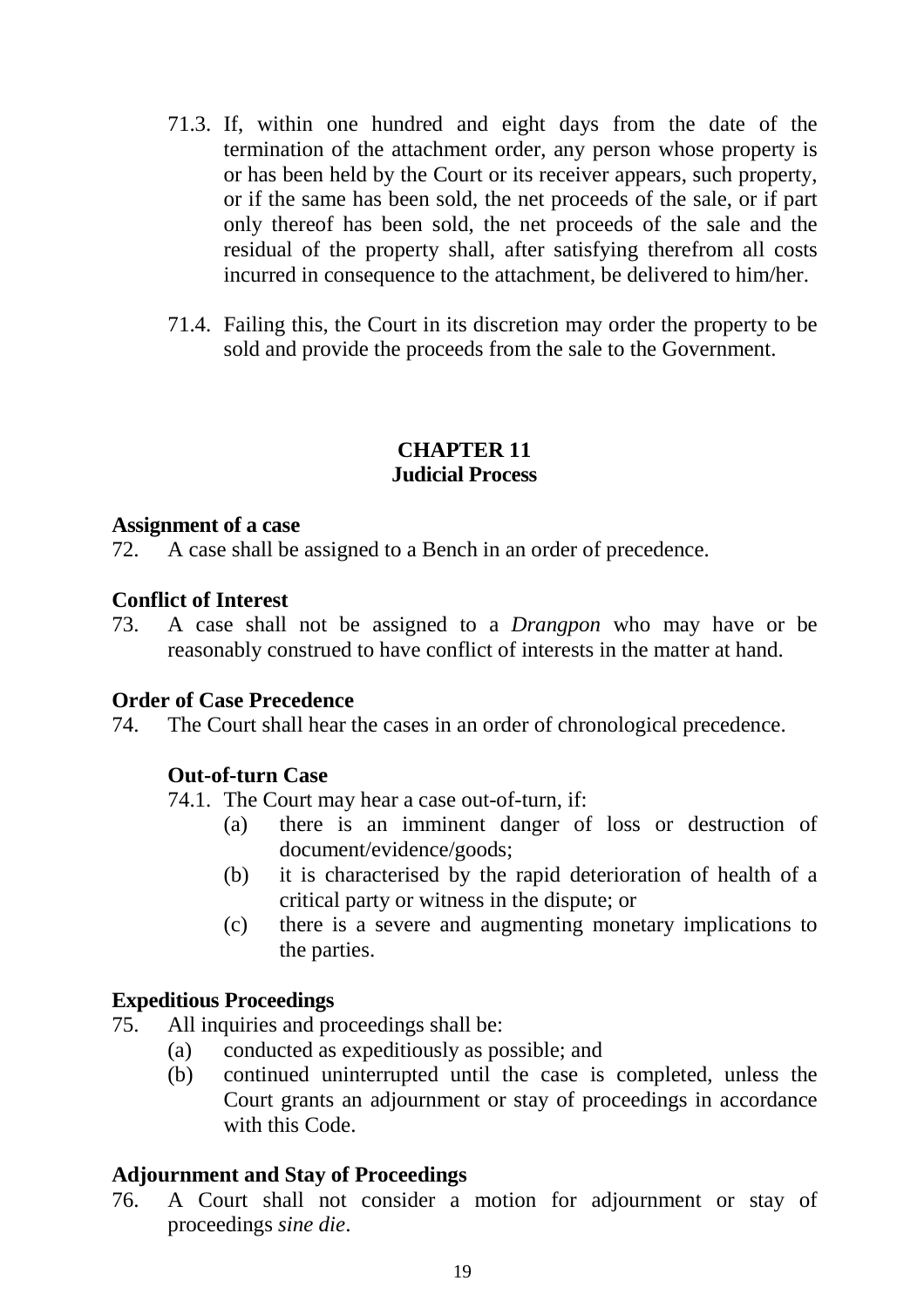- 76.1. The Court may grant a motion for adjournment or stay of proceedings:
	- (a) for three to twenty one days, in the absence of a crucial witness summoned by the Court;
	- (b) for a maximum of three days, if an opposing party requires time to study/consider Court admissible evidence not previously available which may have an impact on his/her legal strategy or plea ;
	- (c) for a maximum of three days, if a party needs time to prepare for the cross-examination of a new witness of the opposing party not previously scheduled to appear in the proceedings;
	- (d) for a maximum of three days, if a respondent/defendant wishes to change his/her plea;
	- (e) for a maximum of seven days, if the witness or party in the suit, excluding an imprisoned defendant has to attend another Court provided that the Summons from that Court was issued earlier to the institution of this suit;
	- (f) for a maximum of seven days, if the parties jointly agree to pursue an out-of-Court settlement in accordance with this Code;
	- (g) for a maximum of sixty days, if a party is sick or mentally unsound and furnishes a medical certificate;
	- (h) for a maximum of seven days, if a member of the family of either party is critically ill;
	- (i) for a maximum of fifty days, if there has been a death in the family of either party;
	- (j) for a maximum of thirty days, if the participation of a litigant in farm activities during planting or harvesting seasons is necessary;
	- (k) if a national emergency has arisen directly affecting the parties or other key parties to the suit; or
	- (l) for any other judicially valid reasons or purposes as may be determined by the Court.
- 76.2. The Court shall by necessity exercise heightened scrutiny of a request for adjournment or stay of proceedings where the nonrequesting party is incarcerated.
- 76.3. The prescribed time for adjournment shall be so stated at the time of the Court's order on a motion to adjourn or a motion to stay.
- 76.4. While granting adjournment at the request of a party, the Court may impose such terms and conditions as it considers just and proper.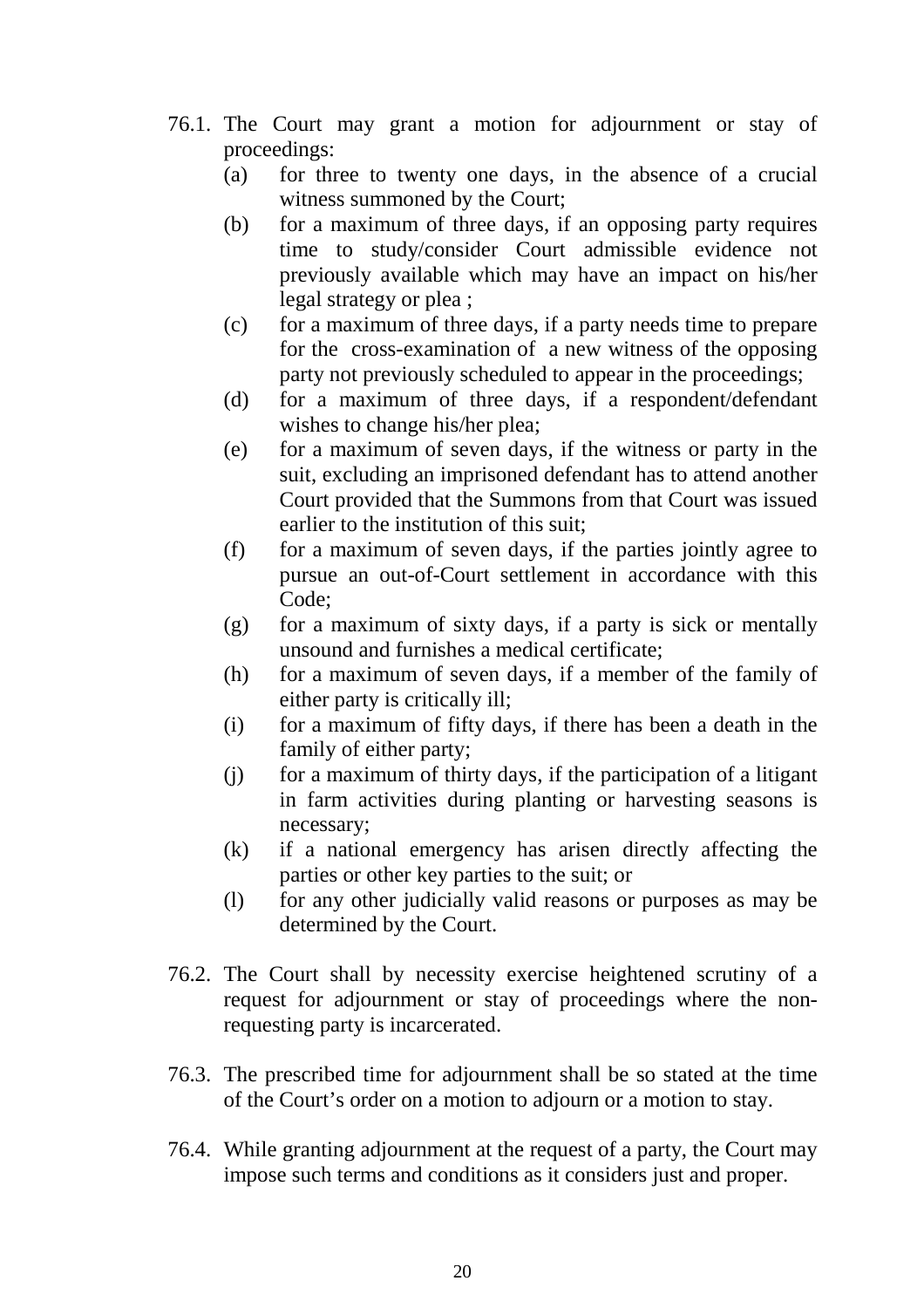## **Production before Court Regularly**

77. Every person in a trial shall be regularly produced before a Court of Justice.

### **Unauthorised Person**

78. Nothing in this Code shall be deemed to authorise any person on behalf of another to address the Court or to examine witnesses, except where authorised by the Court.

### **Hearing Calendar**

79. The Court shall establish a hearing calendar.

### **Show cause Order**

- 80. The Court may issue a show cause order on the motion of the opposing party.
	- 80.1. Where the person so ordered fails to appear or to give sufficient reasons, the Court may take appropriate action.

### **Hearing**

81. Hearing shall be conducted in accordance with this Code.

## **Preliminary Hearing**

- 81.1. The purpose of Preliminary Hearing is to enable the Court to:
	- (a) entertain challenges to pleadings based on cause, procedure and jurisdiction; and
	- (b) clarify substantive or procedural legal issues.

## **Timing**

- 81.2. The Court shall convene a preliminary hearing within:
	- (a) ten days of registration in criminal cases; and
	- (b) one hundred and eight days of registration in civil cases.

#### **Opening Statement**

82. Opening statements shall entail each party's version of the facts.

## **Rebuttal**

83. The Court shall allow the parties to a case or their *Jabmi* for rebuttal.

#### **Evidence**

84. The Court shall grant opportunity to present evidence including the right to subpoena witness and to compel the production of physical evidence on his/her behalf.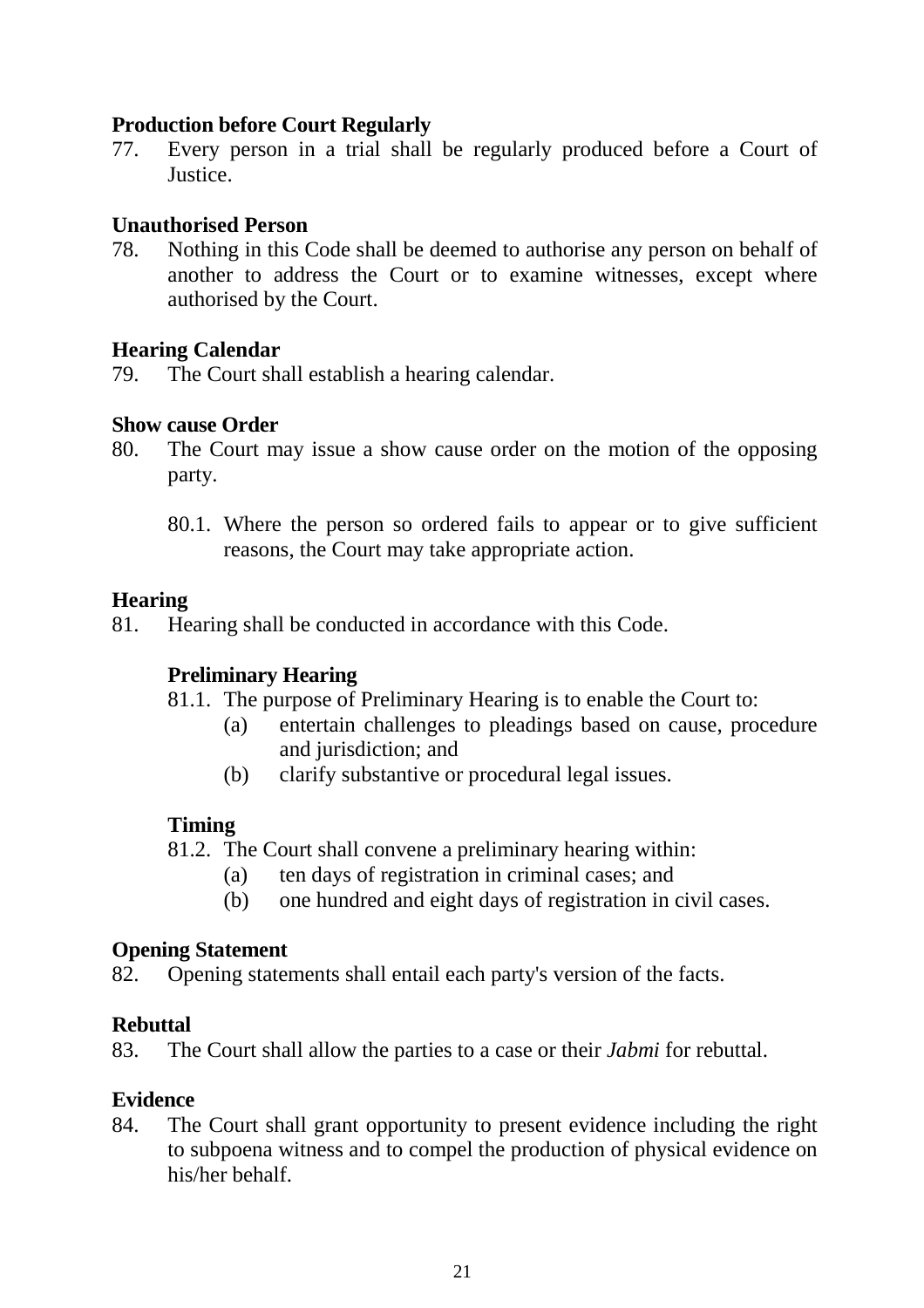84.1. Evidence may include physical exhibits, the testimony of witnesses or expert opinion in accordance with this Code.

## **Independent Testimony**

85. If necessary, the Court may hear and take an independent testimony of party to the case.

### **Witness**

86. If necessary and available, the Court shall hear witness of the parties to the case.

### **Exhibit**

87. If available and necessary, the relevant exhibits shall be examined by the Court and the parties to the case.

### **Judicial Investigation**

- 88. After the submission of evidence and hearing of witness, the concerned Court may conduct judicial investigation, if necessary.
	- 88.1. The Court may conduct a judicial investigation to:
		- (a) inspect or inquire into any matter before it;
		- (b) take additional evidence and hear additional arguments;
		- (c) make inquiry or inspection relevant to the case on the spot;
		- (d) give an opportunity to the parties to present and cross-examine additional witnesses on the spot;
		- (e) clarify the cause for inconsistency in statements made before and after the spot inspection; and
		- (f) make a written report of the spot inspection or inquiry.

## **Judicial Enquiry Committee**

- 89. In any proceeding, the Court may appoint a Judicial Enquiry Committee to:
	- (a) examine any person;
	- (b) make a local investigation;
	- (c) examine or adjust accounts;
	- (d) hold a scientific, technical or expert investigation;
	- (e) conduct a sale of property which is in the custody of the Court; or
	- (f) perform any other functions, which are legally justified by the case and supported by the law.

#### **Cross-examination**

90. In the determination of any case, the parties to a case shall be entitled to examine or have cross-examined the opposing witness.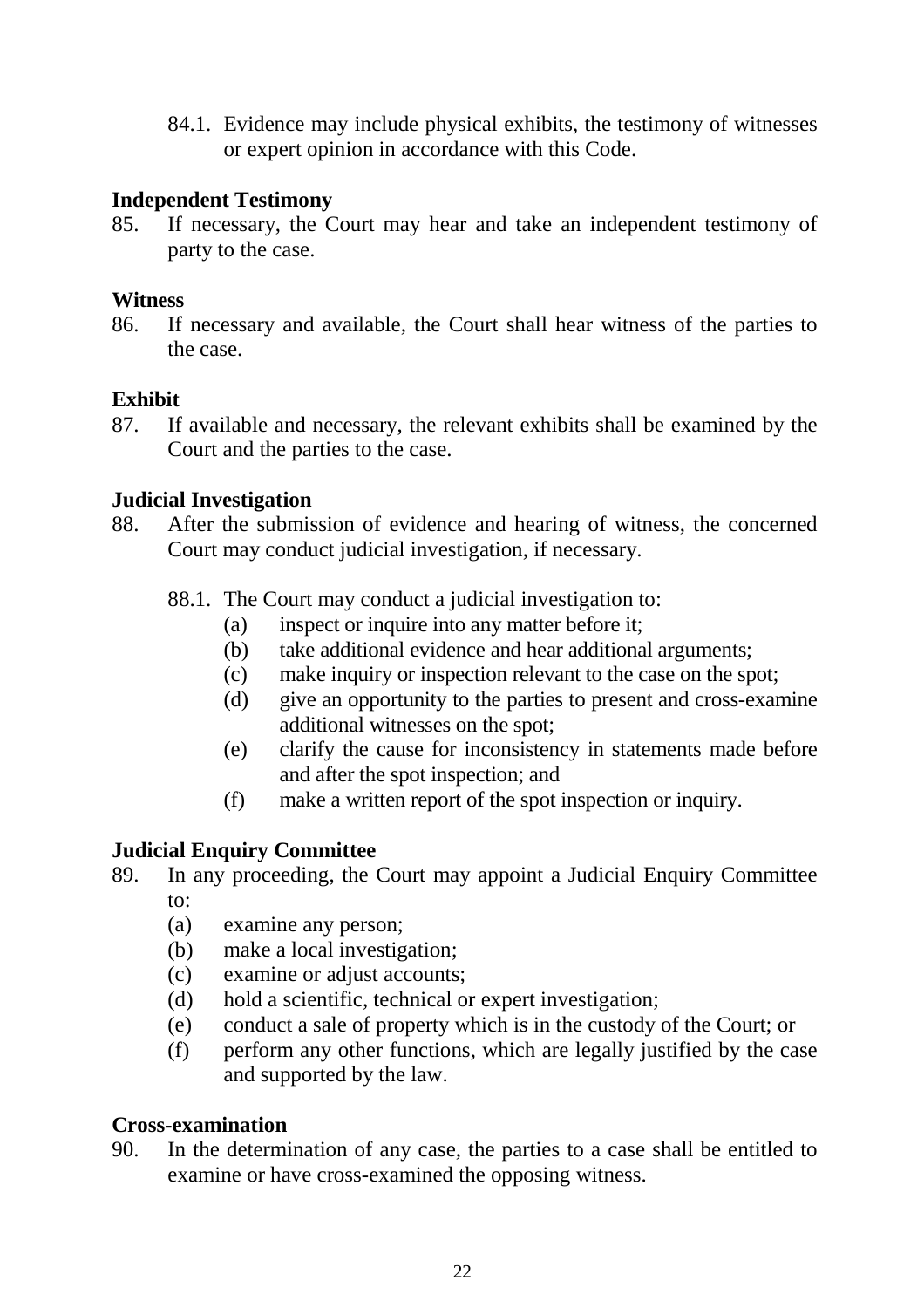- 90.1. The Court may, subsequent to the cross-examination, if the party who calls the witness so desires allow re-examination.
- 90.2. The parties or their *Jabmis* may postpone their cross-examinations until a later moment during the hearing, if the right to crossexamine is not utilised immediately following presentation by the opposing party.
- 90.3. The Court, at its discretion and in pursuit of Justice and equity, may choose to cross-examine the witnesses of either party.

#### **Execution of** *Bah*

91. In every proceeding, the Court shall execute *Bah,* if the parties to the case so request.

### **Closing Argument**

92. The closing argument shall give opportunity to the parties or their *Jabmis* to summarise the case and evidence.

#### **Court Deliberation**

93. Following the closing arguments, the Court shall adjourn and deliberate over the case at hand.

#### **Confidentiality**

- 94. Professional secrecy and confidentiality concerning the case and Court deliberation shall bind the Court and all of its officers.
	- 94.1. The Court and its officers shall not discuss, publicise or testify on the case, Court deliberation or related matters.
	- 94.2. The Court record and judgment shall serve as the complete record and testimony of the case and the Court deliberations.
	- 94.3. The Court deliberations shall not exceed ten days whenever reasonably possible.

#### **Court Deliberation by a Bench**

- 95. If a case is heard by more than one *Drangpon:*
	- (a) the decision of the majority shall prevail;
	- (b) the judgment shall not be signed by a *Drangpon* who was not present during the hearing of the case; and
	- (c) the dissenting *Drangpon* may give his/her reasons of dissent in the judicial opinion following the opinion of the majority.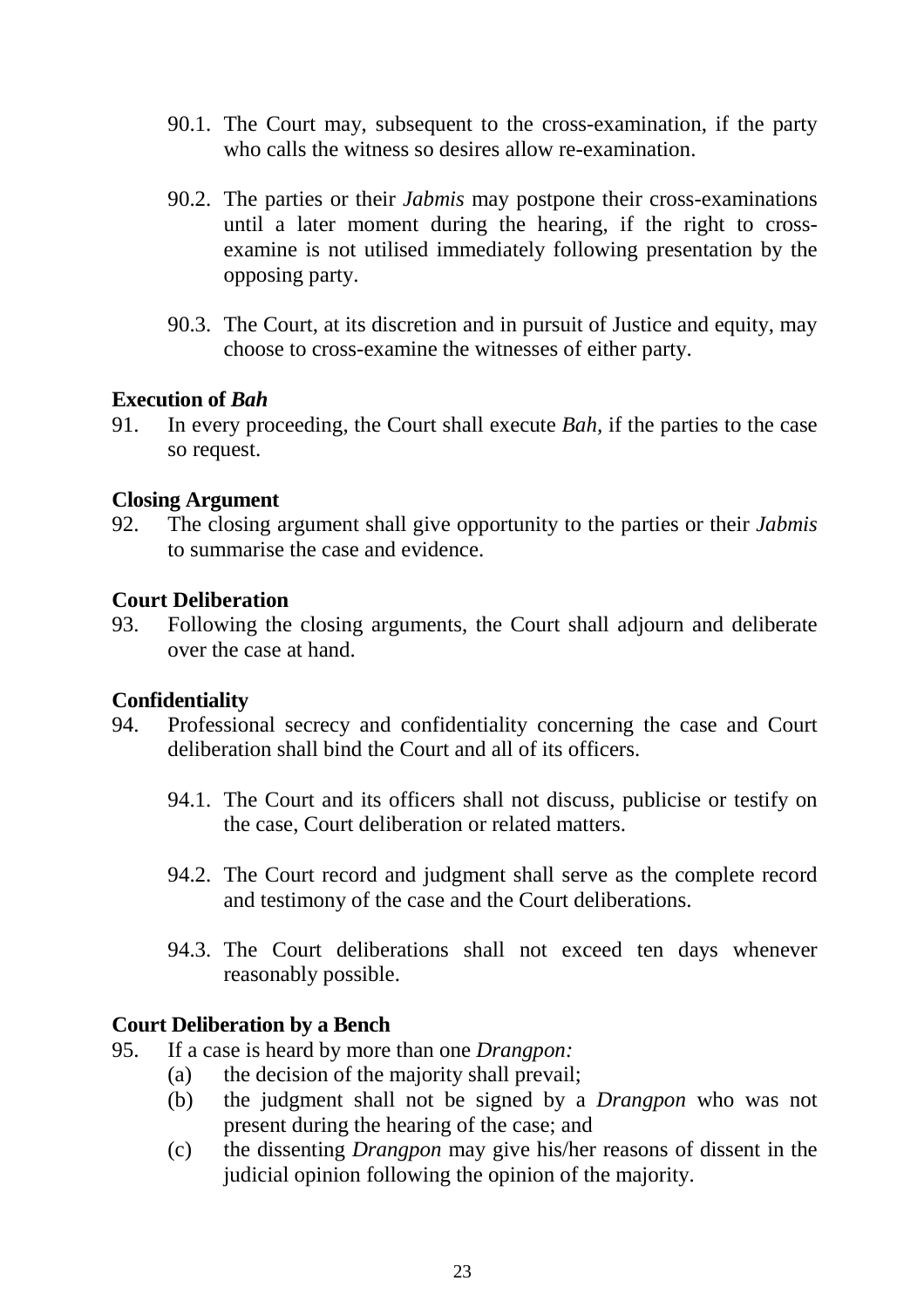## **CHAPTER 12 Judgment**

## **Judgment**

96. Following its deliberations, the Court shall reconvene and in the presence of the parties pronounce its written judgment.

## **Burden of proof in Civil Case**

96.1. Finding of liability against one or more of the parties can only be given when proof by a preponderance of the evidence has been demonstrated by the plaintiff/appellant.

### **Burden of proof in Criminal Case**

96.2. Finding of guilt against one or more of the parties can only be given when the prosecution to the full satisfaction of the Court has established a proof beyond reasonable doubt.

#### 96.3. Judgment shall be:

- (a) in conformity with *"Yig Kur Namzhag"*;
- (b) in writing;
- (c) reasoned;
- (d) dated;
- (e) sealed;
- (f) signed; and
- (g) placed in the Court record.
- 96.4. The judgment of the Court shall be final once rendered.
- 96.5. If no appeal is recorded within ten days from the registration of the judgment in the Court record, it shall be enforced.

#### **Award and Sentence**

96.6. In the case of a finding of guilt or liability against one of the parties, the Court may directly pronounce sentence or Judgment or allow a further recess to finalise its deliberations on the matter.

## **CHAPTER 13 Costs**

#### **Costs of Litigation**

97. It shall be at the discretion of the Appellate Court based on the outcome of a case to determine an appropriate assignment of costs and other expenses related to the suit.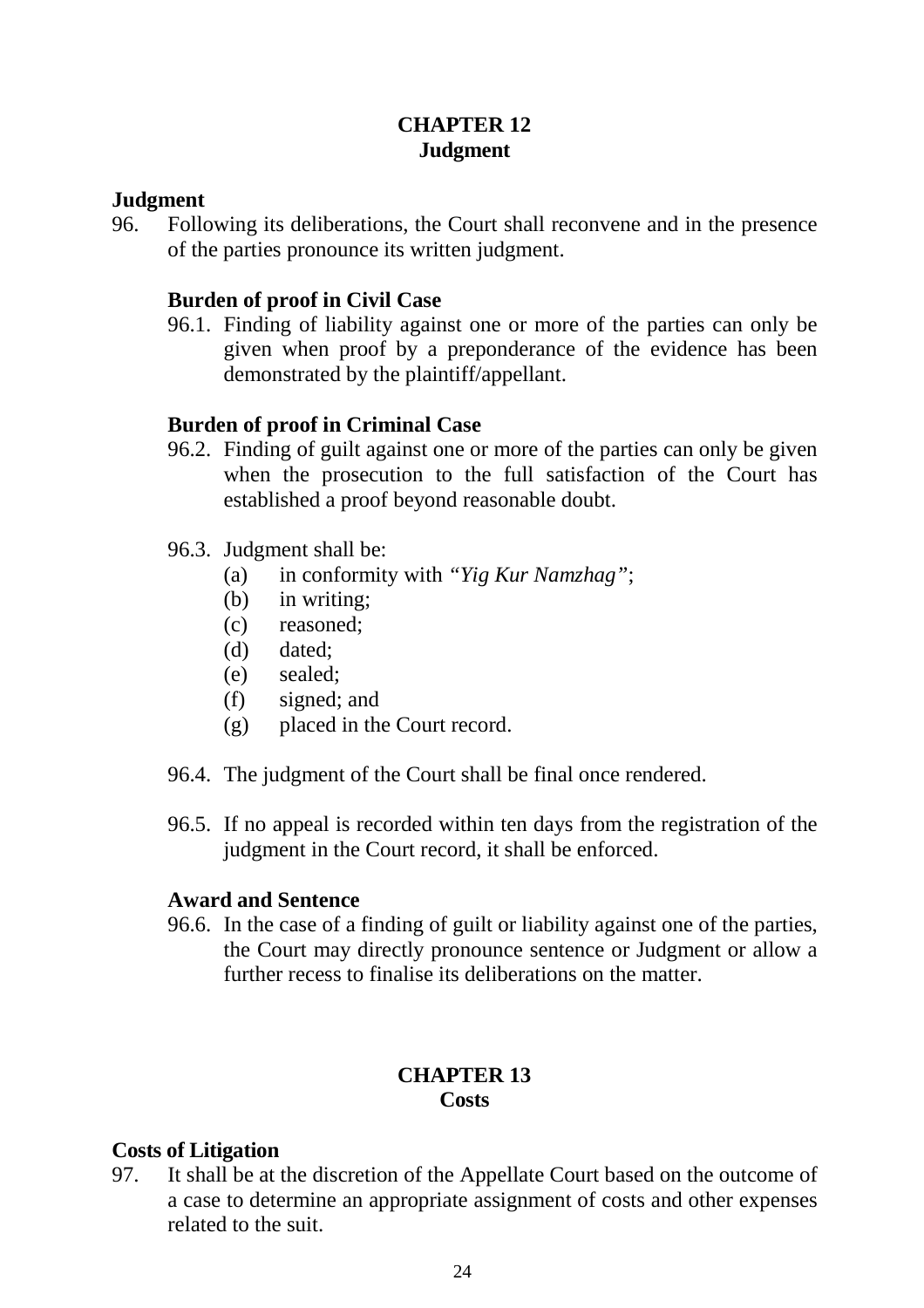97.1. The Court shall have full power to determine by whom or out of what property and to what extent such costs are to be paid and to give all necessary directions for the purposes and so state in its judgment order.

#### **Costs for Causing Delay**

98. The Court may order a defaulting party to pay costs to the attending party calculated at the rate prescribed under the Minimum Wage Rate.

#### **CHAPTER 14 Judicial Sale**

#### **Judicial Sale**

- 99. Where a judgment debtor is unable to pay the Judgement debt/ the financial penalty awarded by a Court, the Court shall sell the judgment debtor's property at a judicial sale and apply the proceeds for the repayment of the judgment debt in accordance with this Code and other laws.
	- 99.1. A judgment creditor may request the Court to summon relevant person to testify as to the whereabouts of the debtor's property.
	- 99.2. Designated property should be turned over to the Court. If that property cannot be found, the Court may levy on the debtor's other real and personal property within its jurisdiction.
	- 99.3. When such property is insufficient to satisfy the judgment, the Court may levy on the debtor's other real and personal property located in a separate jurisdiction by issuing Court Order to that Court having jurisdiction over that real and personal property.
	- 99.4. Where a Court holds property and more persons than one have made application to the Court for the execution of decrees for the payment of money passed against the same judgment-debtor and have not obtained satisfaction thereof, the property, after deducting the costs of realisation, shall be distributed *pro-rata*.
	- 99.5. If the price is grossly inadequate, the Court may withhold a sale or postpone sale for a minimum of three times or three months, which ever is less.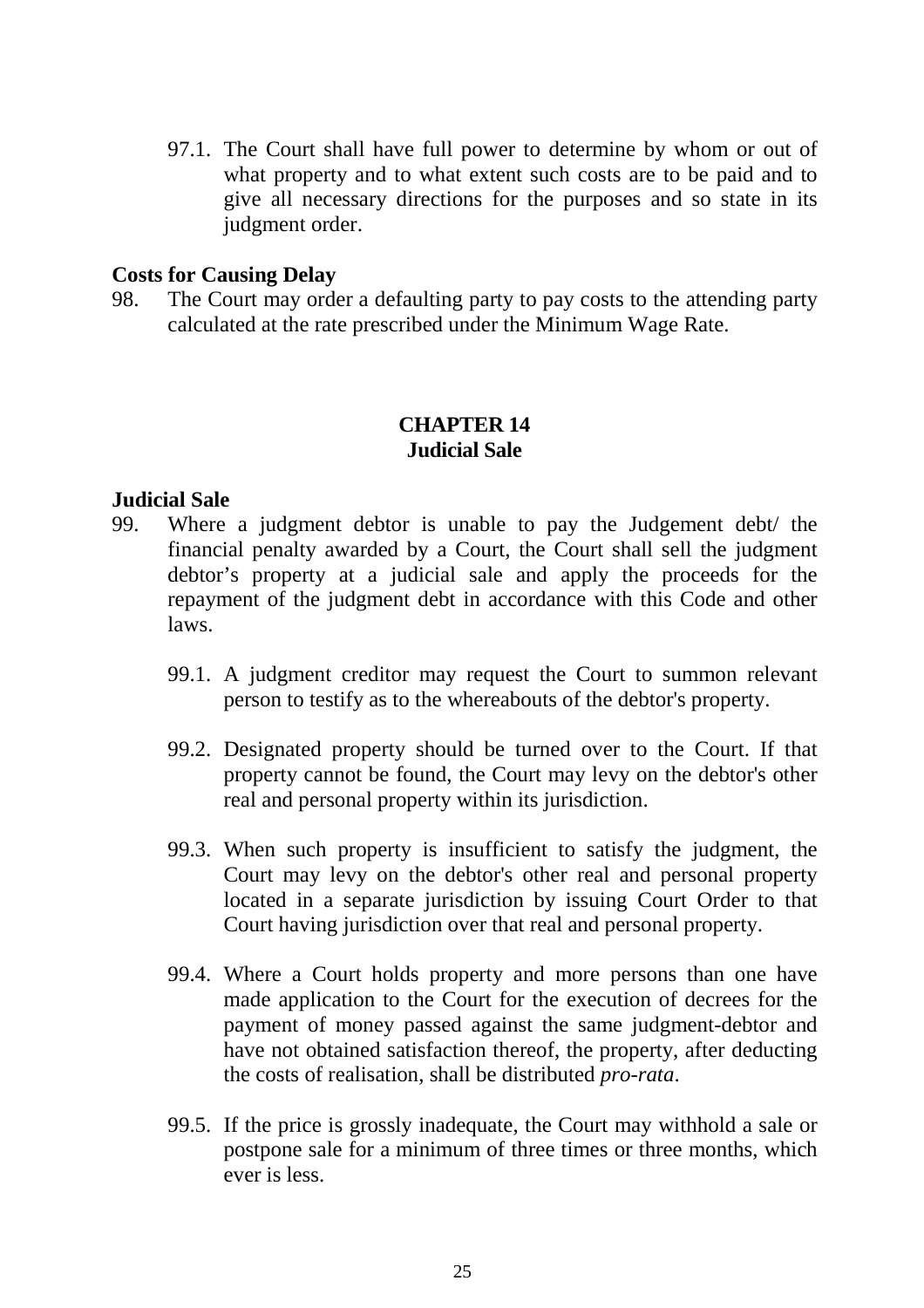- 99.6. The Court shall exempt from sale:
	- (a) essential wearing-apparel, cooking vessels, beds and bedding of the judgment-debtor, his/her spouse and children and dependants, and religious articles;
	- (b) artisan tools used to earn an income;
	- (c) agricultural land to the extent of minimum acre ceiling prescribed by the Land Act, 1980;
	- (d) books of account; and
	- (e) any other property which the Court may consider necessary for the minimum reasonable livelihood or subsistence of the judgment-debtor and his/her family.

#### **Enforcement of Liability of Surety**

- 100. Where any person has furnished security or given a guarantee, a decree or order may be executed in the manner herein provided for the execution of decrees if he/she has rendered himself/herself personally liable against him/her for:
	- (a) the performance of any decree or any part thereof;
	- (b) the restitution of any property, taken in execution of a decree; or
	- (c) the payment of any money or for the fulfilment of any condition imposed on any person, under an order of the Court in any suit or proceeding consequent thereon.

## **CHAPTER 15 Professional Conduct of** *Jabmis*

#### **Professional Conduct**

- 101. A *Jabmi* is an officer of the legal system, a representative of clients and a public citizen having special responsibility for the quality of justice.
	- 101.1.In all professional functions, a *Jabmi* shall:
		- (a) at all times uphold the honour, and maintain the dignity and integrity of the profession and to improve not only the law but the administration of justice;
		- (b) faithfully conduct himself/herself in a manner befitting to or worthy of belonging to the noble fraternity of *Jabmis*;
		- (c) assist the Court in expediting the case to ensure the just, fair and prompt dispensation of justice by being punctual in attending court hearing, conferences and depositions and being concise and direct in the trial and disposition of the causes;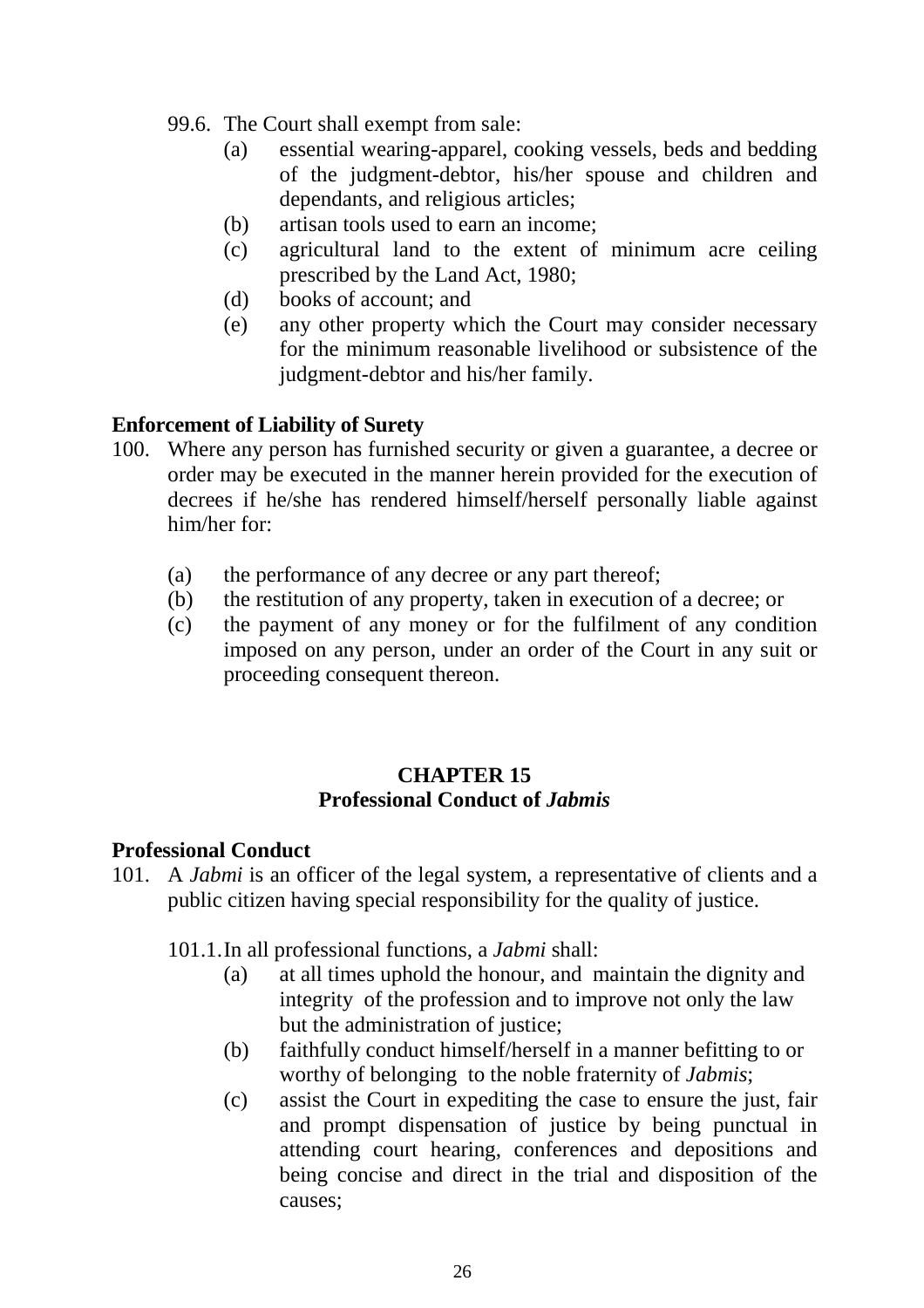- (d) adhere to the principles of honesty, moral, ethics and good conduct befitting to the dignity of the legal profession;
- (e) not resort to fraudulent means;
- (f) not advance a claim, defense, position, or argument that misstates a material fact or is false, deceptive, unwarranted, obstructionist, or frivolous, in light of the law and the facts involved;
- (g) maintain professional norms of courtesy between them;
- (h) not attribute the loss of the case to the incompetence, bias, or other effect of a judge/to countenance a client's suggestion to the same effect;
- (i) not abuse the process of the court on behalf of his/her client in order to injure the opponent or use unfair methods against the opponent or to benefit himself/herself;
- (j) not utilise litigation or any other course of conduct to harass the opposing party;
- (k) represent a client zealously within the bounds of the law at all stages and deal with the case honestly and carefully in accordance with instructions;
- (l) preserve the confidences and secrets of a client unless required by law or by the standards of the legal profession;
- (m) avoid conflict of interest, impropriety, and the appearance of impropriety;
- (n) provide competent representation that includes appropriate legal knowledge, skill, thoroughness, diligence, preparation, and promptness;
- (o) not, because of professional duties, be identified with a client or a cause of a client;
- (p) not acquire or use any information or evidence obtained by unlawful or unethical means;
- (q) not initiate, continue, or participate in any criminal case or any civil case that is not supported by adequate cause; and
- (r) be courteous and civil, both in oral and written communications.

#### **Punishment of** *Jabmis* **for Professional or other Misconduct**

- 101.2.Where a Jabmi engages in professional or other misconduct, the Court may:
	- (a) admonish/reprimand the *Jabmi*; or
	- (b) suspend the *Jabmi* from appearing before a Court for such period as it may deem fit.
- 101.3.Where a Jabmi engages in professional or other misconduct, the High Court may:
	- (a) admonish/reprimand the *Jabmi*;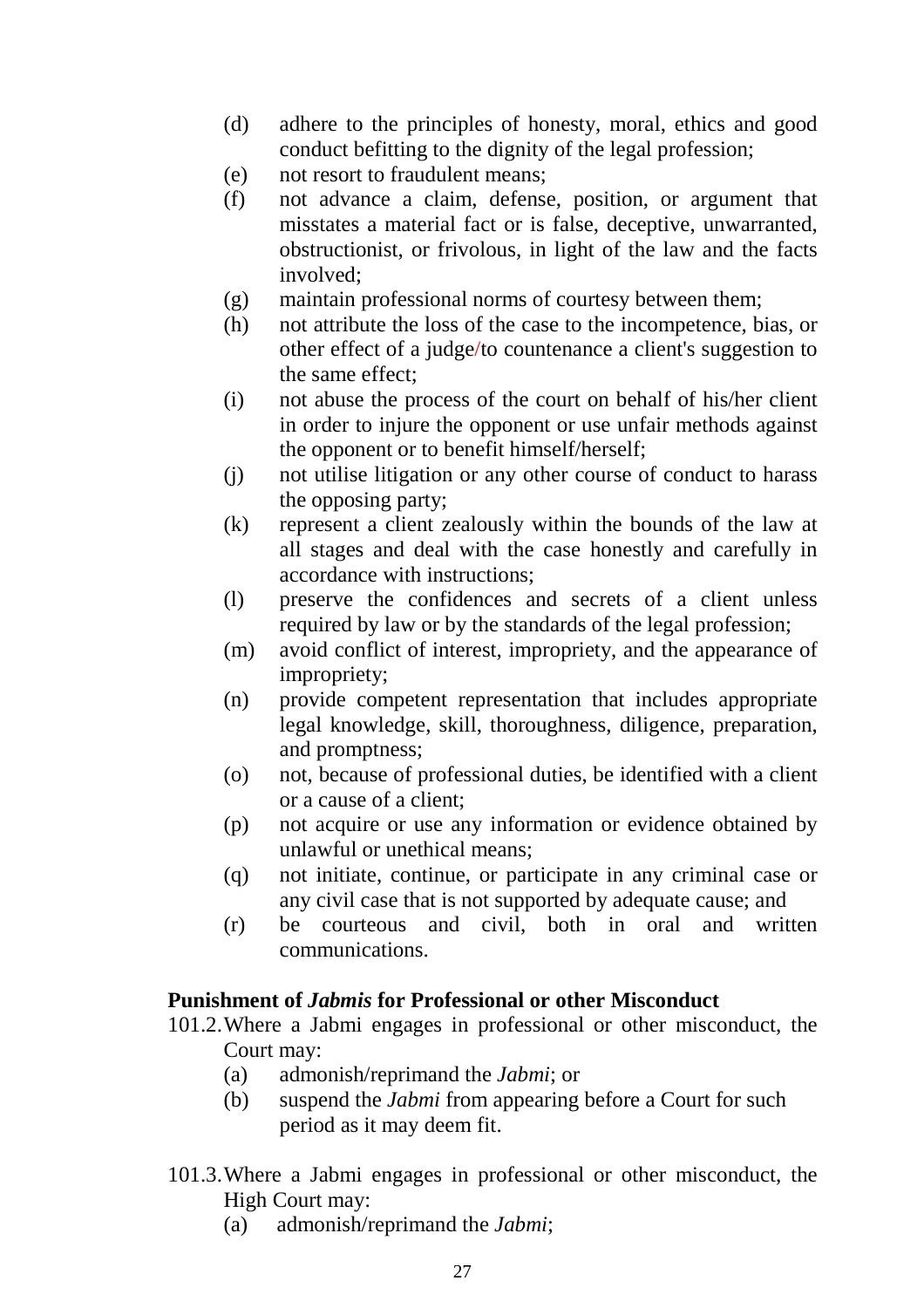- (b) suspend the *Jabmi* from appearing before a Court for such period as it may deem fit; or
- (c) bar the *Jabmi* from practice, if convicted of a cognizable offence or otherwise.

## **CHAPTER 16 Contempt and Associated Offences**

## **Contempt of Court**

- 102. A person showing disrespect to the Court during Court proceedings may be subjected to civil or criminal sanction in accordance with the laws of contempt.
	- 102.1.A person may be subjected to civil or criminal sanction in accordance with the laws of contempt for:
		- (a) interfering with a case, either orally or in writing;
		- (b) failing to comply appropriately to the judicial order; or
		- (c) otherwise obstructing the course of justice.

## **Failure to Adhere to Hearing Schedule**

103. Failure of a party to a case to adhere to the hearing schedule may result in a finding of contempt and may be subjected to civil or criminal sanction.

## **Non-compliance with Judicial Orders**

104. Non-compliance with judicial orders may result in a finding of contempt and subject to civil or criminal sanction.

## **Failure to Appear**

105. Where a person summoned fails to appear or present evidence at the order of the Court, he/she may be found in contempt of court and may be subjected to civil or criminal sanction.

## **Absence without leave**

106. Once the hearing of a case has begun, if the litigant or other person summoned by the Court takes leave of absence without the permission of the Court, he or she may be subjected to civil or criminal sanction for contempt.

## **Civil Contempt**

107. An aggrieved party may initiate civil contempt proceedings.

107.1.Finding of civil contempt shall result in fine/imprisonment until the civil order has been complied with.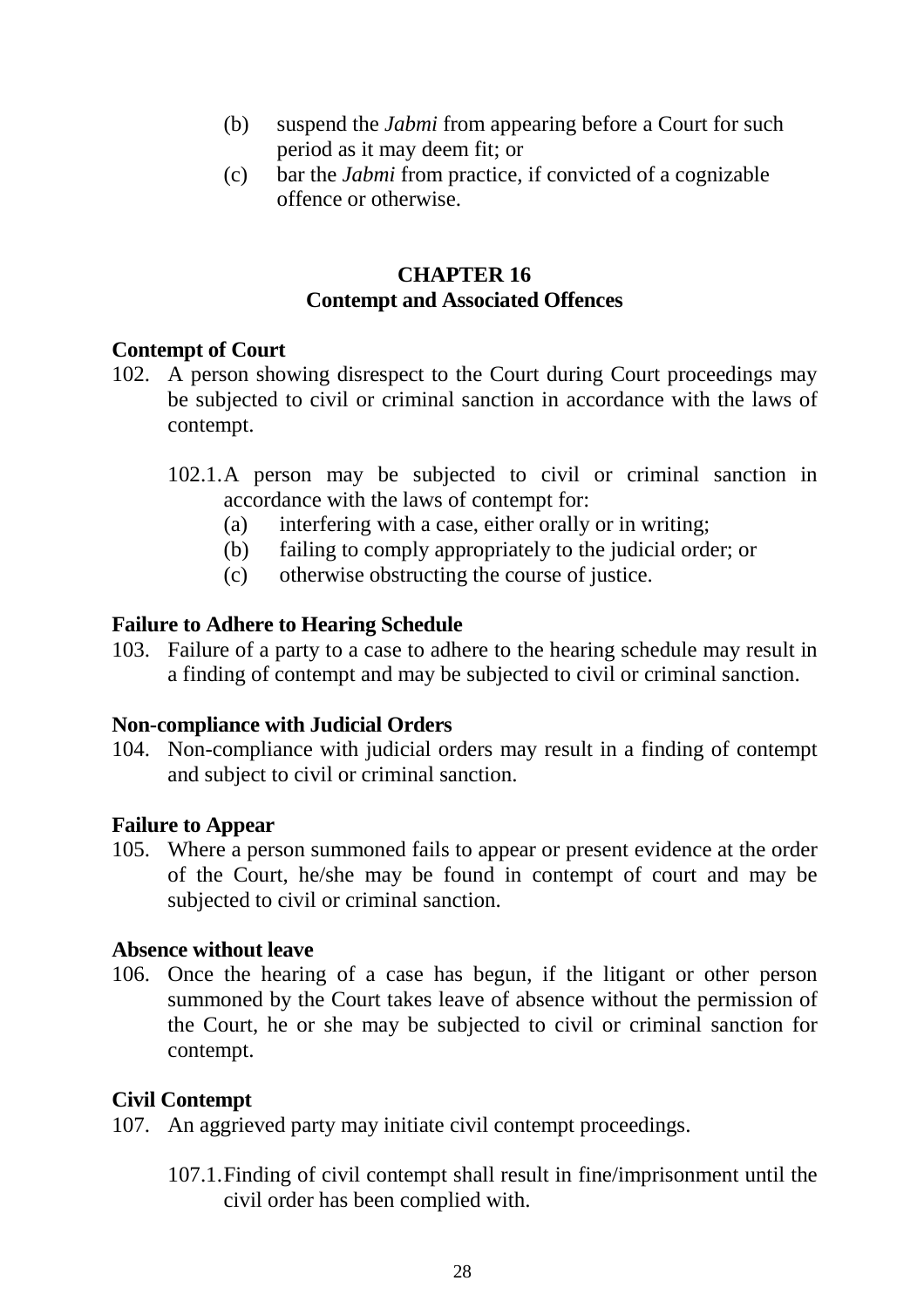### **Corporations and Unincorporated Associations**

- 108. In addition to any fine or injunction, the Court may order a charter of a corporation after due process to be forfeited, the certificate of any association revoked or dissolved upon finding that the Board of Directors or a high managerial agent acting on behalf of the corporation/ association has, in conducting the corporation/association's affairs, purposely engaged in a persistent course of criminal conduct.
	- 108.1.The Board of Directors, agent or employee of a corporation/ an unincorporated association may be prosecuted and sentenced to fines and/or imprisonment for any criminal conduct where warranted.

## **CHAPTER 17 Appeal, Review and Decision Procedure**

## **Appeal**

- 109. A party to a case may file an appeal to a higher Court against a judgment of the subordinate Court.
	- 109.1.An appeal shall be permitted only:
		- (a) from the final judgment;
		- (b) if it has been filed in the registry of the appellate Court; and
		- (c) if it is preferred within ten days of the Judgment.
	- 109.2.While the appeal is pending, all awards for damages and other settlements related to the Court's decisions shall be held in abeyance and any injunctions or temporary restraining order shall be maintained.
	- 109.3.The Court, under appropriate circumstances, may order the appellant to furnish a bond as a precondition to an appeal in order to secure the Plaintiff's Judgment against disbursement pending appeal and discourage frivolous delay.
	- 109.4.Once a case is appealed to a higher Court, there shall be no recourse to a lower Court except on remand by the higher Court.

#### **Appellate Review**

- 110. The Appellate Court shall:
	- (a) determine whether there was error; and
	- (b) if so whether such error warrants either a remand or full or partial reversal.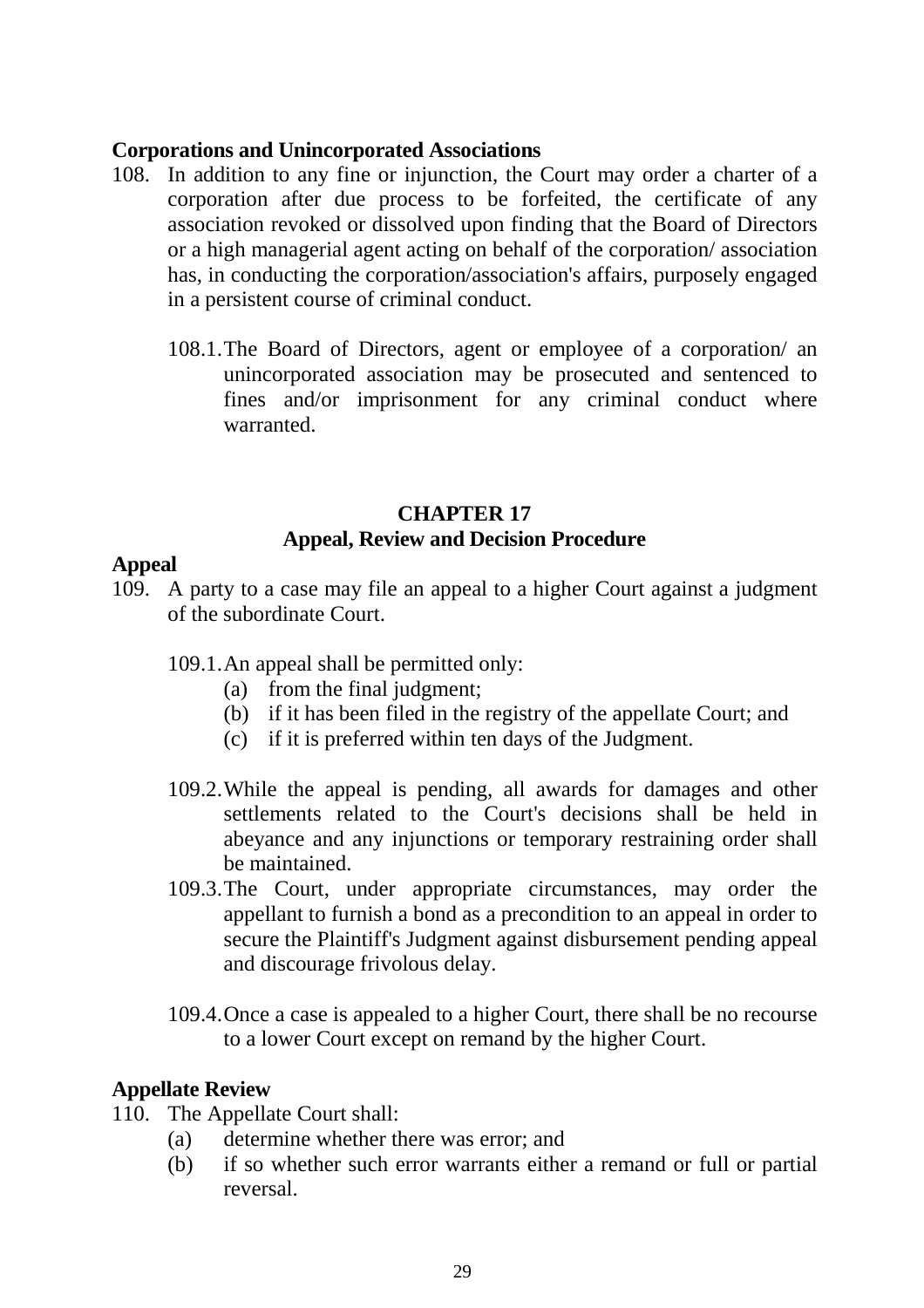- 110.1.Appellate Courts may review only those decisions upon which there are properly preserved records.
- 110.2.The Court, the appellant and his/her *Jabmi* must therefore, ensure that any challenge or objection to a decision of the Court is properly recorded.
- 110.3.The appellant in his/her appeal must present to the Appellate Court only that portion of the Judgment and his/her challenge to that portion.
- 110.4.The Party cannot introduce fresh evidence on appeal or rely on evidence not introduced during proceedings in the lower Court.

## **Decision on Appeal**

- 111. The Appellate Court may:
	- (a) dismiss the appeal;
	- (b) reverse all or part of the Judgment awarded by the lower Court after due process of law;
	- (c) remand the case to the lower Court with instructions;
	- (d) order a new proceeding; or
	- (e) charge reasonable costs to be paid by the party submitting the appeal, if the appeal is dismissed.
	- 111.1.Costs may include travel expenses, hire charges and daily wages.

## **Appeal to His Majesty the** *Druk Gyalpo*

112. Any party having fully exhausted the judicial appeal processes and still aggrieved by the decision of the Court may appeal to His Majesty the *Druk Gyalpo*.

## **Time**

113. Any reference to time specified in this Code within which an act must be performed or omitted shall exclude the period of journey and the Government holidays.

## **Finality of Judgment**

114. No person shall amend or alter a Judgment rendered by a competent Court except His Majesty the Druk Gyalpo.

## *Res-judicata*

115. Person shall not be entitled to file a subsequent suit if the cause of action or claims involved in it are same as prior suit on which there was a valid and final Judgemnt on that cause of action based on the merits.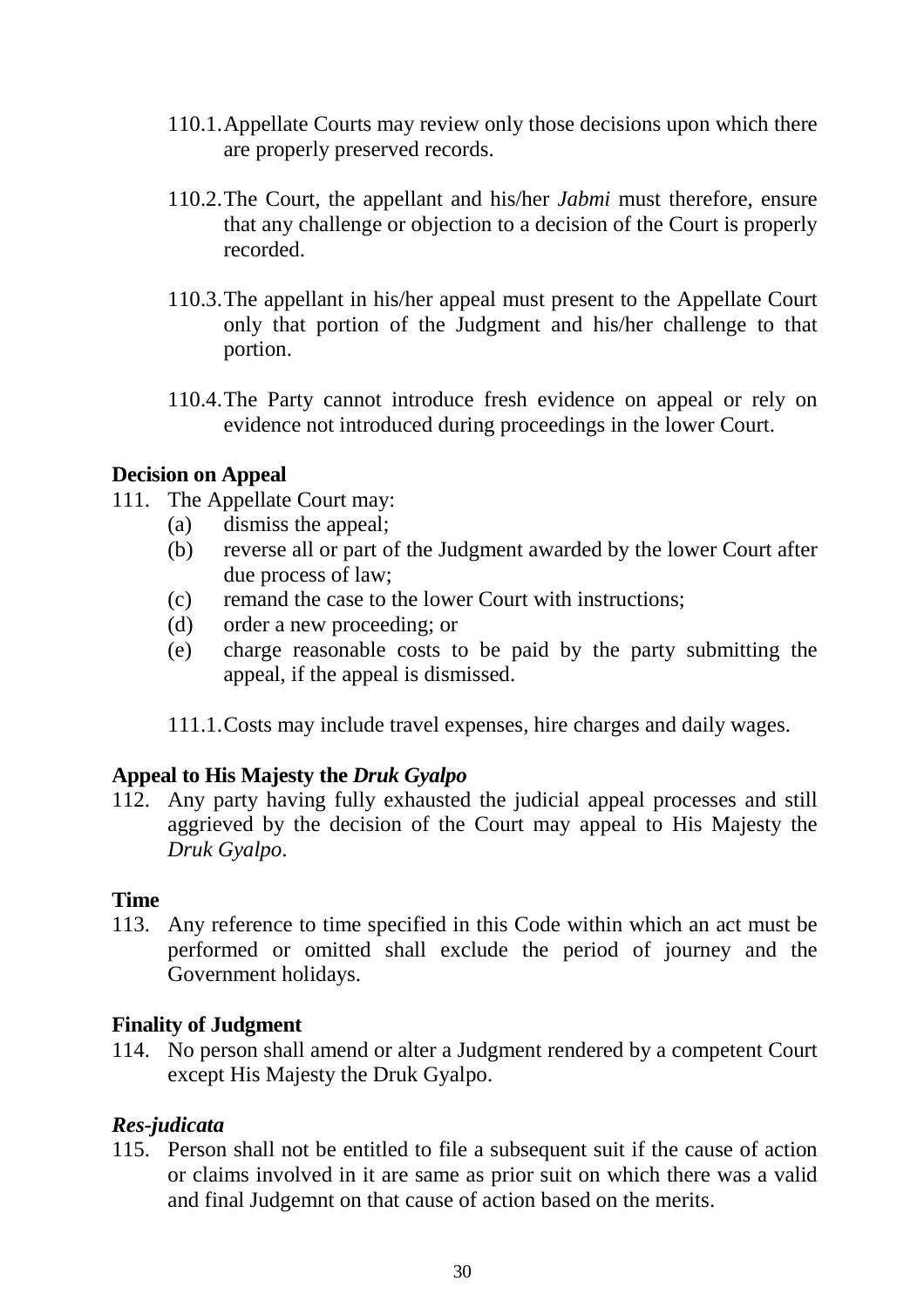## **PART II CIVIL PROCEDURE**

## **CHAPTER 18 Institution of Civil Suits**

### **Institution of a suit**

116. A suit may be initiated in accordance with the Code by:

- (a) a litigant himself/herself;
- (b) a member of his/her joint family; or
- (c) a *Jabmi* of his/her choice.

116.1.Every suit shall be instituted:

- (a) by presenting a Petition of Complaint to a Court with jurisdiction by the pleader or his/her member of the family*/ Jabmi*; and
- (b) in good faith and not for harassment.

## **Minor or Person of Unsound Mind**

117. When a person entitled to sue or be sued is a minor or of unsound mind or otherwise unable to present his/her case, the suit may be brought in his/ her name by member of joint family through a legal guardian/*Jabmi*.

#### **Substitution by Legal Representative and Successor**

- 118. If a party to a civil case dies during the suit, or becomes physically or mentally incapacitated, the Court shall order:
	- (a) substitution of such party by legal representative;
	- (b) successor of that party representing his/her estate; and
	- (c) to receive, if damages are awarded from the other party.

## **Breach of Trust and Fiduciary Duties**

- 119. In the case of any alleged breach of any express or constructive trust created for public purpose, or where the direction of the Court is deemed necessary for the administration of any such trust, one or more persons having a clear legal interest in the trust, may institute a suit or may pursue a Court decree to:
	- (a) remove any trustee;
	- (b) appoint a new trustee;
	- (c) direct a trustee who has been removed or a person who has ceased to be a trustee, to deliver possession of any trust property in his/her possession to the person entitled to the possession of such property;
	- (d) direct accounts and inquiries;
	- (e) declare what proportion of the trust property or of the interest therein shall be allocated to any particular object of the trust;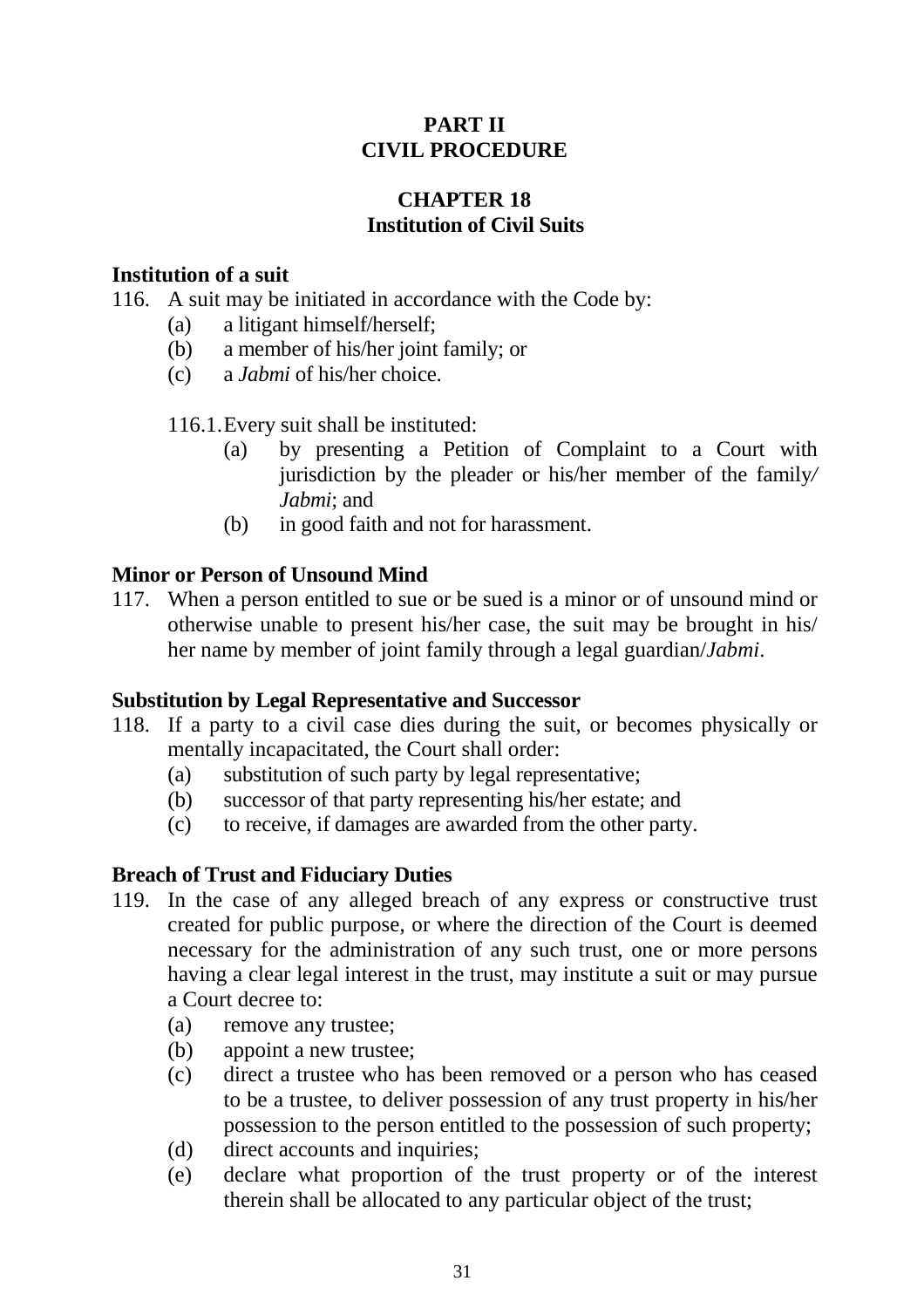- (f) authorise the whole or any part of the trust property to be let, sold, mortgaged or exchanged;
- (g) settle a scheme; or
- (h) grant such further or other relief as the nature of the case may require.

#### **Court Venue**

120. A petition relating to any civil suit for any relief shall be instituted in the Court with jurisdiction.

120.1.Site of proceedings shall be:

- (a) where the cause of action arose;
- (b) where a principal plaintiff/defendant resides;
- (c) where the property is situated;
- (d) where an agreement is signed or entered into; or
- (e) in actions by/against any agent/agency of the Government where the Government authority is located.

### *In-Situ* **Proceedings**

- 121. The Court may hold proceedings or conduct hearings at any site other than the place where the Court is situated, whenever it considers that it is necessary, expedient or otherwise in the interest of justice to do so.
	- 121.1.The Court shall record the reasons in writing when it holds and conducts such hearings at any place or area other than where such Court is situated.

## *In Personam* **Jurisdiction**

122. The Court may adjudicate a claim against a respondent/defendant, if the respondent/defendant while physically within the Court's territorial limits is personally served with process.

## *In rem* **Jurisdiction**

123. The Court may assert *in rem* jurisdiction to determine rights in property found within its jurisdictional territory.

#### **Q***uasi in rem* **Jurisdiction**

124. The Court may attach property owned by the respondent/defendant that is found within its territorial jurisdiction and entertain action against that respondent/defendant, even if the dispute was unrelated to the property attached.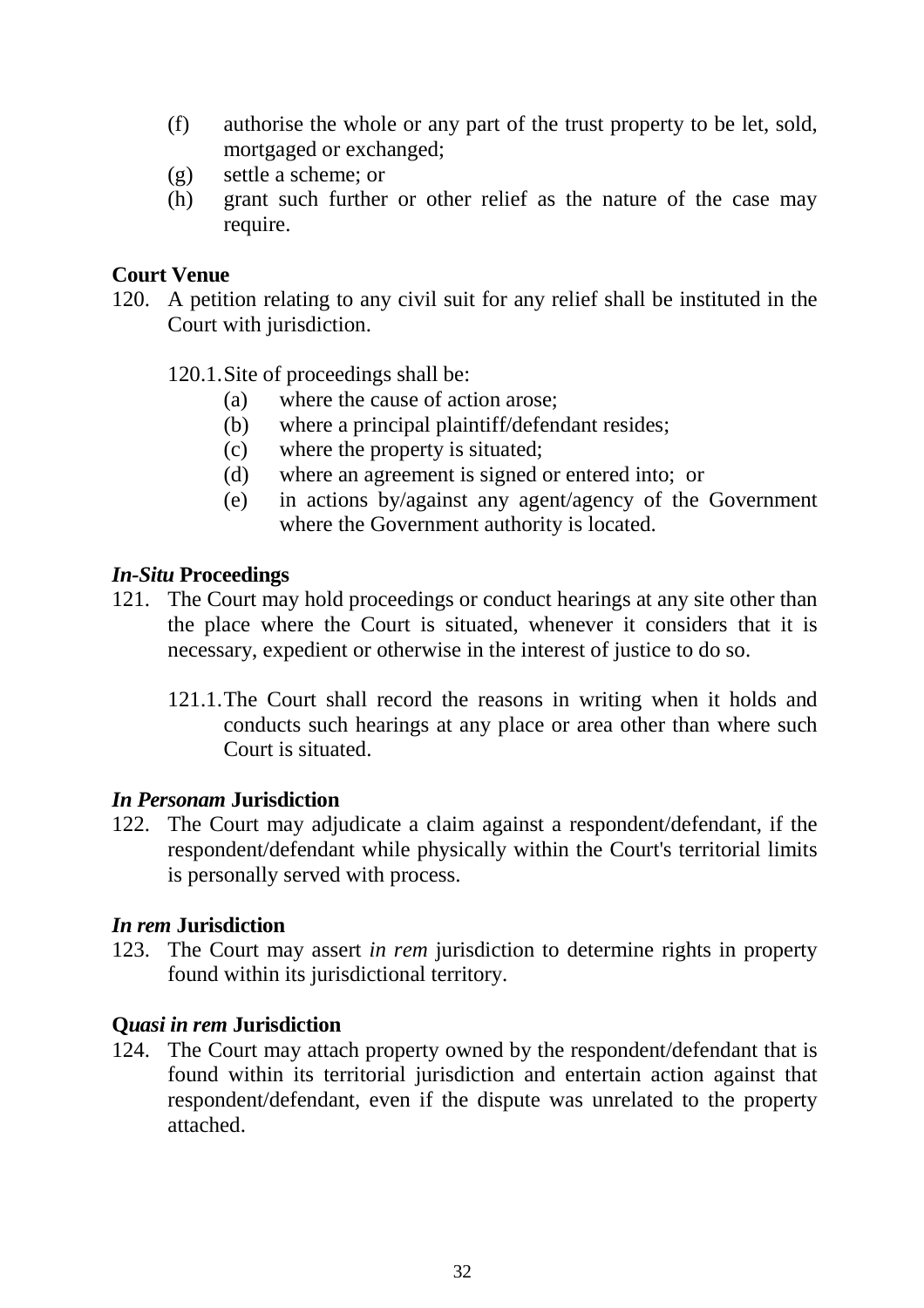#### **Ancillary Jurisdiction**

125. Subject to the provisions of this Code, once jurisdiction has been exercised by a particular Court, claims related to the primary controversy may be adjudicated by that Court even though they do not by themselves fall within the jurisdiction of the Court.

#### **Challenge**

126. A defendant may challenge the jurisdiction of the Court over his/her person or property.

126.1.This challenge must be raised by:

- (a) a special appearance of the defendant; or
- (b) an objection to in *personam*, in *rem or quasi in rem* jurisdiction asserted in the Answer to the Complaint.

## **Pending Suit**

127. The Court shall not hear any suit or issue in a suit, which is pending before any other competent Court.

## **CHAPTER 19 Service of Process**

## **Service of Process**

128. Once the Court has found a complaint to be legally admissible, the Court may issue Service of Process.

#### **Reasonable Notice**

129. Except as otherwise provided in this Code, the Court shall ensure that reasonable notice and opportunity to be heard are afforded to the defendant in a suit before

any type of jurisdiction over his/her person and property or the property to which he/she has a claim is exercised.

## **Date of Response**

130. The Service of Process shall indicate the date by which the defendant must submit his/her answer to the Court within twenty-one days of its service.

#### 130.1.The Answer shall include:

- (a) an affirmative defence;
- (b) a partial affirmation;
- (c) a general denial;
- (d) a counter-claim; or
- (e) a cross-claim.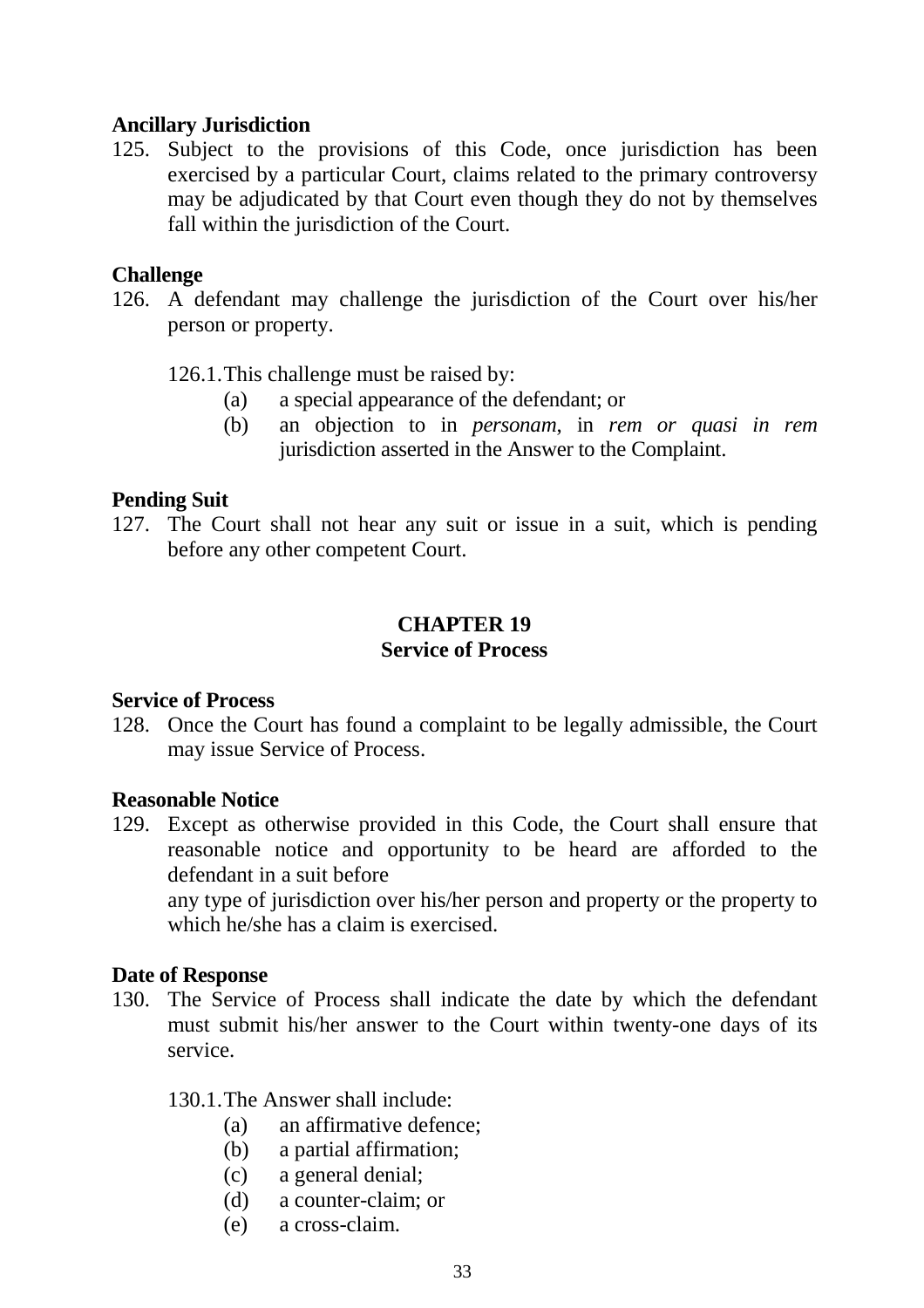#### **Suit by or against an Agency**

- 131. When a suit is filed against any agency, corporation or company for a civil matter, process shall be served through its management, principal, director or any principal executive officer.
	- 131.1.Any agency, corporation, or company may also file a suit against any person or entity by having process served on such person or on its management, principal, director or any principal executive officer as the case may be.

## **CHAPTER 20 Petition of Complaint and the Answer**

#### **Petition of Complaint**

- 132. The petition of complaint is the plaintiff's statement of claims against the respondent/defendant.
	- 132.1.The Petition of Complaint must:
		- (a) allege sufficient information to establish a right of relief;
		- (b) state the basis of the Court's jurisdiction; and
		- (c) contain a prayer for relief.
	- 132.2.The Petition of Complaint shall bear necessary legal stamp and be signed by the petitioner or his/her member of the family/legal guardian or *Jabmi*.
	- 132.3.Every Civil suit filed shall bear a Court fee unless waived by the Court in the case of an indigent Plaintiff.

#### **Answer by the Defendant**

- 133. The Answer shall include respondent/defendant's defence.
	- 133.1.The defendant may submit:
		- (a) a challenge to the Court's jurisdiction;
		- (b) an affirmative defence;
		- (c) a partial affirmation;
		- (d) cross-claims;
		- (e) counter-claims;
		- (f) third party claims; or
		- (g) a general denial.
	- 133.2.The Answer shall bear necessary legal stamp and be signed by the defendant/respondent or his/her member of the family/legal guardian or *Jabmi.*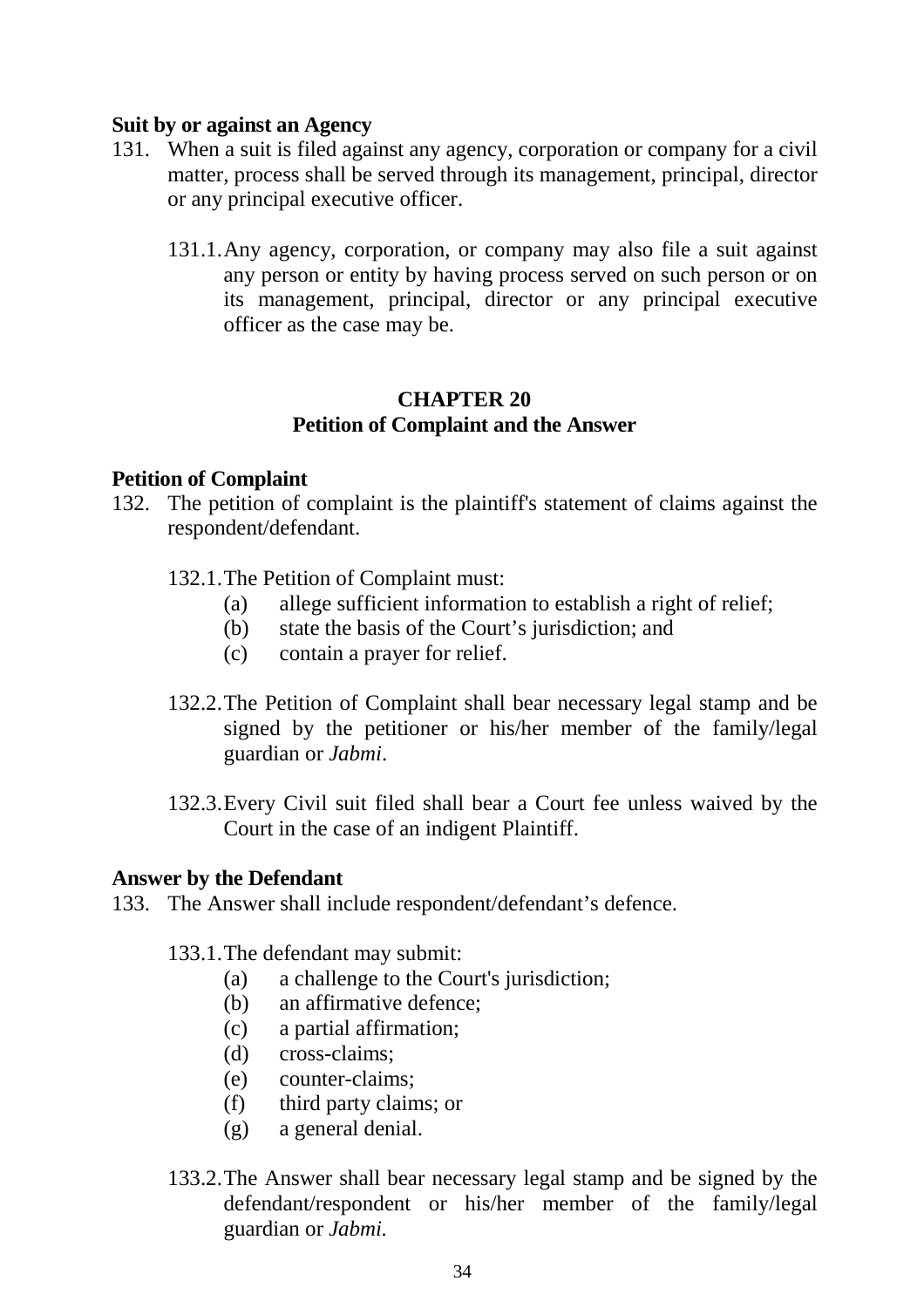- 133.3.The Answer by the defendant shall reply the complaint in accordance with this Code.
- 133.4.An allegation that is not denied or is denied improperly may be deemed admitted.
- 133.5.An evasive or incomplete answer may be deemed admitted.

#### **Specific Denial**

134. An Answer may set-forth specific denial wherein the respondent/ defendant responds to a complaint paragraph by paragraph denying only those matters legitimately controverted and thereby, admitting all allegations known to be true.

#### **Affirmative Defence and Response by Plaintiff**

- 135. If the defendant wishes to add new facts constituting one or more defence to the plaintiff's complaint, they must be affirmatively pleaded in the Answer.
	- 135.1.If an answer contains an affirmative defence, the plaintiff shall respond by:
		- (a) admitting or denying the allegations; or
		- (b) adding new allegations to avoid the defence.

#### **Answer to New Claim**

- 136. Party against whom a counter-claim, cross-claim or third party claim is asserted shall file an answer to such pleading and in such time in accordance with this Code.
	- 136.1.An answer to new claims shall bear necessary legal stamp and be signed by the respondent himself/herself, or his/her member of the family/legal guardian or *Jabmi.*

#### **CHAPTER 21 Pleadings**

#### **Purpose of Pleadings**

- 137. The Purpose of the Pleading process is to:
	- (a) eliminate legally defective contentions;
	- (b) give notice to opposing party; and
	- (c) identify the issues in the law suit.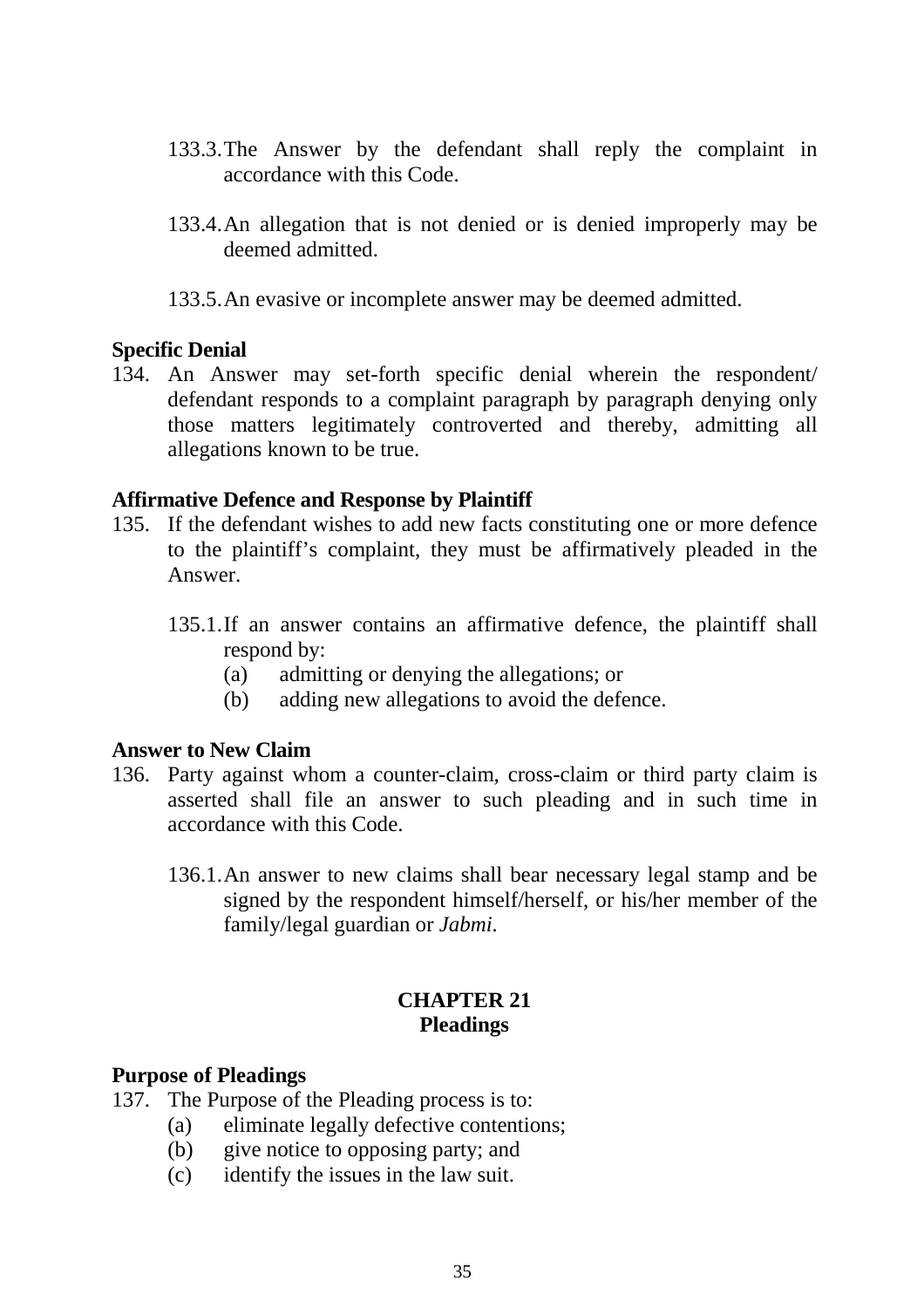## **Types of Pleading**

137.1.The following types of Pleading are admissible, if prepared in accordance with this Code:-

## (a) **Complaint**

Plaintiff's statement of claims against defendant.

## (b) **Answer**

Defendant's denial of any untrue allegation and defendant's own allegation against the plaintiff.

## (c) **Counterclaim**

A counterclaim sets forth claims that defendant has against plaintiff.

## (d) **Cross-claim**

A cross-claim sets forth claims among co-parties.

## (e) **A third party claim**

A third party claim is filed by defendant against a third party who allegedly must indemnify the defendant if found guilty.

## **General Pleading**

## 138. The pleading must:

- (a) set forth the basis of the Court's subject matter jurisdiction;
- (b) allege a statement of facts setting forth a cause of action or defence in ordinary and concise language;
- (c) inform the opposing party as to the legal nature of the claim or defence;
- (d) state the name, description and place of residence of the plaintiff and respondent/defendant, so far as they can be ascertained; and
- (e) be signed and bear necessary legal stamp to be valid.

## **Motion for more Definite Statement**

138.1.If a pleading is adequate to inform the opposing party but is vague in content, the opposing party may move for a more definite statement.

## **Restrictions on Pleading**

138.2.A party is not permitted to plead evidence.

## **Improper Pleading**

139. The Court may ignore improper allegation.

139.1.Pleading must be in good faith, not for harassment, delay, or tactical advantage.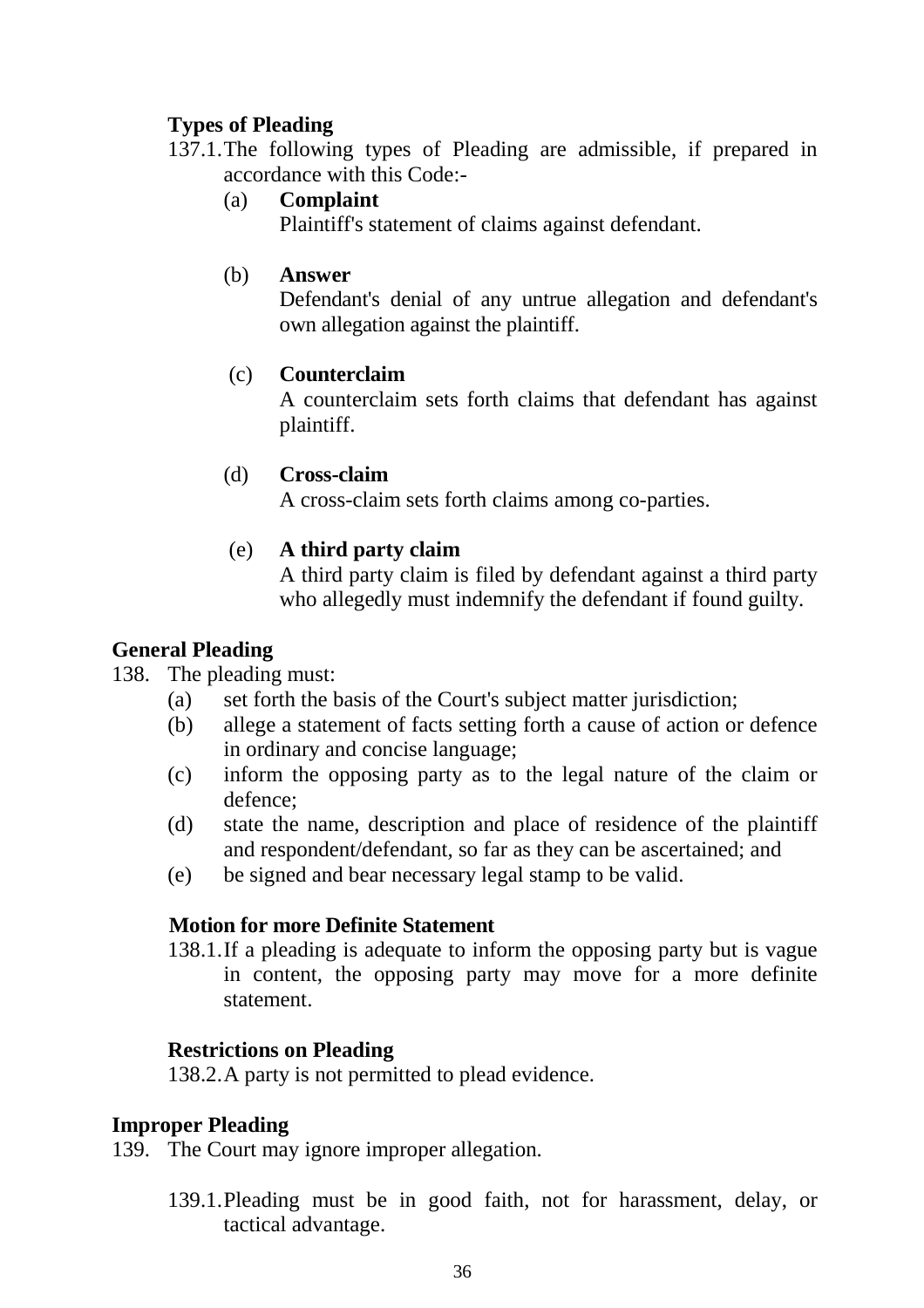139.2.The Court shall not issue a service of process, if the complaint is not in accordance with the provision of this Code.

### **Purpose of Joinder of Claims**

- 140. Joinder of claims ensures that all related claims can be heard and adjudicated in the same action and as a result lessen the burden on the Court from multiple cases and ensures that the case can be resolved in an equitable manner.
	- 140.1.Once a party is joined, he/she may assert a claim wherein:
		- (a) the party's interests are closely related to the action; and
		- (b) the claims arise from the same transaction in dispute in the litigation.
	- 140.2. The Court may allow additional claims where the inclusion of such claims into the suit promotes greater judicial efficiency or equity.

#### **Counter-Claim**

- 141. A counter-claim sets forth any additional claim the defendant/respondent may have against the plaintiff/appellant, which can be reasonably litigated in the same suit.
	- 141.1.A respondent/defendant can make a counter-claim, which is a claim for relief against the plaintiff, if the counter-claim is logically related to the original claim contained in the Petition of Complaint from the plaintiff.
	- 141.2.The Court may allow additional counter-claim where the inclusion of such claims into the suit promotes greater judicial efficiency or equity.

#### **Cross-Claim**

142. A respondent/defendant/plaintiff may assert a claim against a corespondent/defendant/co-plaintiff.

## **Third party Claim**

- 143. A third party claim may be filed by respondent/defendant against a third party who allegedly must indemnify the respondent/defendant, if found liable.
	- 143.1.In a case where such claim is made, the proceeding may proceed only after all cause of action has been reviewed in pre-hearing in accordance with this Code.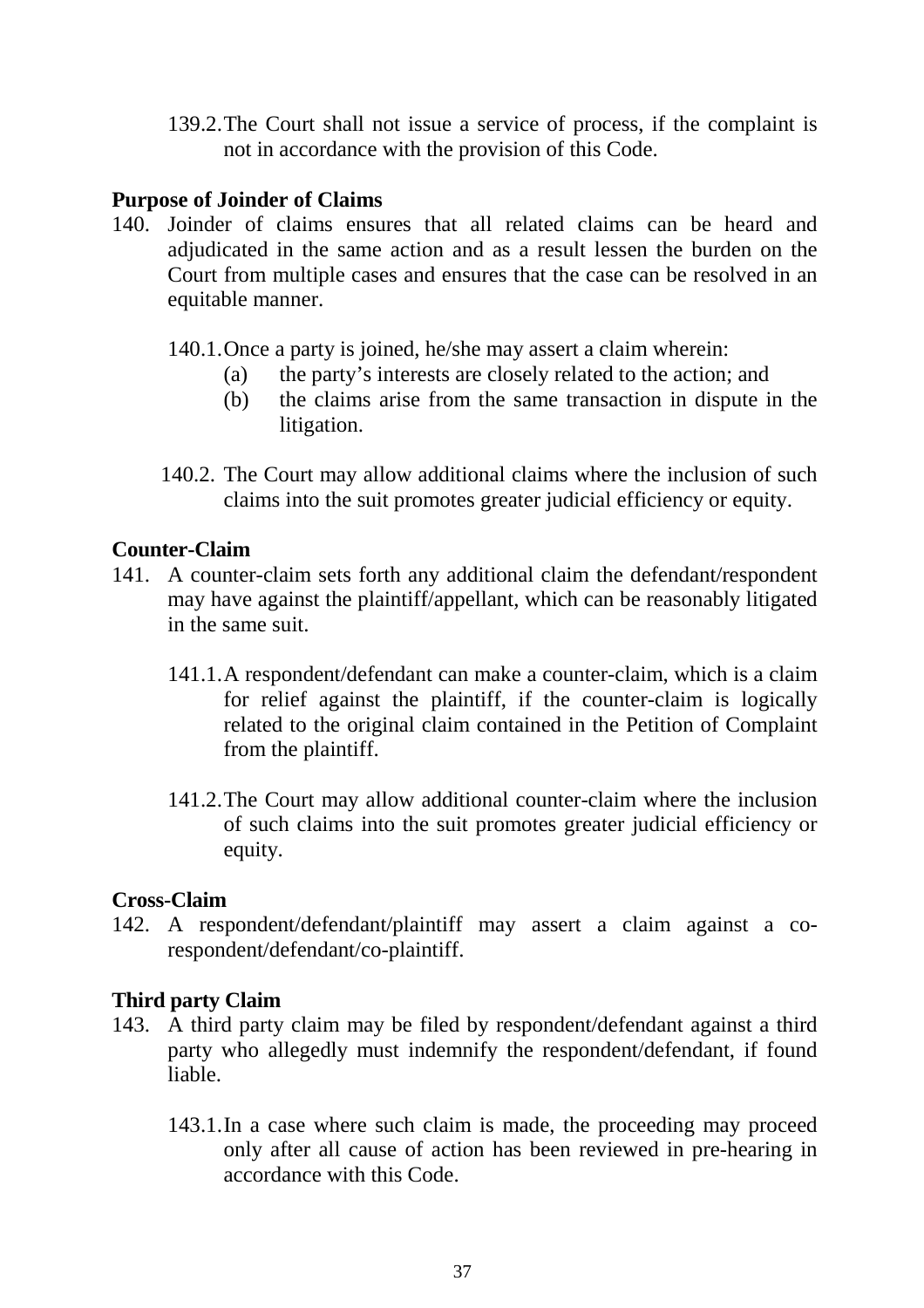## **Claim as original Complaint**

- 144. For pleading purposes, counter-claim, cross-claim and third party claim are treated as if they were original complaints resulting in the Service of Process and an Answer by the respondent/defendant.
	- 144.1.In cases where such claims are made, the proceedings may proceed only after all causes of actions have been reviewed in pre-hearings in accordance with this Code.

#### **Interpleader**

- 145. A person holding property that is subjected to inconsistent claims can join all claimants in a single action, if he/she can show fear of multiple liability or litigation and thereby, place his/her property under the Court's control.
	- 145.1.The claims of the various claimants shall then be levied against a single fund and be mutually exclusive.
	- 145.2.Any respondent/defendant who is threatened with multiple liability may assert an interpleader by way of counter-claim, cross-claim, or third party claim.

## **CHAPTER 22 Joinder of Parties**

#### **Joinder of Parties**

- 146. The purpose of joining parties is to ensure that all parties with an interest or liability associated with a legal action are incorporated as parties to a case.
	- 146.1.Joinder of parties shall be allowed to ensure that all parties whose presence is required to fully litigate a suit are present. As a result, the Court avoids repetition of claims on the same matter between various parties and ensures that the case can be resolved in an equitable and final manner.
	- 146.2.When considering joinder of parties, the Court must determine whether:
		- (a) an action is being brought by all real parties in interest; or
		- (b) the parties to the action have the capacity to sue or be sued.

#### **Real Party in Interest**

147. The real parties in interest are those with the legal right to enforce a claim.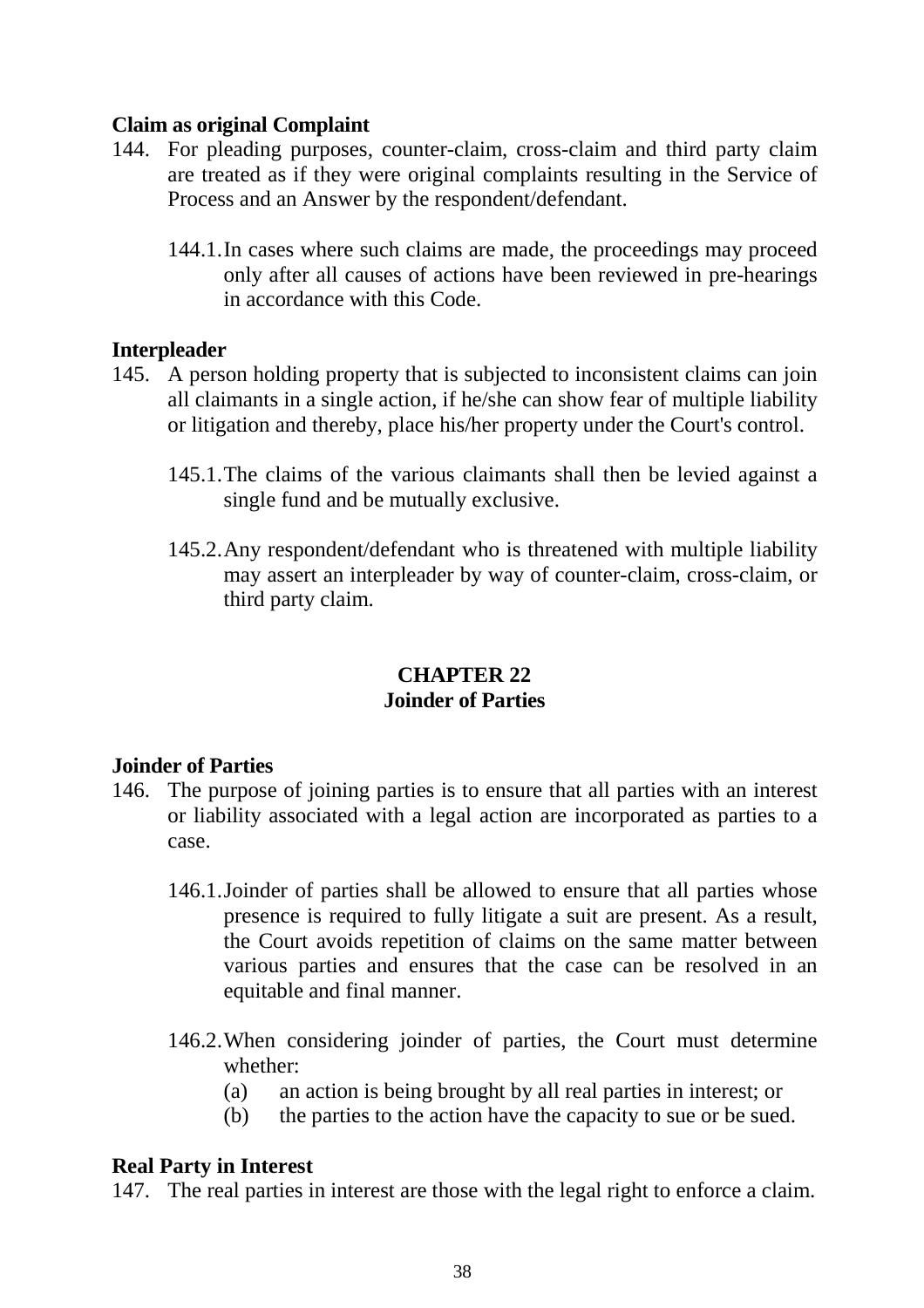- 147.1.If a Court finds that the real parties in interest have not been joined, it shall allow for an amendment to the Petition of Complaint.
- 147.2.Where all real parties in interest cannot be feasibly joined, the Court shall take whatever action is legally possible to ensure some limited measure of relief to legitimate claimants.

#### **Capacity to Sue or be sued**

- 148. A person lacking in capacity to sue or be sued is one who has a direct stake in the outcome of the litigation but is unable to prosecute or defend an action due to mental or physical incapacity, being a minor or absent:
	- 148.1.Such person shall be, in the case of a juvenile, be represented by the parents/family member/guardian/*Jabmi.*
	- 148.2.Such person shall, in the case of person with a mental or physical incapacity, or otherwise physically absent who is not a minor, be represented by an individual with power of attorney over his/her business affairs or by a *Jabmi.*
	- 148.3.The burden of proof is on the asserting party or his/her parents/family member/legal representative/guardian/*Jabmi* to prove lack of physical or mental capacity or minor.

#### **Class Action Suit**

- 149. A suit may be brought by or against large numbers of individual whose interests are closely related provided:
	- (a) the general outlines of a group are recognisable at the outset of the litigation;
	- (b) common questions of law or fact exist among all of the class members; and
	- (c) the representatives are members of the class and are capable of representing the interests of the absent class members.

## **CHAPTER 23 Adjudication without Proceedings**

#### **Negotiated Settlement**

150. At any stage of the proceedings, it shall be open to the parties to take the help of a *Chimi, Gup, Chipon, Mang-mi or Barmi* as mediators for mutual settlement of a civil case in accordance with the requirements of this Code.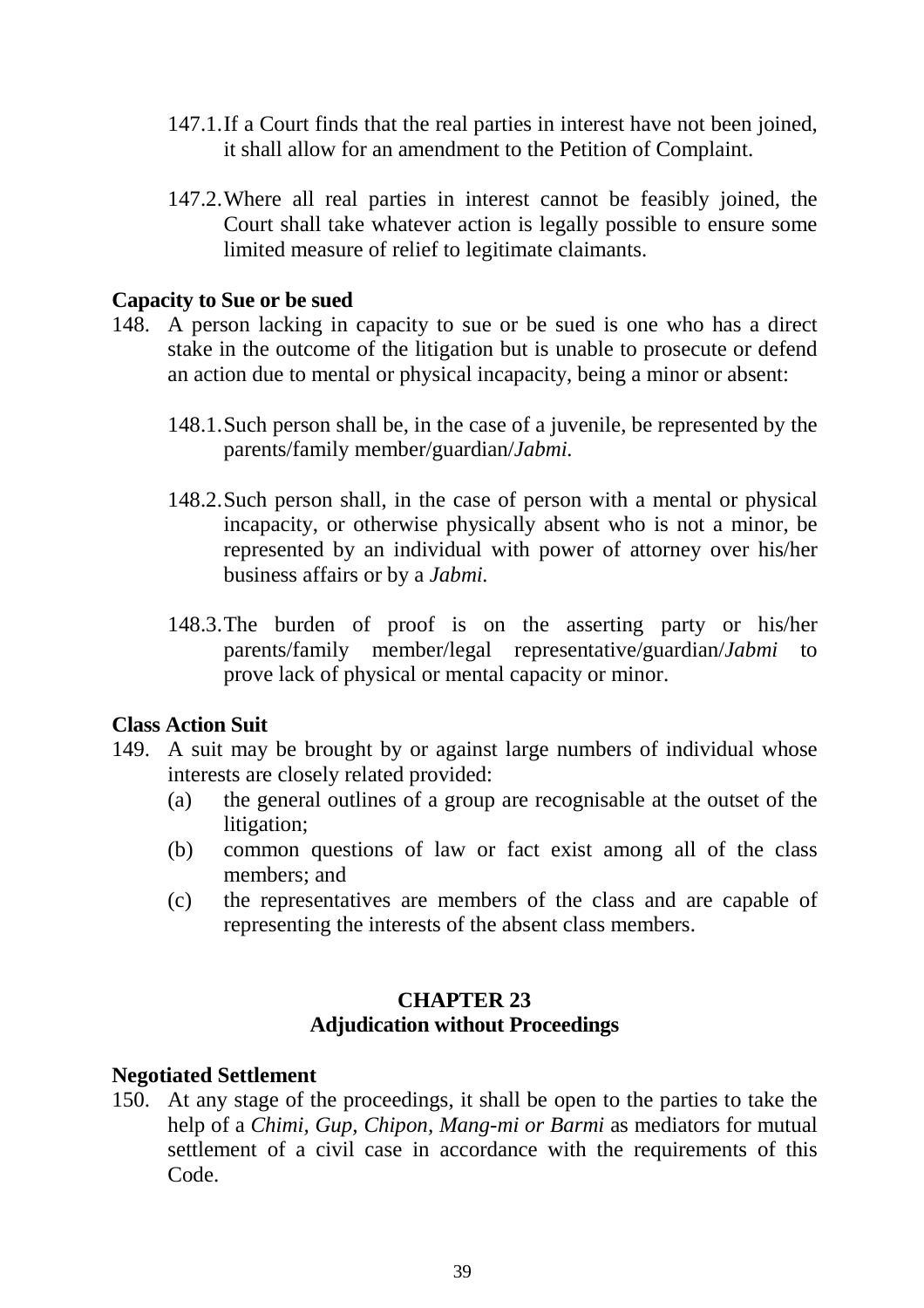- 150.1.Efforts to achieve negotiated settlement in all civil cases may at the discretion of each party proceed with or without the assistance of a *Jabmi.*
- 150.2.The parties may request the Court for an adjournment in accordance with this Code in order to pursue this settlement.
- 150.3.The settlement must be by voluntary consent and signed by the parties and the mediators in their presence and executed without erasure or alterations.
- 150.4.The settlement agreement must bear a proper legal stamp and conform to the laws.
- 150.5.Any subsequent modification of the settlement agreement shall require attestation, signature of the concerned parties, their witnesses, bear a proper legal stamp and conformity with laws.
- 150.6.The party must raise objection to the validity of such settlement agreement within ten days of the agreement.
- 150.7.In case, more than one agreement regarding the same subject matter is executed between the parties, the latest agreement in point of time shall be treated as valid in law and be so sanctioned by the Court.
- 150.8.If the agreement dehors existing laws or a valid objection to its legality is raised by one of the parties, the Court may declare such agreement null and void and resume hearing.

#### **Summary Judgment**

151. The party to the suit can request for a summary judgment to dispose off a case when no real legal or factual dispute exists.

### **CHAPTER 24 Default Judgment**

#### **Default Judgment**

- 152. The Court may pronounce a default judgment, if one of the parties fails to appear at the trial or in his or her answer:
	- (a) fails to answer;
	- (b) gives an evasive reply; or
	- (c) otherwise fails to follow a Court's order thereby, severely prejudicing the Court's capacity to hear the case.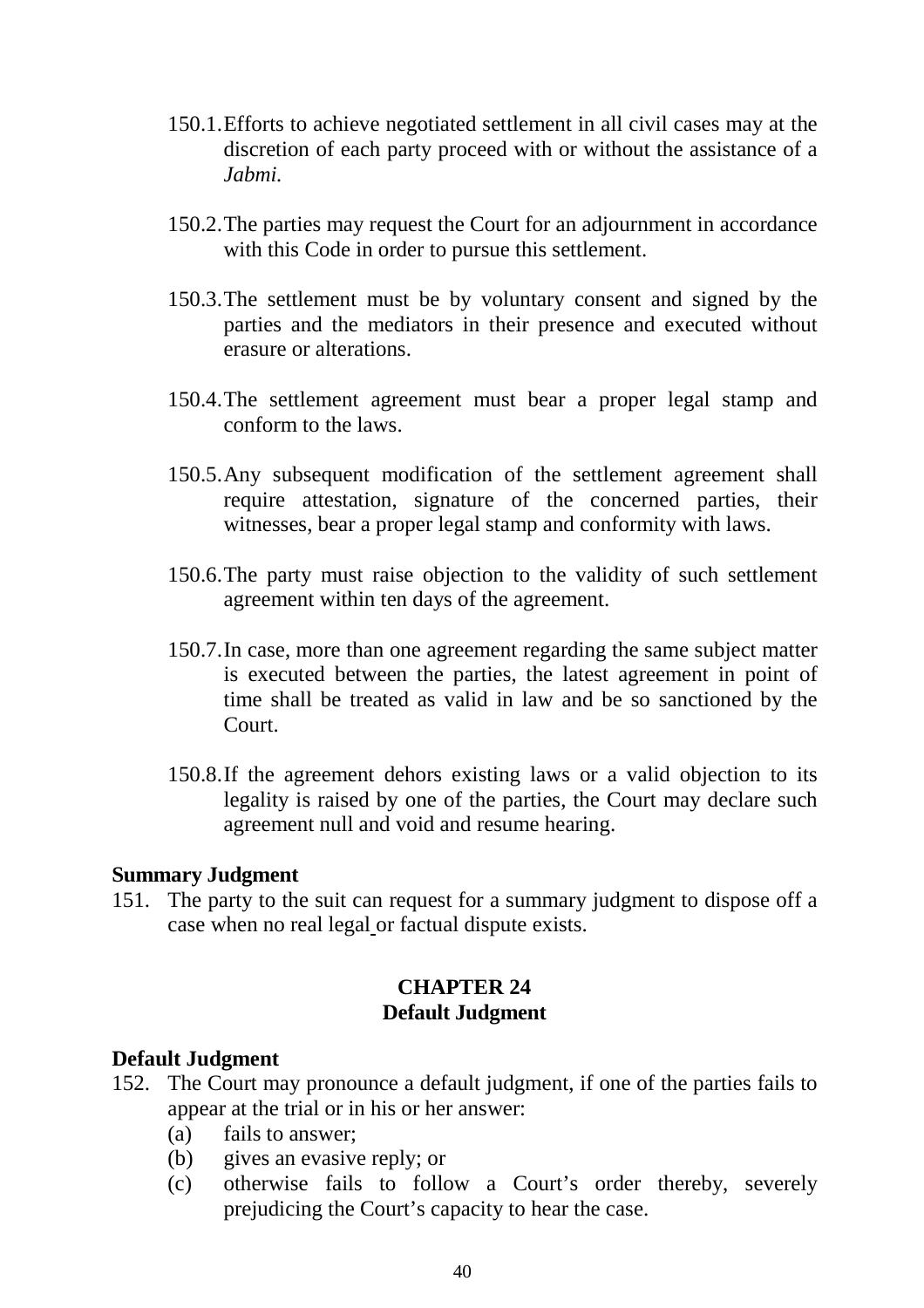#### **Withdrawal and Adjustment of Suits**

- 153. At any time after the institution of a suit, a plaintiff may, as against all or any of the defendants abandon his/her suit or a part of his/her claim.
	- 153.1.The party may be liable for such costs as the Court may award calculated in accordance with the Minimum Wage Rate*.*

#### **Criminal Prosecution**

154. Completion of a civil suit shall not preclude the plaintiff from exercising his/her right to prosecute the same defendant for crimes.

## *Estoppel*

155. A party is prevented by his/her own act from claiming a right to the detriment of other party who was entitled to rely on such conduct and has acted accordingly.

### **Deferred**

156. Upon a finding of circumstantial evidence not amounting to proof beyond reasonable doubt, the case may be deferred.

### **Collection of Judgment Debt**

- 157. The Court may order a Judgment debtor to deliver money or property to the Court who shall deliver the Judgment debt to the awarded party within reasonable time*.*
	- 157.1.A Judgment creditor may have an execution issued under which the debtor's property may be levied upon or sold by an appropriate official.

### **PART III CRIMINAL PROCEDURE**

## **CHAPTER 25 Arrest of persons**

#### **Arbitrary Arrest**

158. No person shall be subjected to arrest or detention, except in accordance with this Code.

#### **Restraint**

159. A person arrested shall not be subjected to more restraint than is reasonably necessary to prevent his/her escape.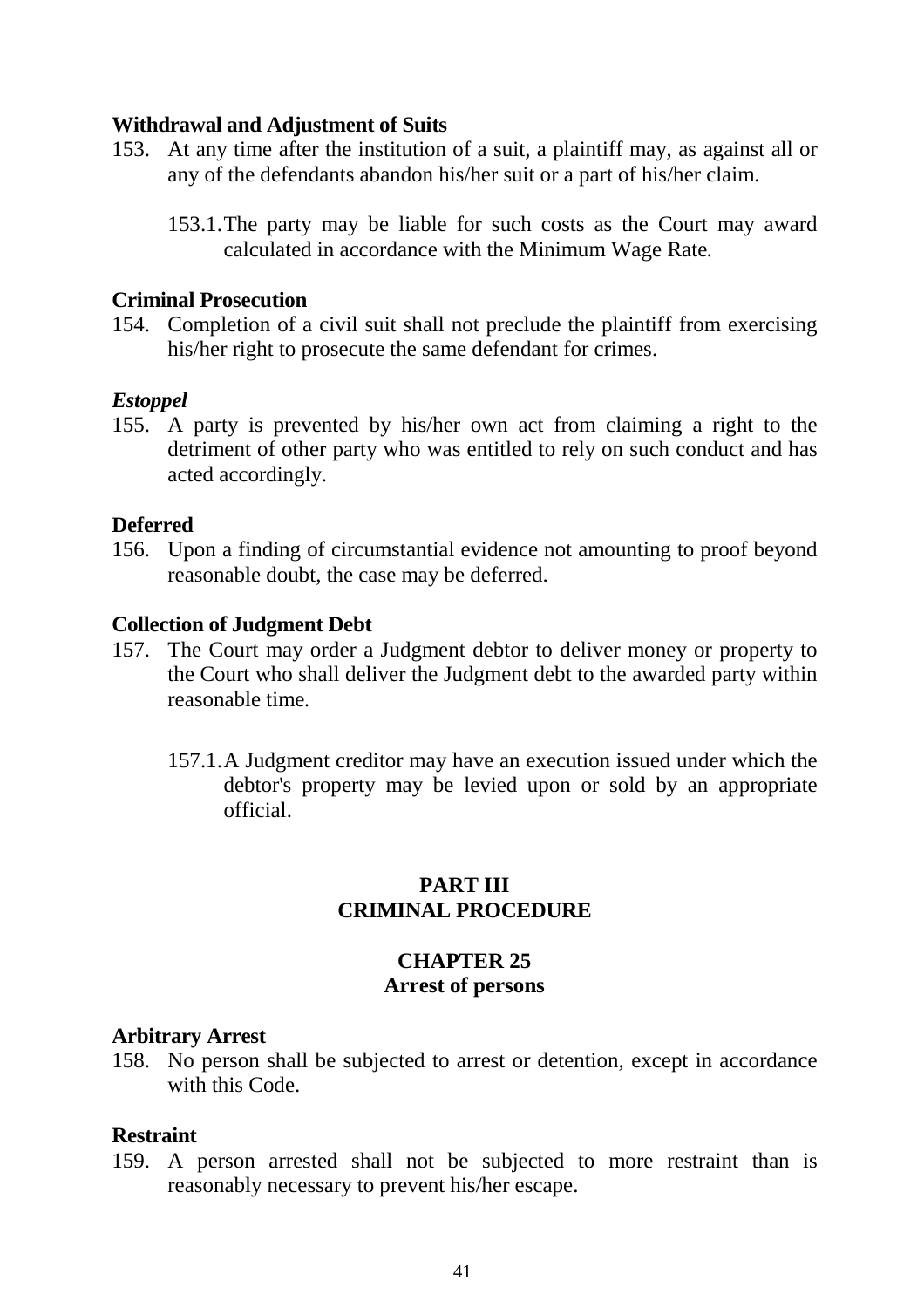#### **Torture or Threat**

- 160. A person shall not be subjected to torture/cruelty/inhumane/degrading treatment/punishment.
	- 160.1.A person suspected of carrying out such activity shall be subjected to criminal prosecution.
	- 160.2.A statement/pleading/testimony given under such circumstances shall be inadmissible.

## **CHAPTER 26 Pre-Arrest**

### **Duties of Police**

161. It shall be the duty of every police personnel to promptly detect and apprehend all persons, for whose apprehension sufficient ground exists and to bring offenders to justice.

### **Report of an Offence**

- 161.1.A person may make a Criminal Complaint to the police or in the absence of police, to any appropriate public authority, when he/she or a member of his/her family has been the victim of a crime, has witnessed a crime or has prior knowledge of a crime which may occur or the intention to commit a crime.
- 161.2.If a complaint is lodged with a public authority other than the police, such public authority, upon receipt of the Criminal Complaint, shall submit it to the police expediently and without delay.

#### **Police Investigation**

- 161.3.The police shall place the Criminal Complaint in writing, if the complaint has not already been submitted in writing and make efforts to verify the accuracy of the complaint expeditiously by carrying out preliminary investigation.
- 161.4.The police or the person making the statement and the person providing any record or evidence shall sign all statements and records emanating from the investigation.
- 161.5.The police shall also make a record of the description of the suspect as first given to them by potential witnesses.
- 161.6.It is mandatory for the investigating Officer to get statement of a material witness questioned during the course of investigation.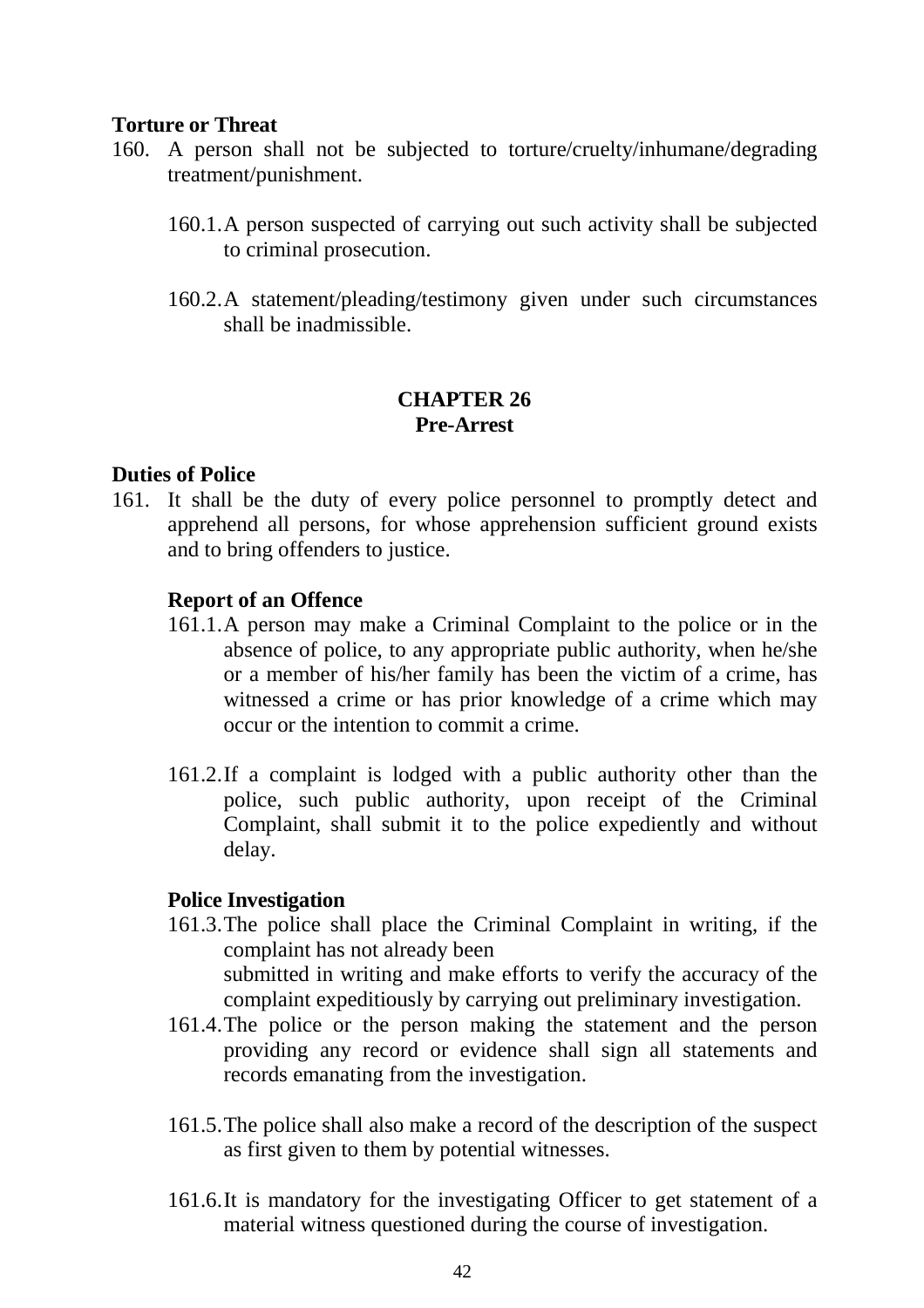### **Police Crime Report**

162. Based on the information collected, the police shall prepare a crime report for warrant of arrest with the name of the suspect and the nature of the crime and other elements justifying probable cause for arrest.

## **CHAPTER 27 Arrest by Warrant**

#### **Warrant of Arrest**

- 163. A Court is empowered to issue a warrant of arrest upon request by the police for criminal offence in accordance with this Code or other laws.
	- 163.1.The Court upon receipt of the crime report may direct the police to carry out additional investigation, if reasonable cause of guilt has not been satisfactorily established.
	- 163.2.The warrant shall empower the police to arrest a person in lawful manner.

#### **Form and Duration of Arrest Warrant**

- 164. The warrant of arrest shall state:
	- (a) the name and address of the accused;
	- (b) the crime with which he/she is charged;
	- (c) the name of the Issuing Court; and
	- (d) bear the seal of the Court.
	- 164.1.The warrant shall remain valid until it is executed or cancelled by the Issuing Court.

#### **Jurisdictional Reach of Arrest Warrant**

- 164.2.Arrest warrants may be executed within Bhutan, beyond the jurisdictional boundary of the Issuing Court.
- 164.3.If a warrant of arrest is to be enforced outside the territorial jurisdiction of the Issuing Court, the police shall:
	- (a) obtain an endorsement from the Court having territorial jurisdiction; or
	- (b) upon arrest, inform the Court having territorial jurisdiction.
- 164.4.No line of appeal or judicial review shall vest in the Receiving Court with regard to any warrant from an Issuing Court.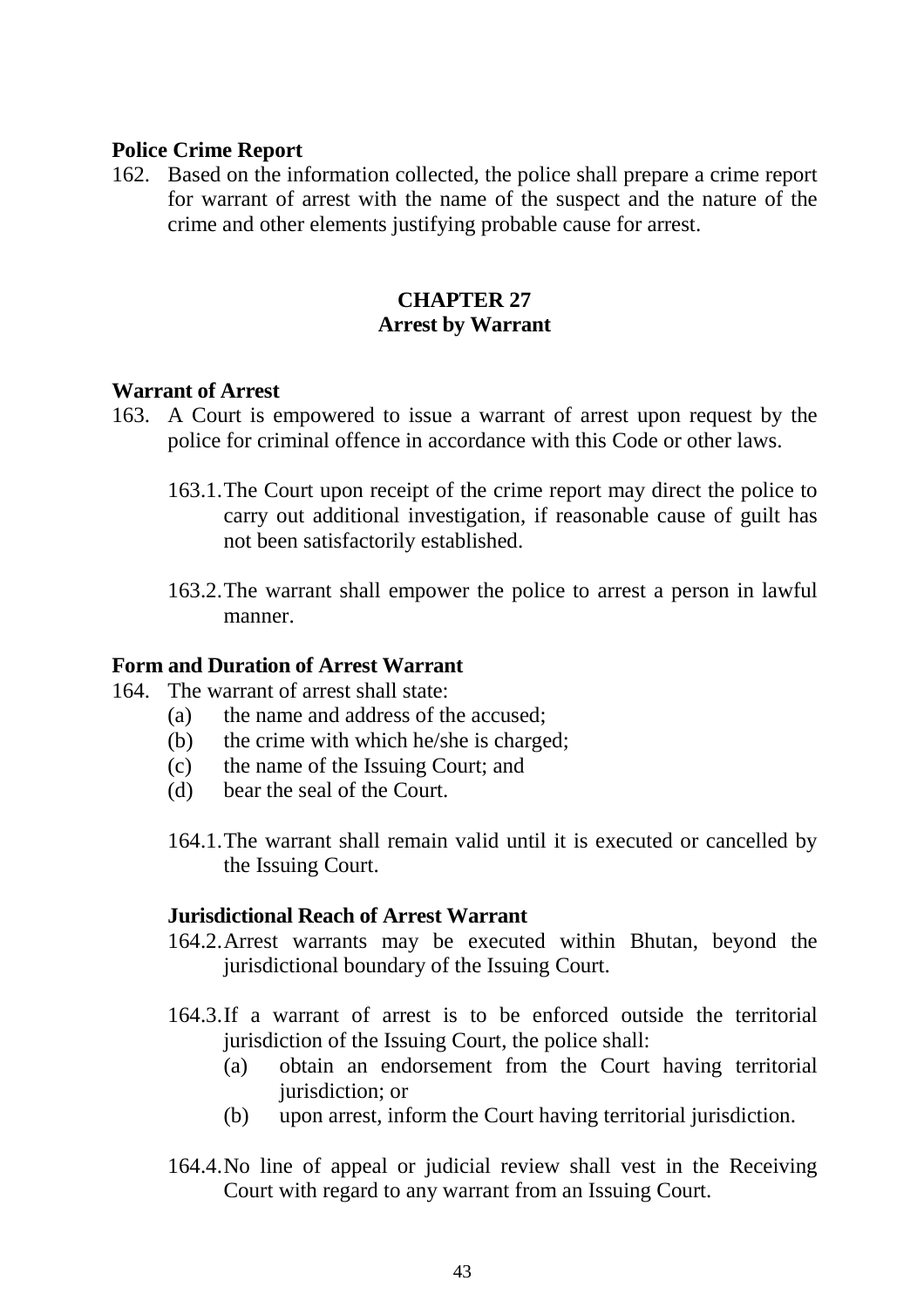164.5.The right to assert a motion for improper arrest or improper issuance of a warrant shall vest directly with the suspect and his/her *Jabmi*.

## **Service of Warrant through Extradition**

164.6.A warrant may be served by the intervention of a foreign state, where the suspect to be served is outside Bhutan and in a country with which the right of an extradition has been established by treaty, convention or mutual agreement.

#### **Free Ingress**

164.7.If a police officer acting under an arrest warrant has reason to believe that the person to be arrested has entered into or is within any place, any person being in charge of such place shall allow the arresting officer free ingress thereto, and afford all reasonable facility to effect the arrest.

## **CHAPTER 28 Arrest without Warrant**

#### **Cognisable Offences**

- 165. A police officer may arrest without a warrant in a public place, if any person is reasonably believed to be:
	- (a) abusing or physically assaulting another person;
	- (b) attempting to forcibly dishonour a female;
	- (c) suspected of dealing in illegal business;
	- (d) in possession of illegal arms/ammunition etc.;
	- (e) using false weights and measures;
	- (f) dealing in harmful drugs;
	- (g) causing harm to public property such as telephone lines, lamp posts, roads, water pipes, etc.
	- (h) wanted criminals;
	- (i) a deserter from the uniformed services;
	- (j) fishing and hunting on prohibited days and months under the Laws of Bhutan;
	- (k) a receiver of stolen property;
	- (l) obstructing a police in the execution of lawful duties;
	- (m) willfully and indecently exposing one's person or disgracing or committing nuisance, or exposing a contagious disease to the general public or contaminating drinking water; or
	- (n) neglecting to fence in or duly protect any dangerous tank or other dangerous place or structure.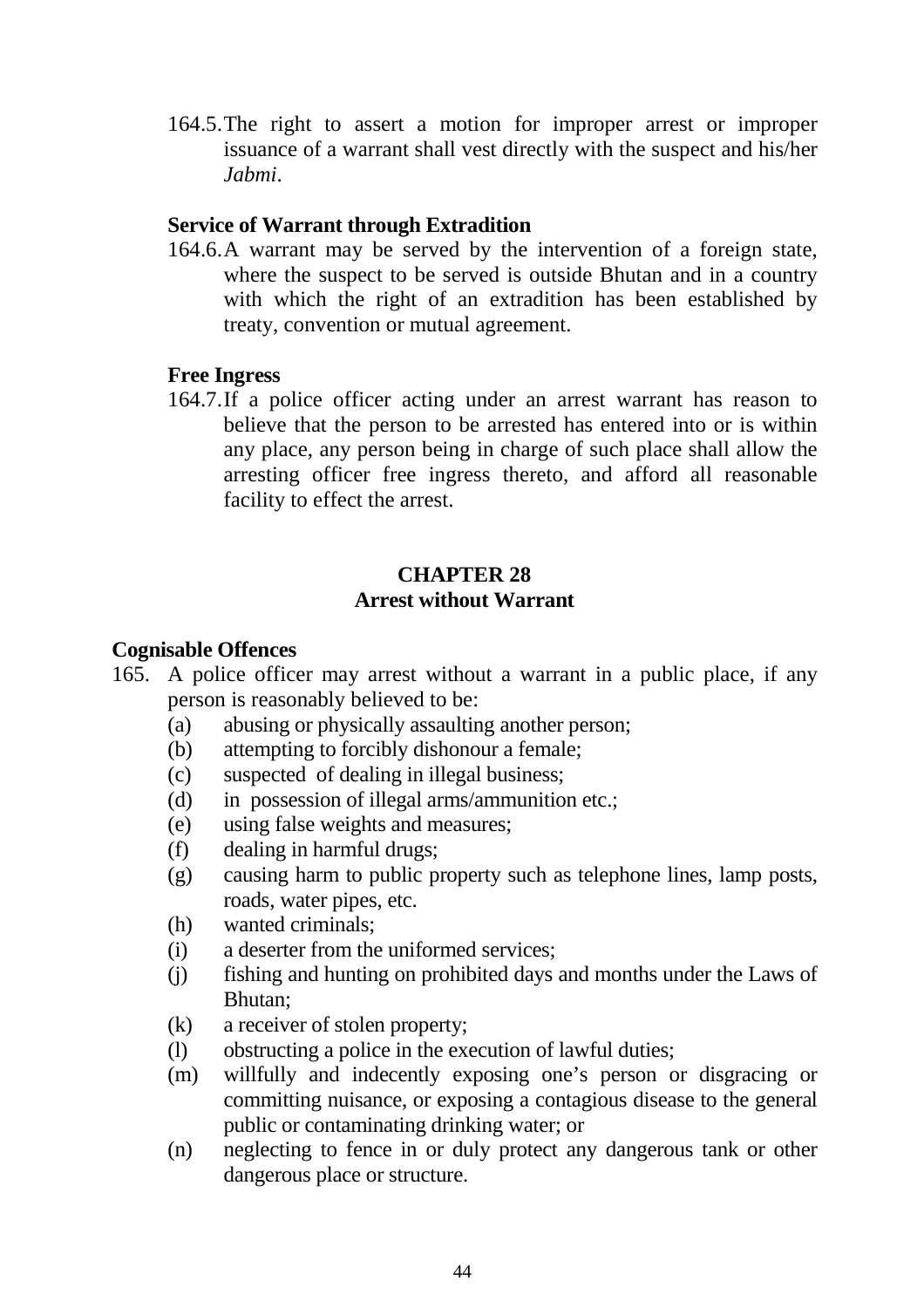165.1.The power of the arresting Police officer to enter a private dwelling to effect an arrest without warrant is limited to instances of immediate necessity or other exigent circumstances such as waiting for the suspect to exit the private dwelling is not appropriate.

#### **Stop and Frisk**

- 166. Upon a reasonable suspicion of involvement in a criminal offence, a police officer/an authorised person may stop, question and frisk:
	- (a) a person moving about at odd hours in a public place; and
	- (b) a person who cannot give satisfactory account of himself/herself.
	- 166.1.The police officer/authorised person may subsequently arrest a suspect, if during the stop, question and frisk, he has reason to believe that there is a probable cause for doing so.
	- 166.2.The police officer may detain a person arrested without a warrant pending police investigation in accordance with this Code.

### **Arrest by Citizen**

- 167. A citizen may arrest or cause to be arrested any person whom he/she reasonably believes:
	- (a) has committed or intends to commit a criminal offence; or
	- (b) is wanted by the law for the commission of an offence.
	- 167.1.A person so arrested shall be handed over to the police or in the absence of police, relevant public official without delay.
	- 167.2.If a suspect is handed over to a public official other than the police, that official shall record a statement from the arresting individual justifying the arrest and expediently transfer the suspect to the police.
	- 167.3.At the time of handing over the suspect to the police, the arresting individual, or the public official given control over the person by the arresting individual, shall make or present a statement to the police justifying the arrest.
	- 167.4.Upon receipt of the suspect, the police shall:
		- (a) ensure that the suspect is not improperly treated;
		- (b) carry out all necessary inspections; and
		- (c) carry out medical examination to search for evidence, if there exists a probable cause for such a search.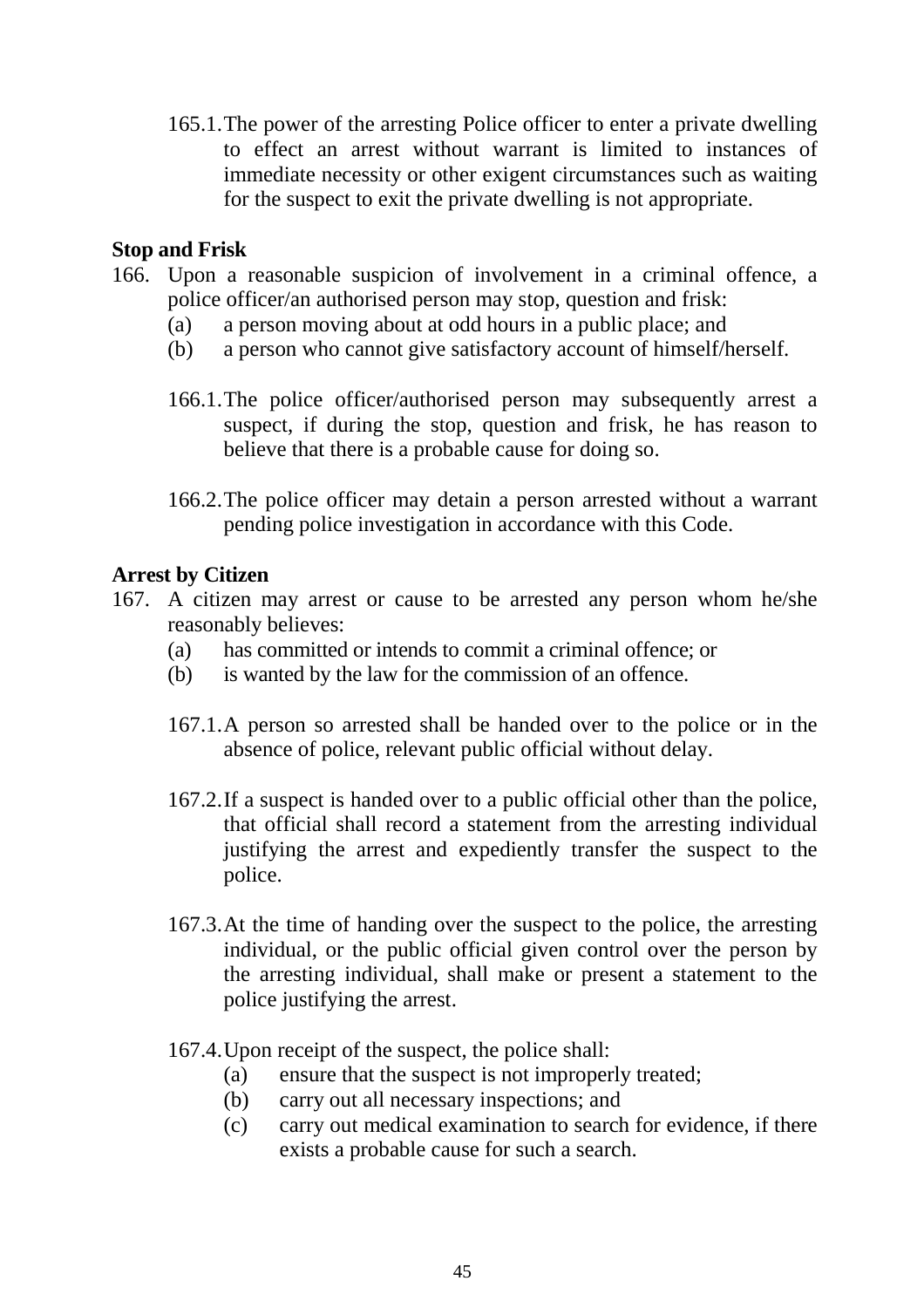## **CHAPTER 29 Search by Warrant**

#### **Search Warrants**

- 168. A Court may issue a search warrant to the police to conduct a search for criminal evidence.
	- 168.1.Search warrant shall only be issued upon showing a probable cause of criminal offence to the Court.
	- 168.2.The police requesting a search warrant shall present to the Court:
		- (a) the name of the accused and address;
		- (b) the suspected criminal offence;
		- (c) the place of search; and
		- (d) the facts establishing probable cause for the search.

### **Stale Information**

- 169. The information in the affidavit and Police Crime Report shall have sufficient reasons to allow the Court to reasonably believe that the items have not yet been removed from the premises to be searched.
	- 169.1.All search warrants shall be executed within twenty-one days of their issuance, unless the Issuing Court has granted an extension.

## **Jurisdictional Reach of Search Warrant**

- 170. Search warrant may be executed within Bhutan, beyond the jurisdictional boundary of the Issuing Court.
	- 170.1.If a search warrant is to be enforced outside the territorial jurisdiction of the Issuing Court, the police shall:
		- (a) obtain an endorsement from the Court having territorial jurisdiction; or
		- (b) upon search, inform the Court having territorial jurisdiction.
	- 170.2.In accordance with this Code, the Receiving Court shall ensure that the search warrant from the Issuing Court is enforced.
	- 170.3.The Receiving Court shall not impede the search or remove any of the resulting evidence from the search. It shall, however, receive a copy of the list of articles seized during the search to be provided to the Issuing Court and to the owner or person in occupation of the premises searched in accordance with this Code.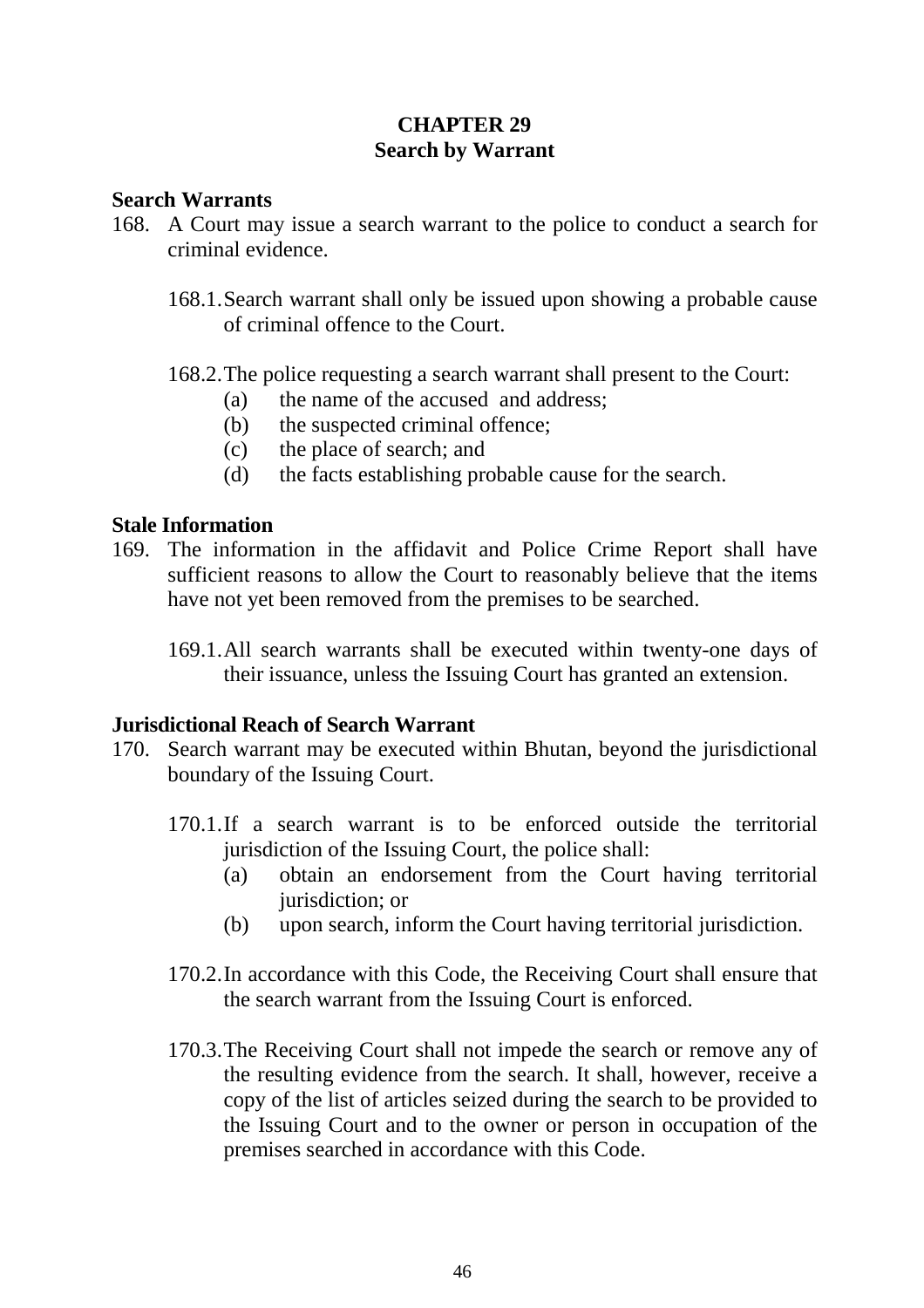- 170.4.No line of appeal or judicial review shall vest in the Receiving Court with regard to any such search warrant from the issuing Court.
- 170.5.The right to assert a motion for improper search or improper issuance of a warrant shall rest directly with the suspect or other affected parties and their *Jabmi.*

#### **Procedure for a Warranted Search**

- 171. A search shall be made in the presence of *Chimi/Gup/Chipon/* member of *Dzongkhag and Geog Yargye Tshokchung/*witness.
	- 171.1.A police executing the warrant shall:
		- (a) announce that he/she is a police; and
		- (b) show a search warrant.
	- 171.2. Where there is a danger of destruction of evidence and/or the distances from the Court to the places to be searched are substantial, police on the scene may conduct the search without having search warrant.
		- 171.3.A police may use reasonable force to break into premises, if the police is refused entry after identification as an agent of the law.
		- 171.4.The police may frisk a person on the scene, if he/she may appear to be dangerous.
		- 171.5.Whenever, it is necessary for a woman to be searched, another woman shall make the search with strict regard to decency.
		- 171.6.If there is reasonable cause to arrest a person who is on the premises, the police may do so.

## **CHAPTER 30 Scope of the Search Warrant**

#### **Search Warrant**

172. The search warrant shall be specific with regard to the premises to be searched.

#### **Search of an Apartment**

173. A search warrant for the search of an apartment building or other multifamily dwelling shall contain the name of the occupant or the number of the particular apartment.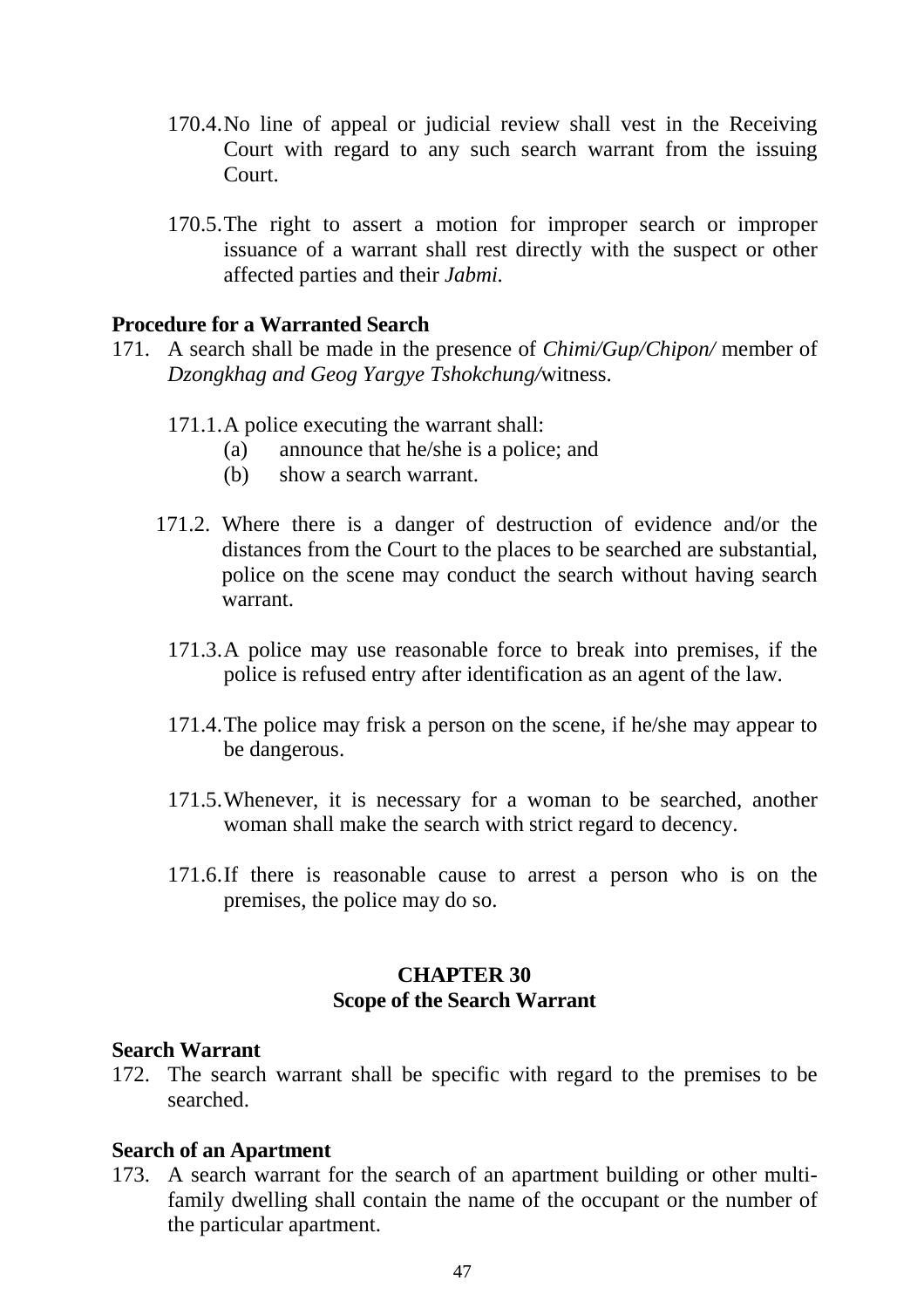#### **Search of a Person**

174. The warrant for a search of a person shall state the person's name or at least provide a description so complete that it is unlikely to apply to anyone except the suspect.

#### **Search of Vehicle/Aircraft/Vessel/Conveyance**

175. Where a warrant is required for the search of a vehicle/aircraft/vessel/ conveyance, the warrant shall contain either the vehicle/aircraft/vessel's registration number or its description and the name of its owner.

#### **CHAPTER 31 Search without Warrant**

#### **Basic Principle**

- 176. A police officer has, upon arrest of a suspect without a warrant, the right to search the area under the suspect's immediate control/ possession.
	- 176.1.A police officer making any arrest shall seize from the person arrested any weapon, contraband or any other evidence of an offence carried on his/her person.

#### **Hot Pursuit**

- 177. If the police is in hot pursuit of a felony suspect and have reason to believe that the suspect has entered a particular private premise, the police may enter the premise to search for him/her. While searching, the police may also search for weapons that the felony suspect may have and seize them.
	- 177.1.While engaging in the hot pursuit of a felony suspect and searching and seizing of any weapon he/she may possess, the police may seize any other evidence of criminal behaviour, which he/she may discover coincident to their search for the suspect.
	- 177.2.A police may for the purpose of arresting with/without warrant a person whom he/she is authorised to arrest, pursue such person into any place in the country.

#### **Search of Vehicle/Aircraft/Vessel/ Conveyance**

178. A vehicle/aircraft/vessel/conveyance may be searched where reasonable cause exists or upon the arrest of the driver/pilot/passenger.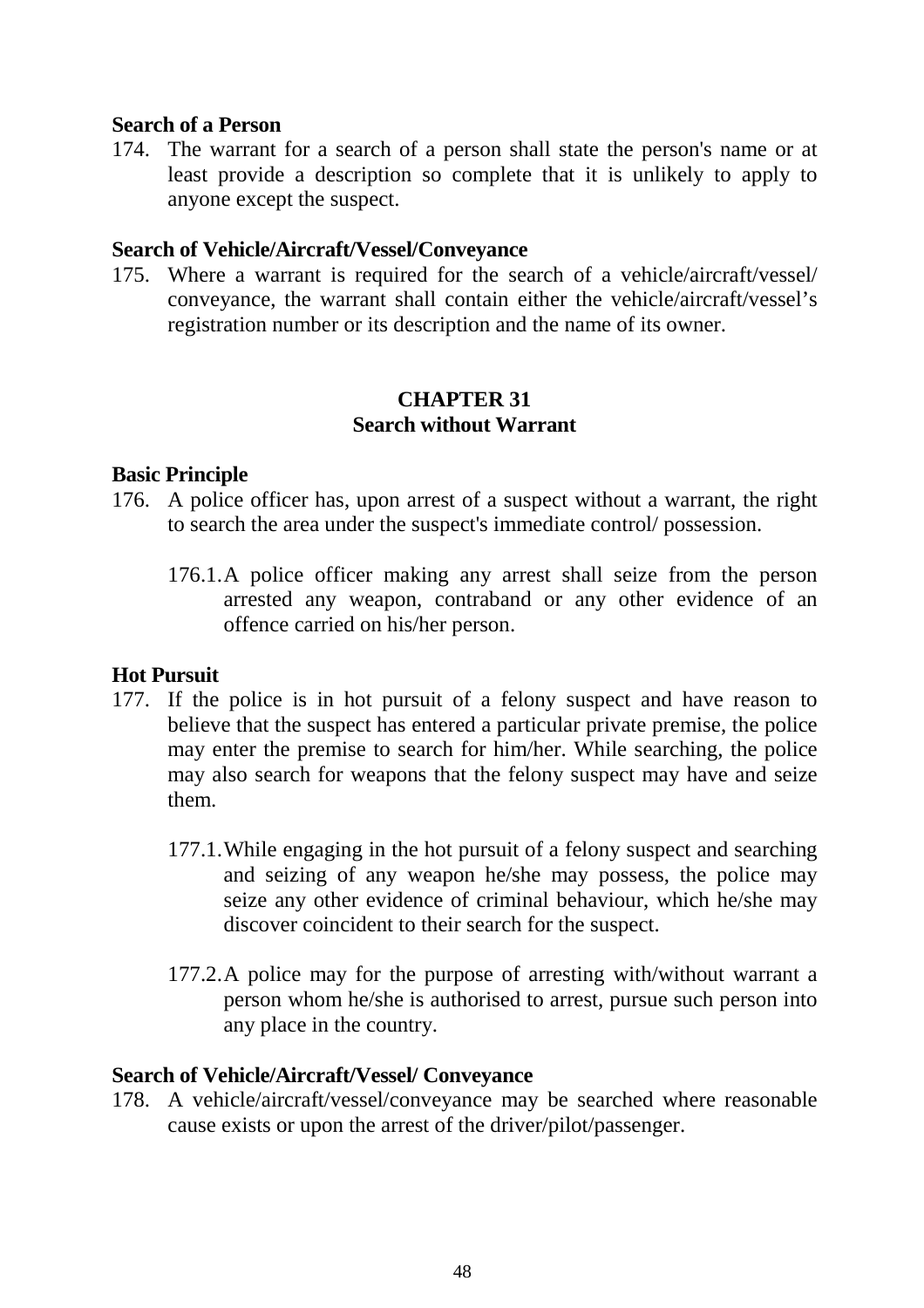178.1.If the vehicle/aircraft/vessel/conveyance itself is being subjected to a valid warranted search, closed containers found in the vehicle/aircraft/vessel/conveyance may be searched without a warrant.

#### **Consent by Third Person to Search**

- 179. A search without a warrant is authorised when an individual of legal age with joint authority over the property, grants the police permission to enter and search.
	- 179.1.The entry may not be forced and the search must be confined to common areas where the person allowing this search normally exercises the right of entry.

#### **Consent by Parent/Guardian**

179.2.When the suspect is a minor or mentally incompetent and living with his/her parent/guardian, the parent/guardian may consent to a search of the minor suspect's room.

#### **Consent by Landlord**

- 179.3.A landlord may not consent to a search of his/her tenant's apartment/ room, even if he/she has the power to enter them for cleaning or maintenance.
- 179.4.A landlord may consent to a search of the areas of common usage, such as hallways and common dining areas.

#### **Guest House/Hotel Guests**

- 179.5.Guest House/Hotel Management may not consent to a search of a guest's room in his/her absence.
- 179.6.After a guest has checked out permanently, a hotel employee may consent to a search for item left behind.

#### **Employer's Consent**

179.7.An employer can consent to a search of his/her employee's work area, if the search is for items related to the job.

#### **Employee's Consent**

179.8.An employee may consent to a search of his/her employer's premises, if he/she is in a position of substantial authority.

#### **School Official**

179.9. School official may search the person and property of a student without a warrant.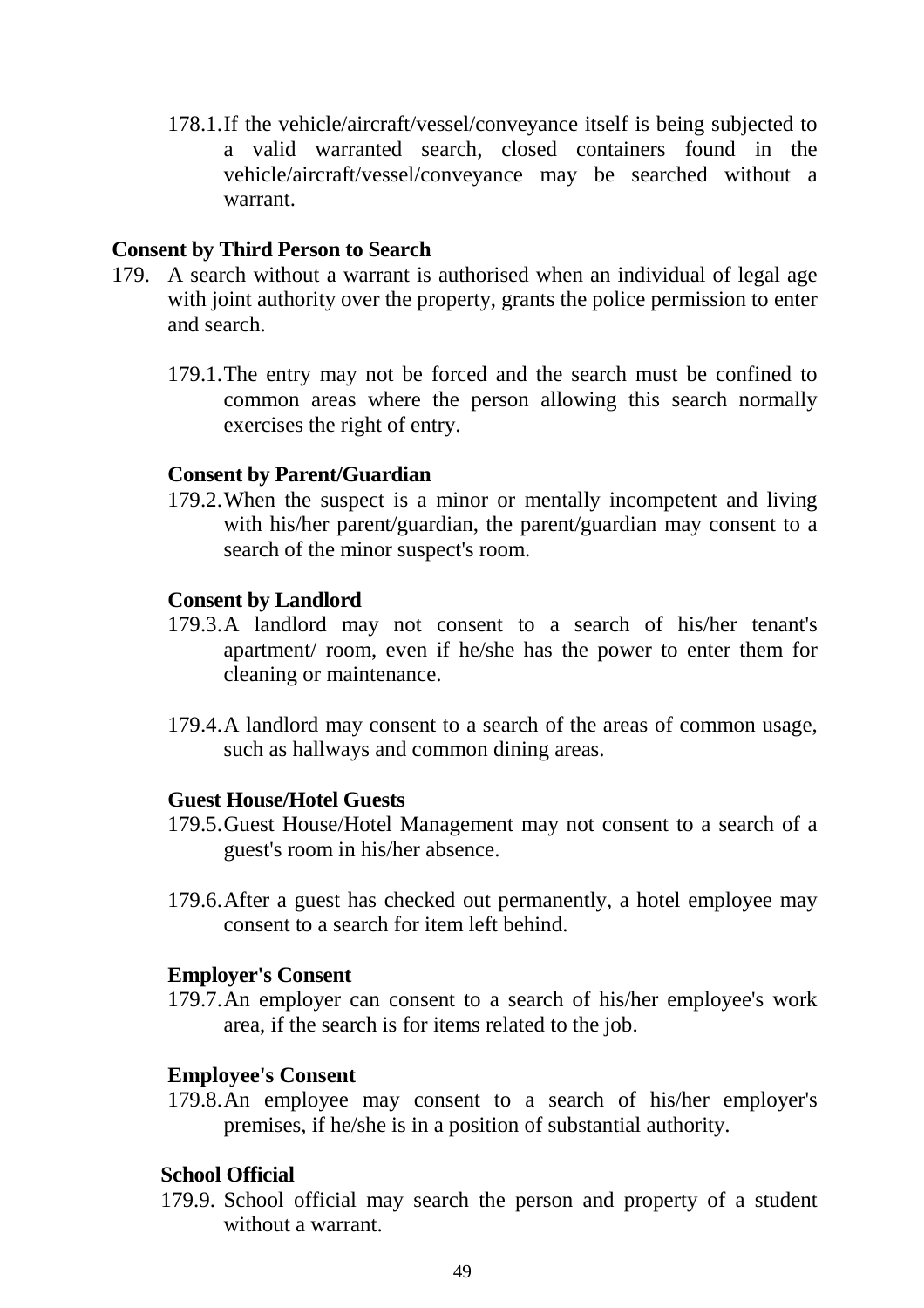#### **Additional Discovery Methods in Criminal Cases**

179.10. In criminal cases, in addition to the established evidentiary procedures and methods, the police may use search warrant, arrest warrant and conduct search in the manner defined within this Code to obtain additional evidence of criminal action, intention or omission.

## **CHAPTER 32 Seizure of Article**

#### **Scope**

180. A police officer may seize any property, which may be alleged or suspected to have been stolen or which may be found under circumstances, which create suspicion of the commission of an offence.

#### **Seizure**

- 181. The police shall prepare a list of all the articles taken into possession at the time of search and the copy shall be given to the owner or the person in occupation of the premise, as the case may be.
	- 181.1.The list shall be signed and dated by the officer making the search, the owner of the premise or person in occupation of the premise and by a witness present at the time of search.
	- 181.2.When an article discovered is of such a nature that its immediate destruction is necessary for public safety, it shall be lawful for the police officer making the search to destroy or have the same destroyed.
	- 181.3.A police officer making a search shall turn over all evidence to the police station with labelling where it shall be maintained until required by the Court with jurisdiction over the case.

#### **Return of Items**

- 181.4.If the police, prosecutor or the Court deems that specific item is irrelevant to a case, the item shall be returned to the owner without delay.
- 181.5.Where the ownership of specific item is in dispute, the Court may return it to the person in whose possession it was found at the time of the search or, retain the item and advise the party concerned to litigate the matter in a separate case.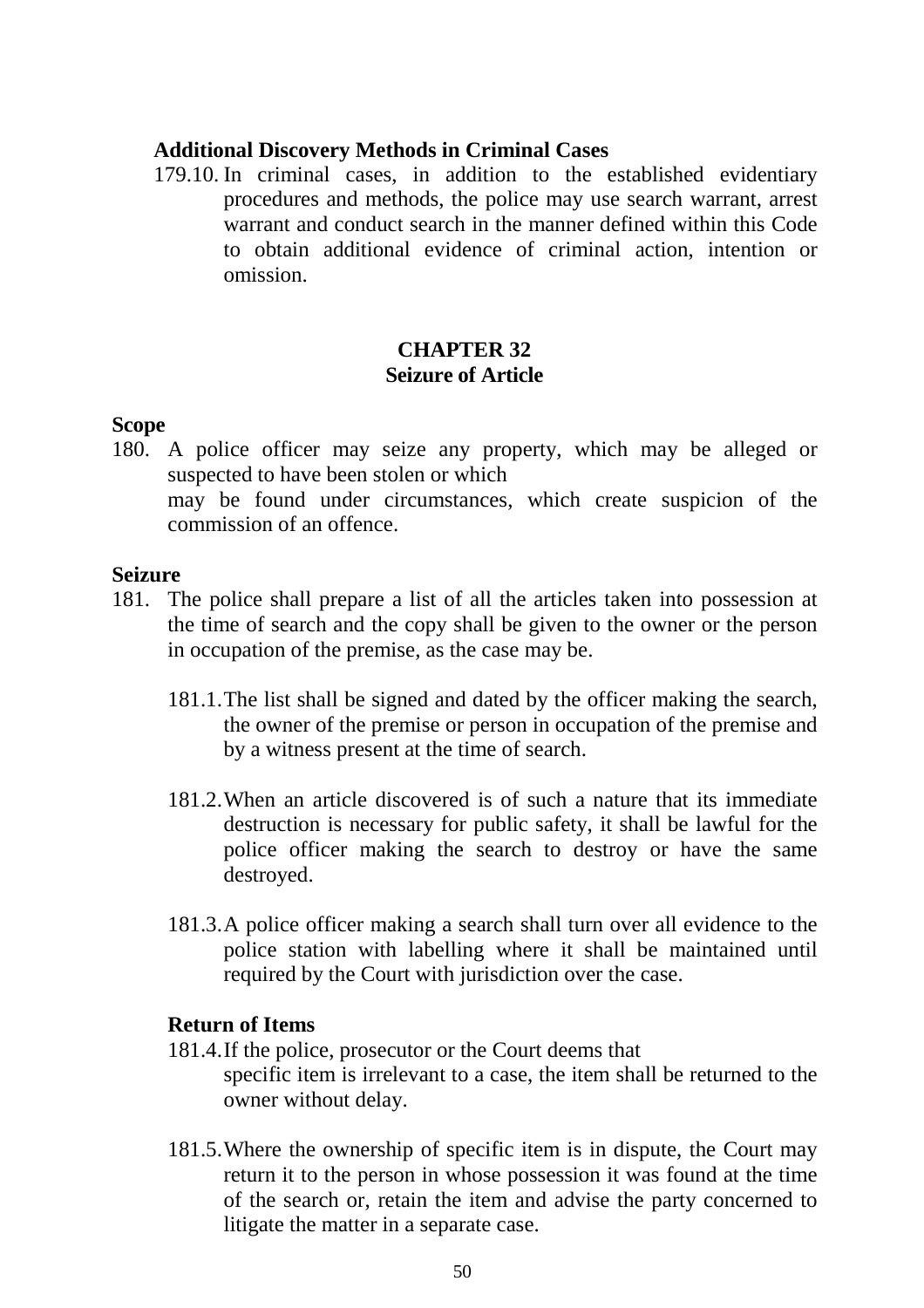## **CHAPTER 33 Search of Mail and Wiretapping**

### **Opening of Mail/Parcel**

- 182. Mail/parcel may be intercepted and opened by a responsible authority specifically authorised by the Government without a warrant, if there is reasonable cause to suspect that the mail/parcel contains narcotic/other contraband/information harmful to public health/security in accordance with this Code and other laws.
	- 182.1.Any mail/parcel intercepted and opened by any authority without a warrant, shall be produced before the Court within twenty four hours, if

there is reasonable cause to suspect that the mail/parcel contains narcotic/other contraband/information harmful to public health/security.

#### **Wiretapping**

- 183. Wiretapping is permissible only, if authorised by a warrant of Court in accordance with this Code and other laws.
	- 183.1.A Court may authorise to intercept only, if it finds that:
		- (a) there is reasonable cause to believe that a specific individual has committed or may attempt to commit a heinous crime;
		- (b) there is reasonable cause to believe that such interception will furnish evidence about the crime or the attempt or will provide information to foil it;
		- (c) normal procedures for inspection have been tried and have failed or reasonably appear likely to fail or to be dangerous; and
		- (d) there is reasonable cause to believe that the facility from which or the place where the interception is to be made, is or will be used in connection with the offence or is linked to the individual under suspicion.
	- 183.2.The warrant may not be for any period longer than is necessary to achieve the objective of the authorisation, and in any event not for duration longer than forty-nine days.
	- 183.3.The Court may grant extension to the warrant on sufficient cause being shown for the same. However, the efforts made during the first period, and results of such efforts must also be disclosed while seeking extension.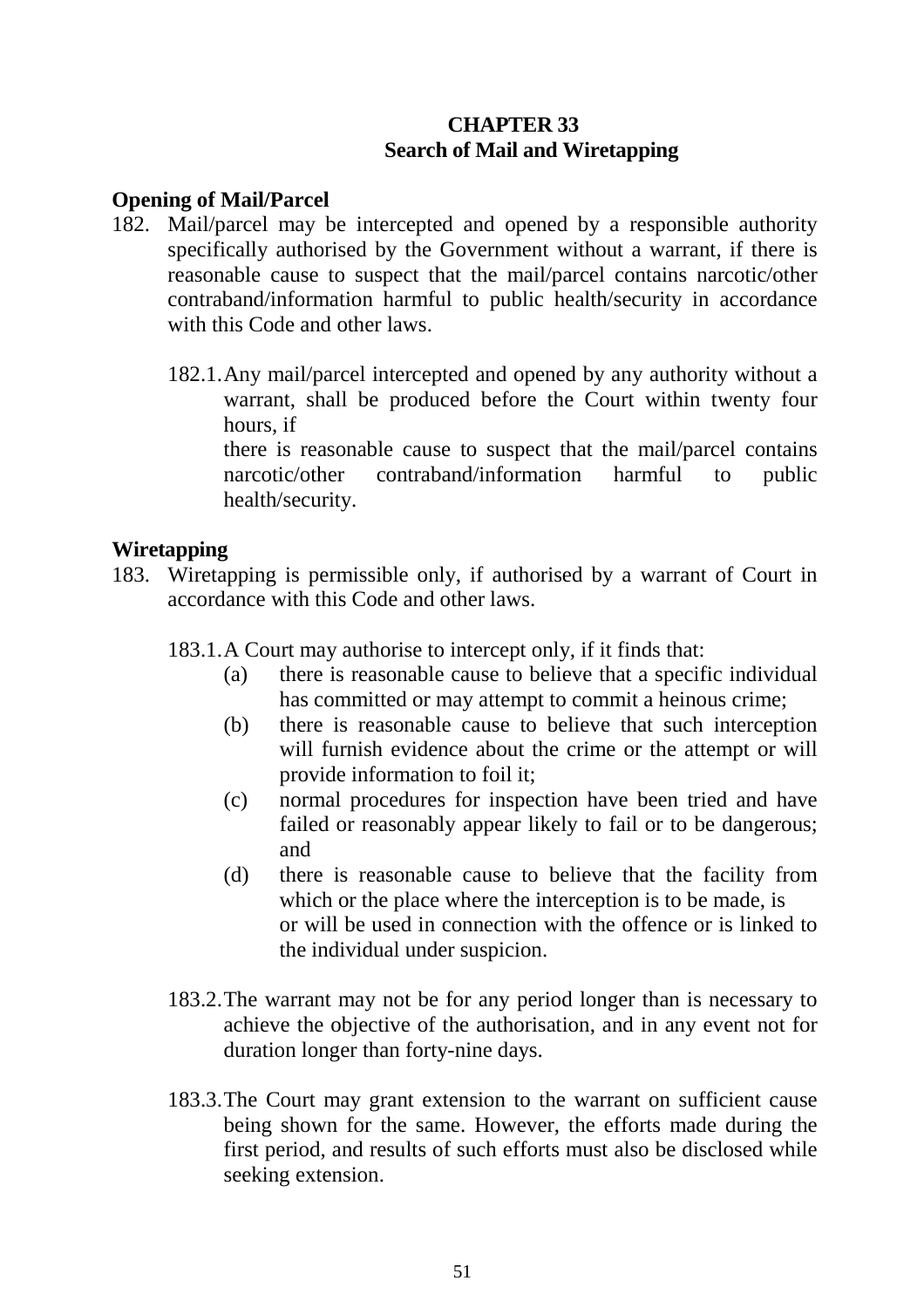#### **Exceptions**

- 183.4.An interception without prior judicial authorisation is permitted when an emergency situation exists with respect to an attempt or commission of a heinous crime.
- 183.5.Only the Chief of Police may make the decision to intercept without prior judicial authorisation. However, the judicial order must be obtained within twenty-four hours of the commencement of the interception.

#### **CHAPTER 34 Post Arrest**

#### **Cause for Arrest**

184. Immediately following arrest, an arrested person shall be informed of the charge for which he/she is being arrested.

#### **Notice**

184.1. Subsequent to arrest, the police shall make reasonable attempt to inform the parent, guardian or member of the family of the person so arrested and detained as soon as possible.

#### **Interrogation**

- 184.2.Any statement made to police by the suspect, to retain its evidentiary value in Courts, must be voluntary in nature, include a statement to that effect and carry the signature of the suspect.
- 184.3.The interrogation of suspect shall be permitted provided the person charged has been informed of his/her right to consult a *Jabmi* before any such interrogation.

#### **Samples**

- 185. The police and other investigator may take a sample from the body of the suspect relevant to the offence for which the person is being held.
	- 185.1.Due discretion should be exercised for invasive procedures (i.e. bodily fluids) including reasonable notice and the right to have a *Jabmi* present, if so requested by the suspect, to ensure the admissibility of resulting evidence in Court.

#### **Remand Order**

186. The Court may order an accused to be remanded to Police/judicial custody, if there exists reasonable cause that he/she has perpetrated a crime.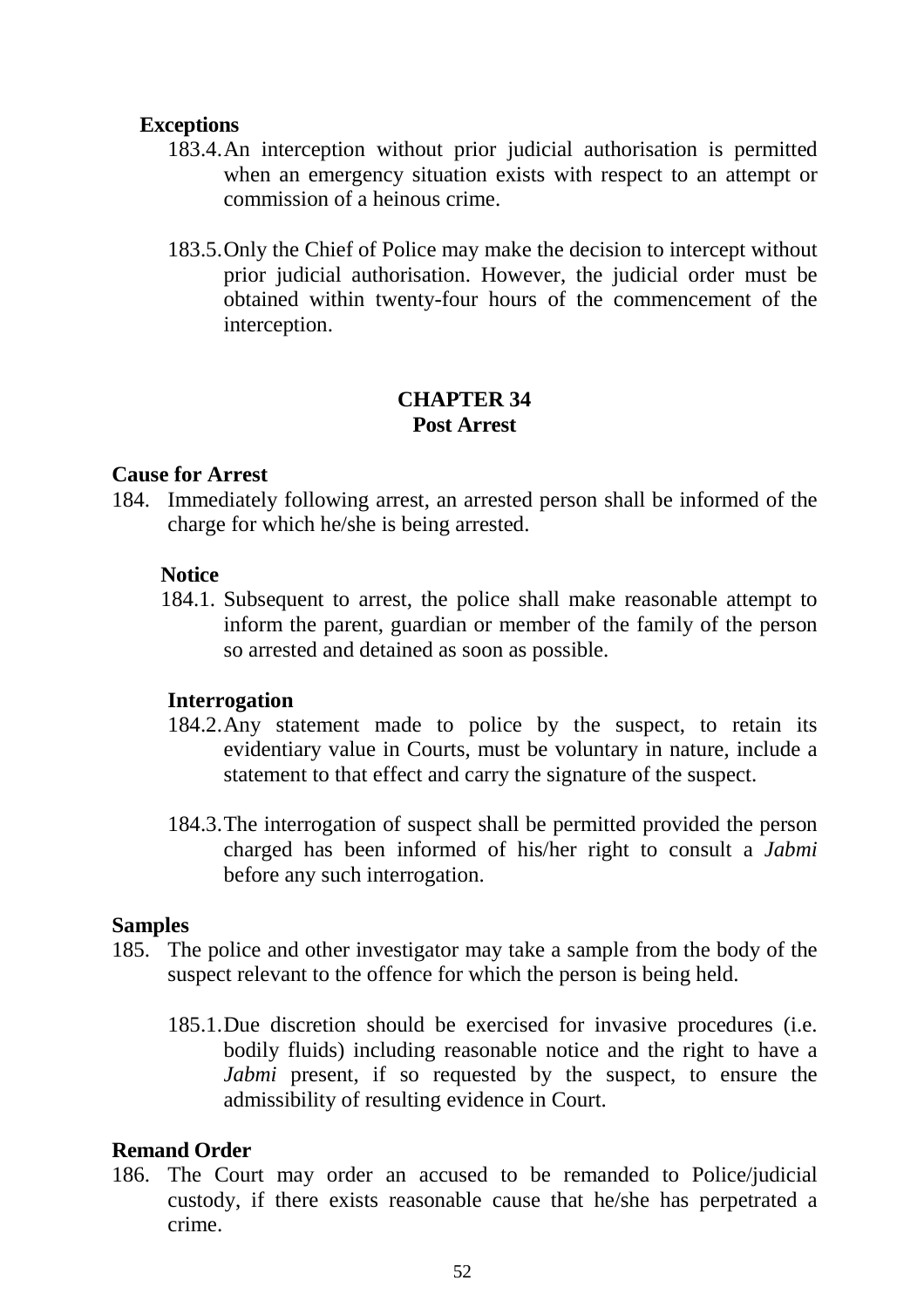## **CHAPTER 35 Charge**

#### **Scope**

187. The charge shall contain such particulars as are reasonably sufficient to give the accused notice of the matter with which the accused is charged.

## **Contents of the charge**

- 187.1.A charge in accordance with this code shall state the offence with which the accused is charged:
	- (a) if the law which creates the offence does not give it any specific name, definition/description of the offence must be stated so as to give the accused notice of the matter with which he/she is charged;
	- (b) the charge shall state the law and section of the law against which offence is said to have committed:
	- (c) charge must be written in the language of the Court; and
	- (d) if the accused is liable to enhanced punishment, by reason of previous conviction, the facts, date and place of the previous conviction must be stated in the charge.

#### **Particulars as to time, place and person**

- 187.2.The charge shall contain such particulars as to time and place of the alleged offence and the
	- person (if any) against whom or the thing (if any) in respect of which, it was committed.

## **Additional Charge**

187.3.A Court may to meet the ends of justice, alter or add to any charge before the judgment is pronounced.

### **CHAPTER 36 Criminal Trial**

#### **Defence**

188. A defendant shall be entitled to a speedy trial. This right shall not limit the capacity of the accused to adequately prepare his/her defence.

## **Production before a Judge**

188.1.Any person arrested and detained with/without warrant shall be produced before a Court within twenty-four hours of the arrest exclusive of the time necessary for the journey from the place of arrest and the Government holidays.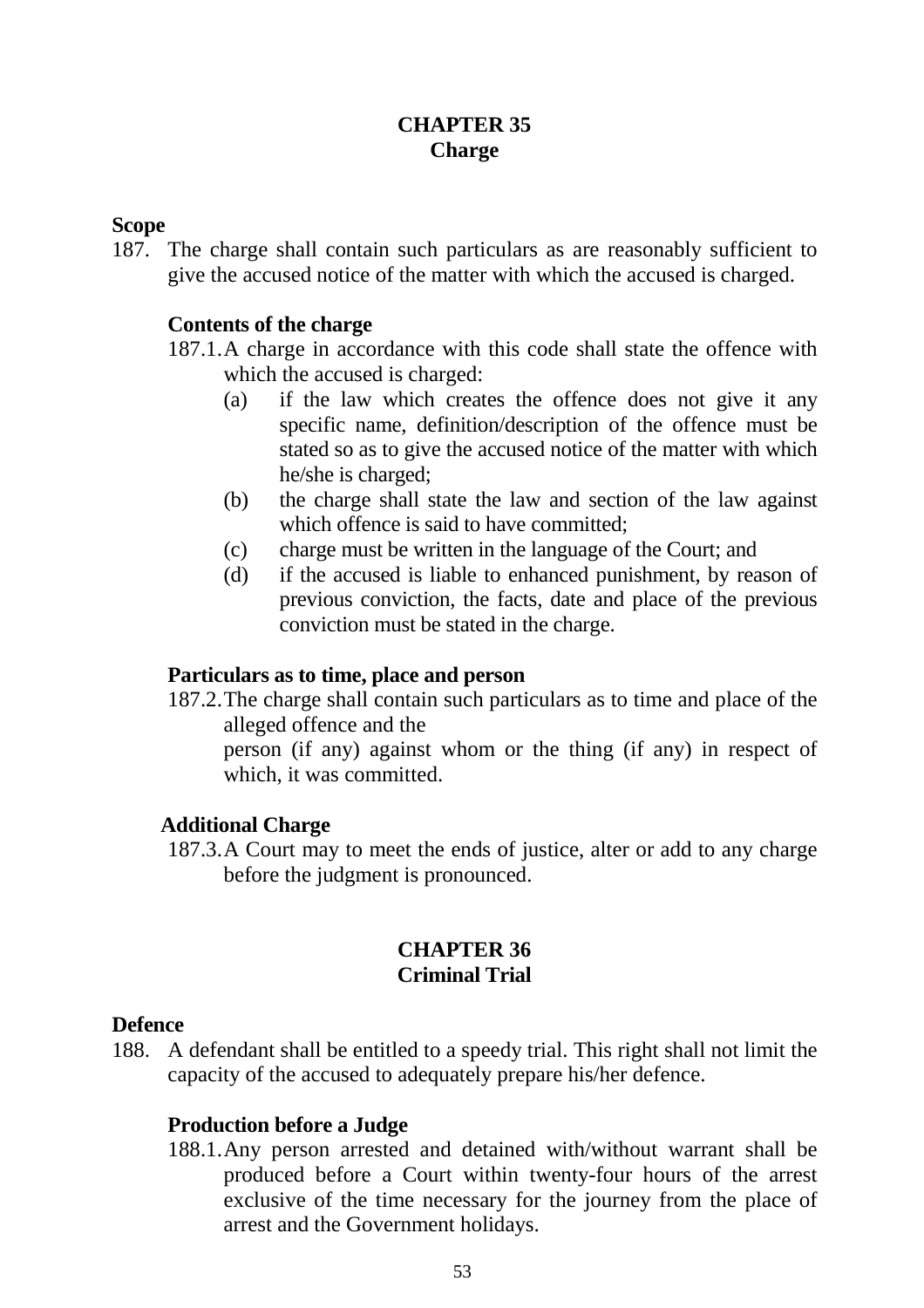- 188.2.A person arrested and detained for bailable offence may be released on bail, provided:
	- (a) he/she makes available to the police as and when required during the course of the investigation; and
	- (b) remain within the limits of any particular area as prescribed in the bail order.

## **CHAPTER 37 Court Venue and** *Sub-Judice*

### **Determination of Court Venue**

189. Jurisdiction of a Court to conduct trial in a criminal matter shall be where the crime occurred.

#### *Sub-Judice*

- 189.1.No Court shall proceed with the trial of any defendant while a same criminal charge is currently being prosecuted in any other competent Court in Bhutan.
- 189.2. The Defendant may be tried in different Courts for separate offences.

## **CHAPTER 38 Pre-Trial Procedures**

#### **Preliminary Hearing**

- 190. A Court shall conduct a Preliminary Hearing of a case within ten days of registering it in the Registry of the Court.
	- 190.1. Based upon its review, the Court shall determine whether sufficient cause exists to proceed with a criminal prosecution and if so, whether the suspect should be detained or released on bail in accordance with this Code.
	- 190.2. During the Preliminary Hearing, the Court shall ask the accused for his/her pleading.
	- 190.3. If the accused enters a plea of guilt, or not guilty or *Nolo Contendere*, the provisions of this Code shall apply.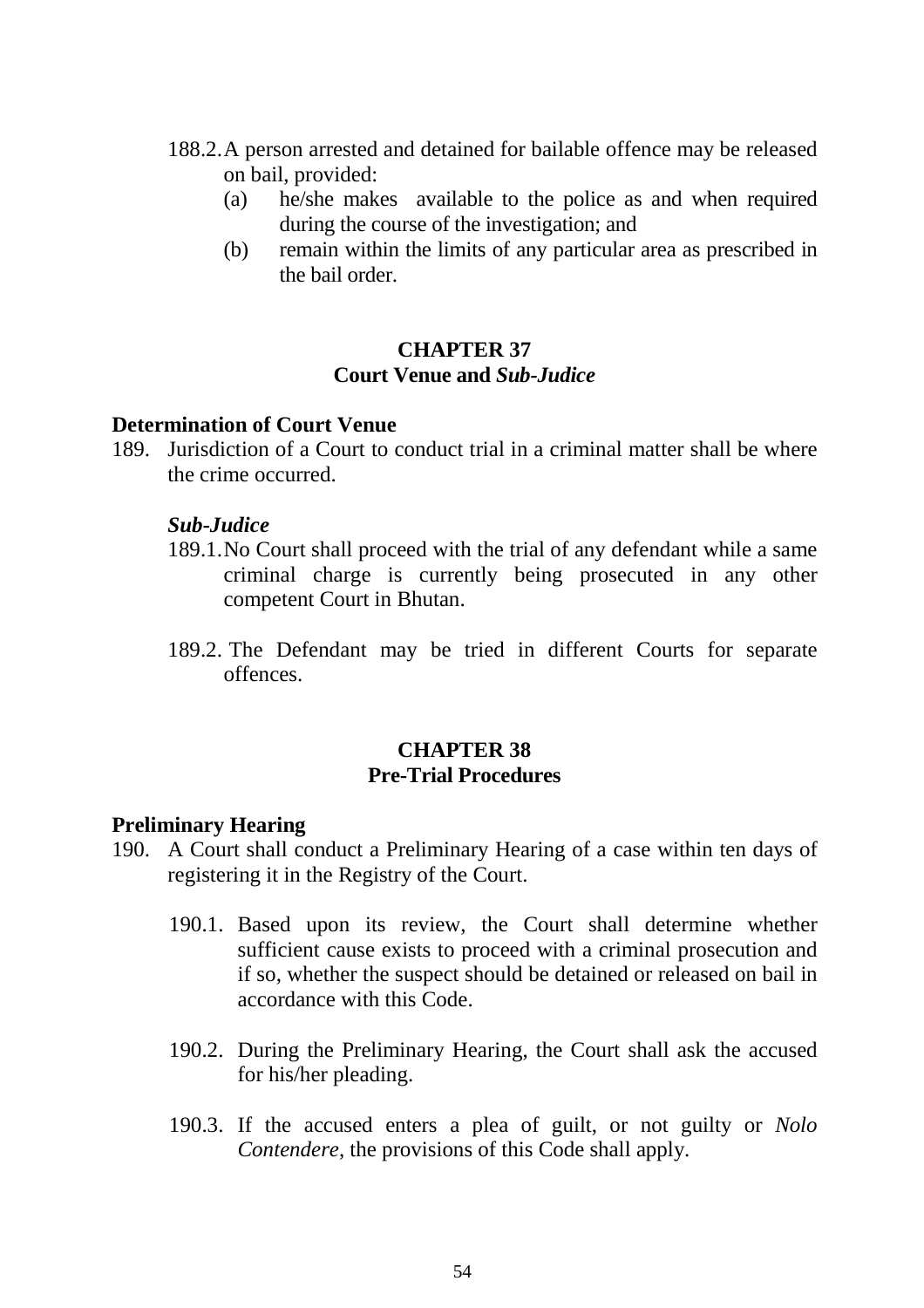## **Investigation**

- 191. Whenever a police investigation cannot be completed in time to enable a Preliminary Hearing in accordance with the provisions herein, the police making the investigation shall produce the accused person before the Court.
	- 191.1.The Court, prior to the Preliminary Hearing, may authorise the detention of the accused for an additional period not exceeding:
		- (a) forty-nine days, if satisfied that adequate grounds exist for doing so; or
		- (b) one hundred and eight days, where the investigation relates to a heinous crime.

### **Separate Charge**

- 192. For every distinct offence, there shall be a separate charge presented in the Preliminary Hearing.
	- 192.1.Where a case proceeds to trial, every charge shall be considered separately.

#### **Joinder of charge**

193. If a person in a series of acts so connected to form a part of the same transaction commits more than one offence, the person may be charged with and tried at one trial for every such offence.

## **Person who may be Charged and Tried Together**

194. Persons accused of the same offence or any offence that can be reasonably construed to have been committed during the same criminal transaction may

be charged and presented together in the Preliminary Hearing except juvenile.

## **CHAPTER 39**

## **Full or Partial Pleas of Guilty or** *Nolo* **Contendere**

#### *Nolo Contendere* **or Plea of Guilty**

- 195. Before confirming a plea of guilty or *Nolo Contendere*, the Court must address the defendant and determine that the defendant appears mentally competent and understands:
	- (a) the nature of the charge to which the plea is offered;
	- (b) the mandatory minimum and maximum penalties provided by law, if any;
	- (c) that the Court may also order the defendant to make restitution to any victim of the offence; and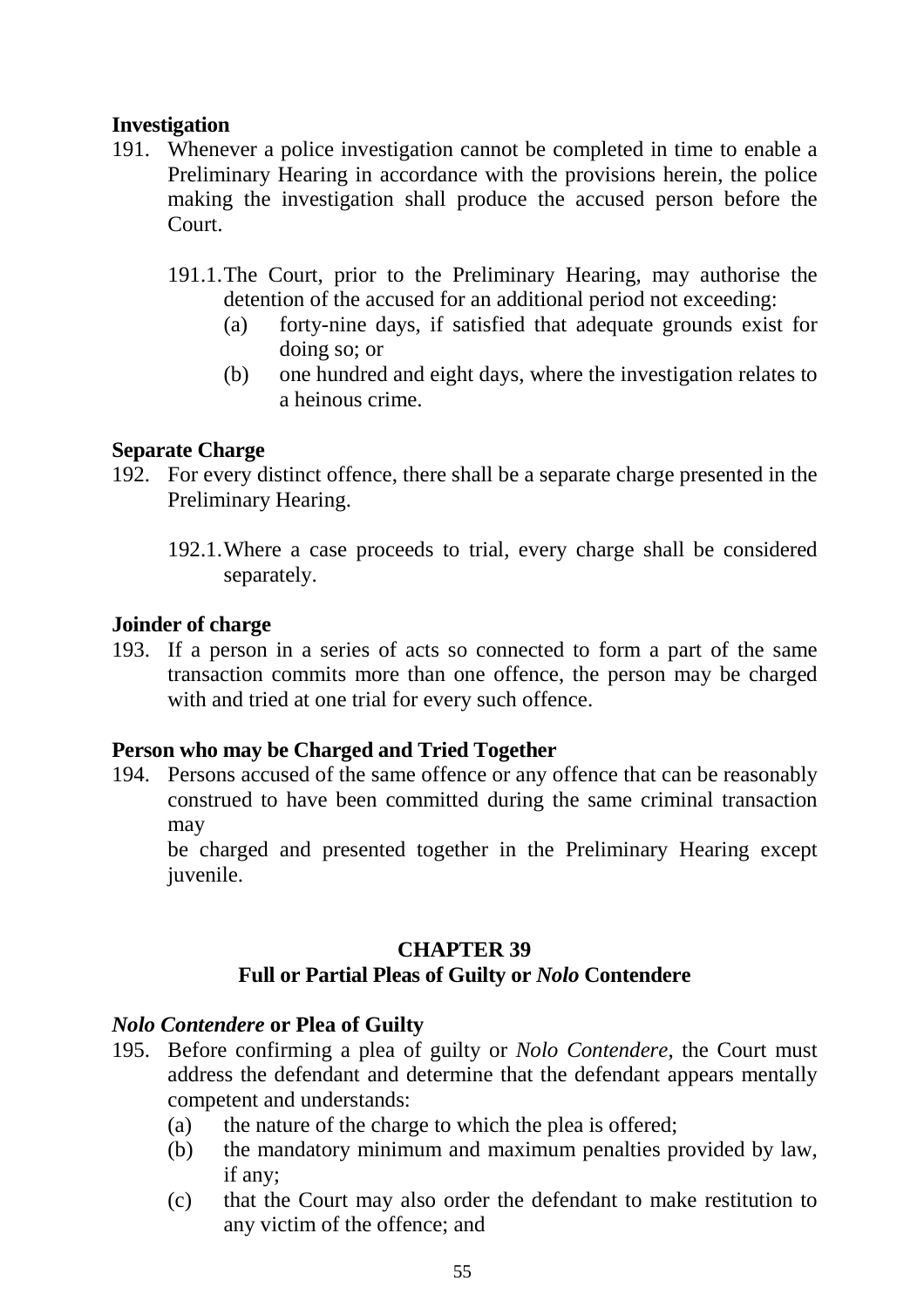- (d) that if the defendant accepts a plea of guilty or *Nolo Contendere* he/she waives his/her right to a trial.
- 195.1.In the case of juvenile, his/her parents/member of family/legal guardian/*Jabmi* may make a plea of guilty or *Nolo Contendere* only in the best interest of the juvenile.
- 195.2.The Court may order the defendant to furnish an explanation, if the defendant pleads guilty to all the offences charged.
- 195.3.If the Court is satisfied that the accused has admitted his/her guilt voluntarily and the admission appears to be true, the Court may convict him/her and pass sentence in accordance with law.
- 195.4.A plea of *Nolo Contendere* shall be accepted by the Court only after due consideration of the views of the parties and the interest of the public in the effective administration of justice.
- 195.5.If the plea of *Nolo Contendere* is accepted, the Court may proceed to award Judgment and sentencing according to the law.

#### **Full or Partial Plea of not Guilty**

- 196. If the defendant pleads not guilty to one or more of the charges levelled, the Court shall set a date for trial granting sufficient time as required to enable the prosecution and defence to prepare adequately.
	- 196.1.The Court following the completion of the full trial shall pronounce sentence on an element, to which the suspect pleads guilty or *Nolo Contendere*.

## **CHAPTER 40 Plea Bargain**

#### **Plea Bargain**

- 197. With agreement to provide information to the prosecution and in lieu of a full criminal trial, a suspect may choose to plead guilty to an offence lesser than the offence charged and be sentenced accordingly.
	- 197.1. The prosecution may consider a plea bargain in exchange of evidence deemed critical for prosecution against other criminal suspect.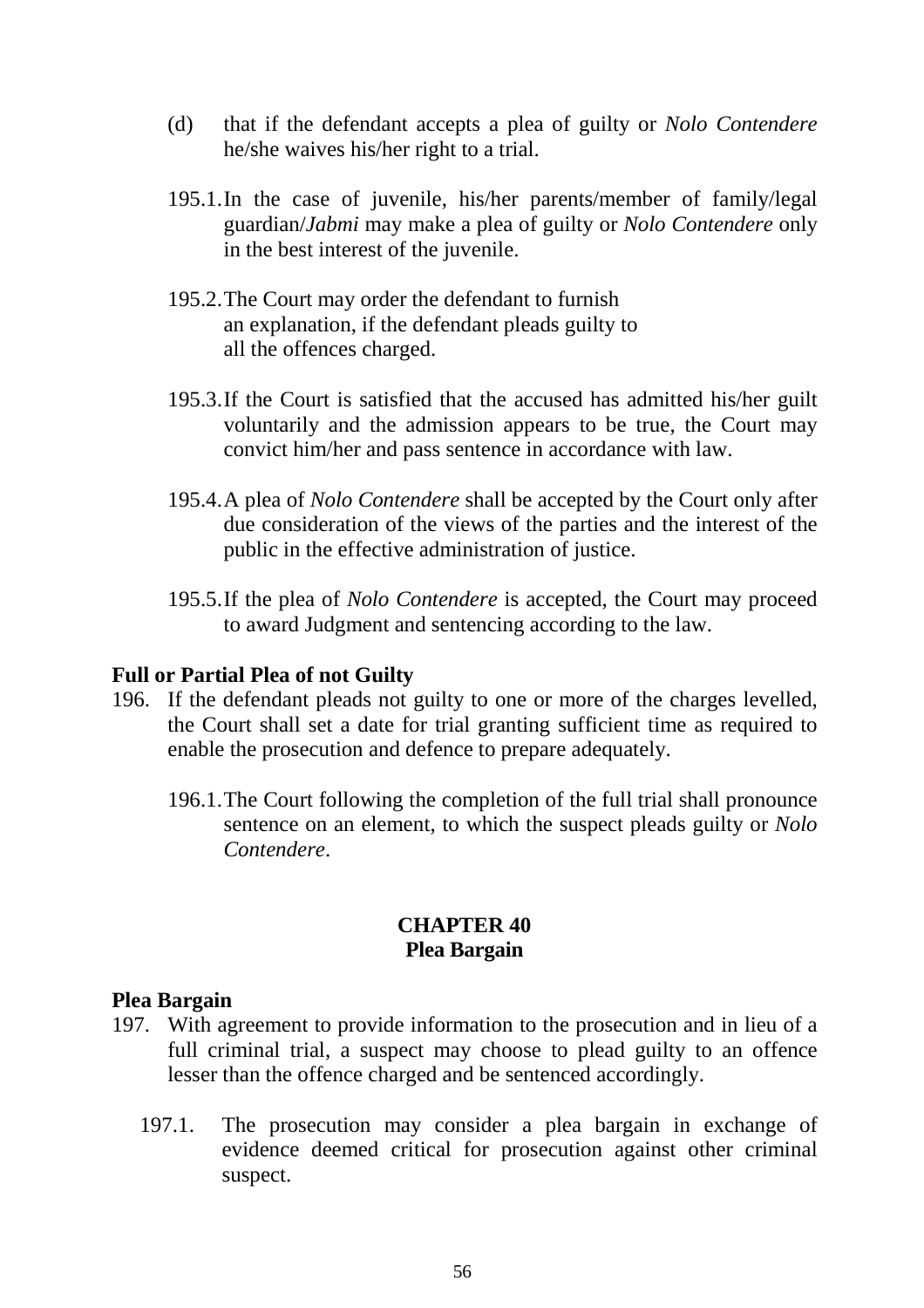- 197.2.Discretion as to whether or not to consider a plea bargain rests fully with the prosecution which shall amongst other factors consider:
	- (a) the nature of the offence;
	- (b) the circumstances under which the crime was committed;
	- (c) the person's prior criminal record and status; and
	- (d) whether it is voluntary in nature.
- 197.3.Before confirming a plea bargain, the prosecution shall determine whether the defendant is mentally competent and is a juvenile, and if so is represented by parent/member of a family/legal guardian/ *Jabmi*, and understands:
	- (a) the nature of the charges emanating from the plea bargain;
	- (b) the mandatory minimum and maximum penalties provided by law, if any;
	- (c) that a plea bargain may be made as well during the course of the Criminal trial; and
	- (d) that if the prosecution accepts the plea bargain, the defendant waives his/her right to a trial.

### **Discretion of Courts**

198. The Court shall still have the power to order the defendant to make restitution and pay compensation to a victim.

### **CHAPTER 41 Bail and Bond**

#### **Bail and Bond**

- 199. Where a suspect other than a person accused of non-bailable offence in the Preliminary Hearing submits that he/she is not guilty and subject to the conditions stated in this Code, the Court may decide to release him/her on bail upon execution of a bond for such sum of money by one or more sureties.
	- 199.1.Where a defendant is indigent or the charge is not a serious threat to public safety, a Court may release the defendant without posting a bond based on a promise to return and other conditions set by the Court.

#### **Bailable Offence**

- 199.2.In making the determination of whether to grant bail and the bail amounts, the Court shall consider the:
	- (a) severity of the charges;
	- (b) suspect's past criminal record;
	- (c) likelihood of flight;
	- (d) potential threat posed to civil society;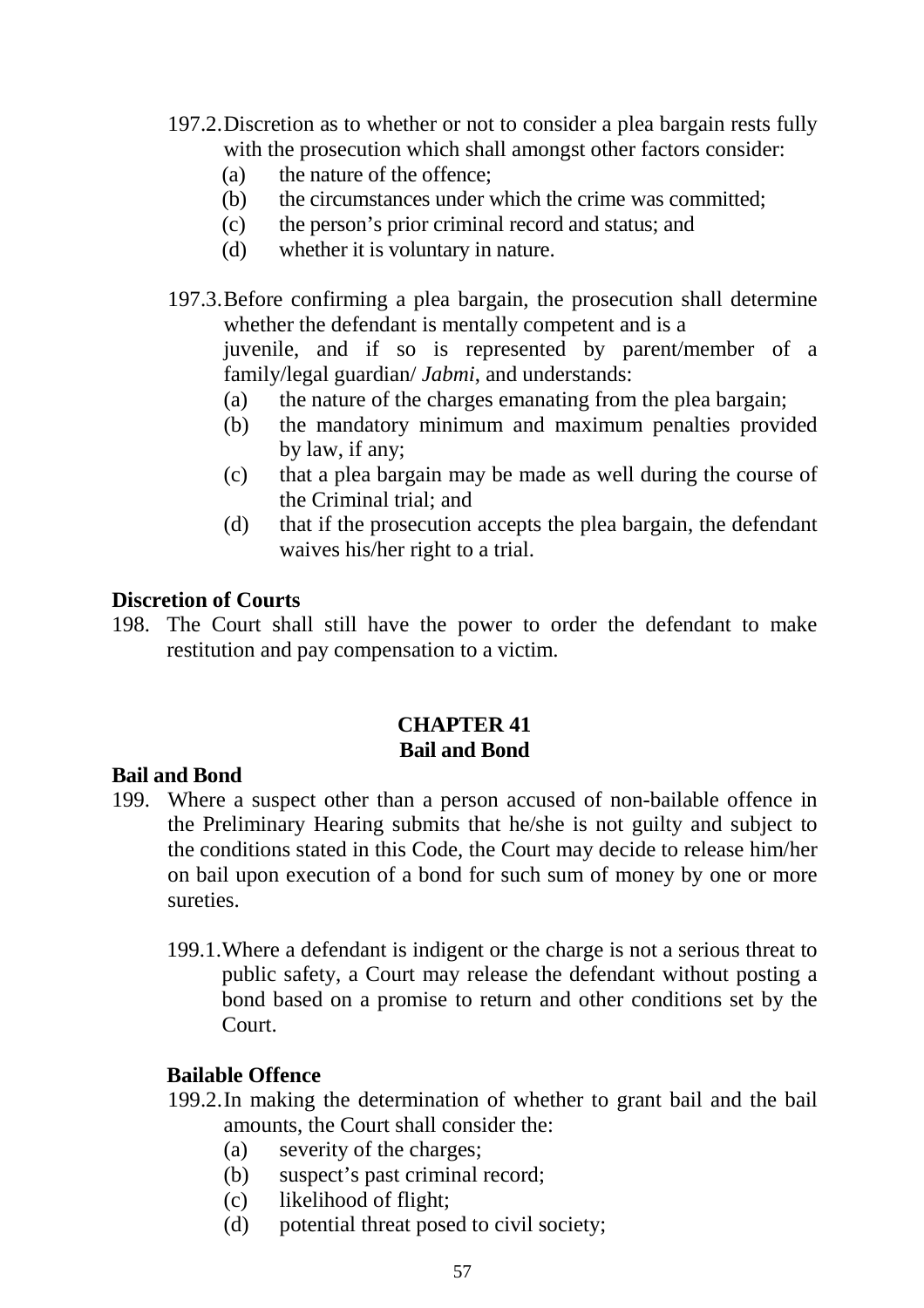- (e) suspect's age and physical/mental health condition; and
- (f) views of the victim or aggrieved person.
- 199.3.The Court, after an inquiry and recording the reasons, may refuse to accept a surety offered on the grounds that such surety is an unfit person for the purposes of the bond.
- 199.4.A person released on bail shall be required to:
	- (a) make himself/herself available to the police/Court as and when required during the course of the investigation/trial;
	- (b) remain within the limits of any particular area as prescribed in the bail order; and
	- (c) abstain from making any inducement, threat or promise, directly or indirectly to a person acquainted with the facts of the case so as to dissuade the person from disclosing such facts to the Court/police.
- 199.5.A person shall be released once the bond has been executed and the Court admitting the person to bail has issued an order of release to the police.
- 199.6.Where a sufficient cause is established, a surety for the attendance and appearance of the person released on bail may apply to the Court to discharge the bond.
- 199.7.If a surety applies to the Court to discharge the bond, the Court shall issue a warrant of arrest directing that the person so released is brought before the Court.
- 199.8.On the appearance of such person pursuant to the warrant, or on his voluntary surrender, the Court shall direct the bond to be discharged and require such person to find other suitable sureties, and if he/she fails

to do so, may commit the person to jail.

#### **Bond for keeping the peace and good behaviour**

- 200. If there are reasonable grounds to believe that a person is likely to commit a breach of peace, disturb public tranquillity or any wrongful act, the Court after giving the person concerned opportunity to show cause, may order such person to execute a bond with or without sureties for keeping the peace for a period not exceeding 108 days.
	- 200.1.The bond to be executed shall bind the person to keep the peace or to be in good behaviour, and therefore shall be liable as per the undertaking for any breach of the bond.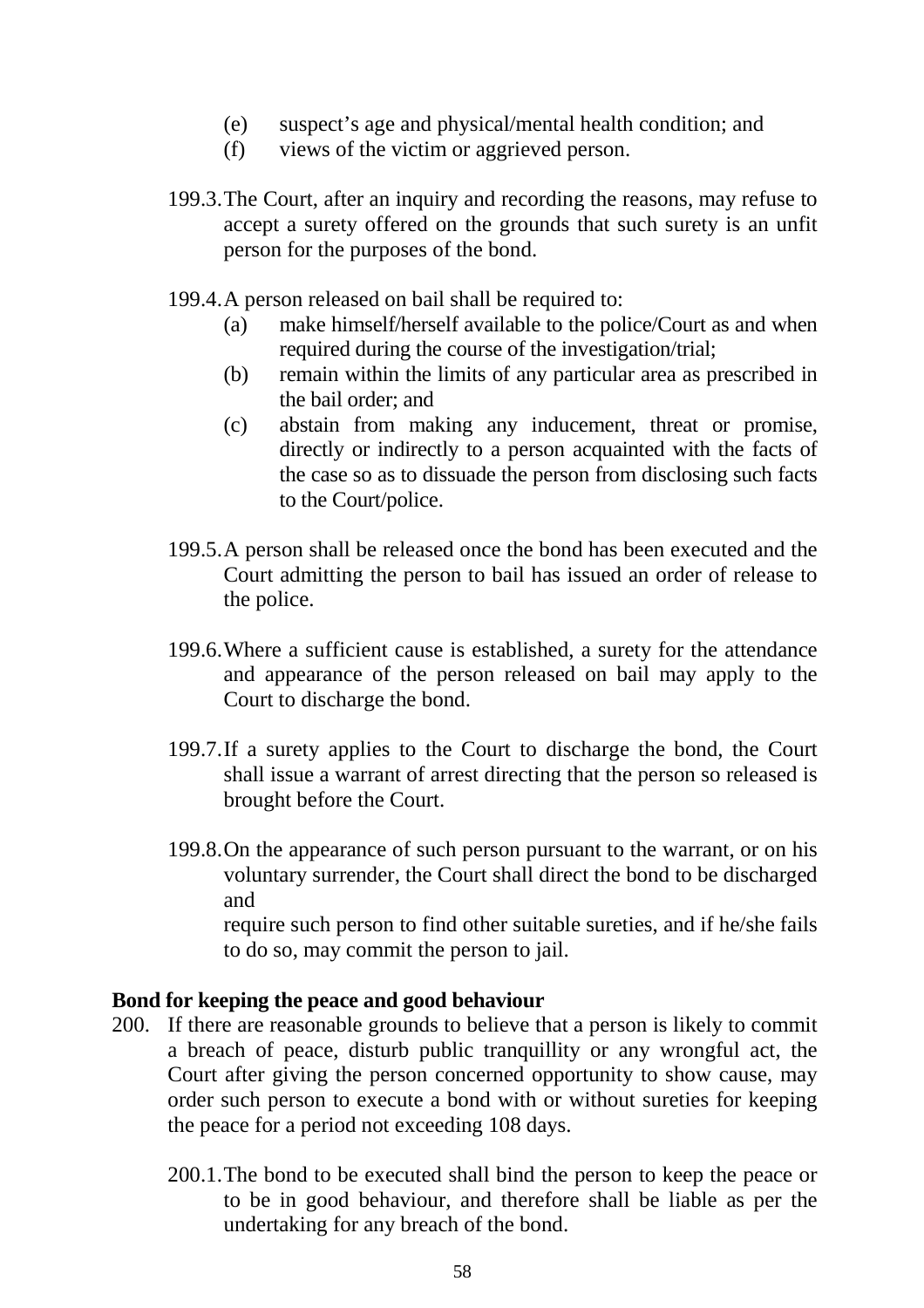200.2.If a person fails to give security as required, the person shall be committed to prison until such period expires or until such period he/she gives the security to the Court that made the order requiring it.

#### **Bond amount**

201. The amount of bond shall be fixed at ten to thirty percent of the income of the surety.

## **CHAPTER 42 Withdrawal from Prosecution**

#### **Withdrawal from Prosecution**

202. If following the accumulation and review of evidences, the police and the prosecutor believes that there is an insufficient legal basis to make a compelling case to prove a suspect's guilt beyond a reasonable doubt, the police/prosecutor may request the Court to allow the prosecution to be withdrawn.

#### **Termination of Bail**

202.1.The effect of withdrawal of prosecution shall be dismissal of the case and termination of conditions of bail.

202.2.If the accused is in custody, he/she shall be immediately released.

#### **Release**

203. A Court may release the suspect or defendant, terminate bail/dismiss a case, if the prosecution repeatedly fails to produce sufficient evidence or witness to substantiate the charge against the suspect

#### **Acquittal in a Case of Innocence**

204. Where guilt *beyond reasonable doubt* has not been established to the Court's satisfaction for the charge, the defendant shall be acquitted and released and have the conditions of his/her bail terminated.

#### **Motion for new Trials**

205. The prosecution may motion the Courts for new trials based on newly discovered evidence or on other grounds.

#### **Double Jeopardy**

206. Defendant acquitted/convicted of a specific offence may not be penalised for the second time.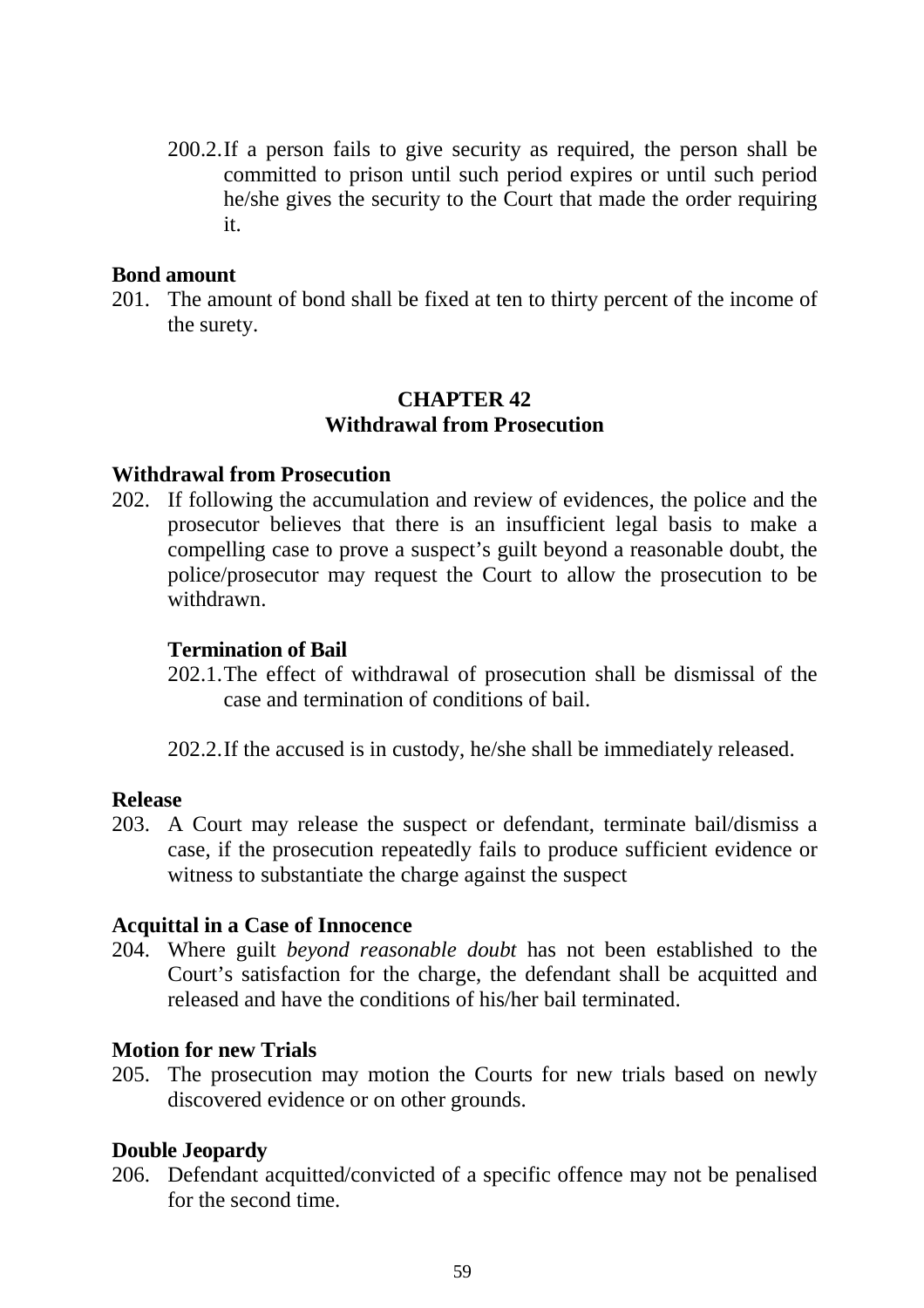- 206.1.Double jeopardy protection shall not apply to an associated offence and the part of the same set of operative facts was not known to the prosecution.
- 206.2.Double Jeopardy does not protect the defendant from civil litigation.

## **CHAPTER 43 Sentencing**

#### **Sentencing**

207. Sentencing may be passed only with regard to the element of the charge where guilt *beyond reasonable doubt* has been proven to the full satisfaction of the Court.

## **Types of Sentencing**

208. A defendant found guilty of a crime may be:

- (a) awarded capital punishment;
- (b) imprisoned;
- (c) released on probation;
- (d) fined; or
- (e) ordered to pay compensation or damages and make restitution to the victim or his/her legal heir.

## **Additional Criminal Penalties**

209. The Court may also decree a forfeiture of property/a judicial sale of property/a financial penalty/cancellation of license/impose any other penalty deemed fit.

#### **Concurrent or Consecutive Sentence of Imprisonment**

210. The Court may direct that any sentence of imprisonment awarded by it shall run concurrently or run consecutively with the sentences awarded either in the same trial or with a sentence that the accused is already undergoing for any other offence.

#### **Detention prior to sentence**

211. When a defendant who is sentenced to imprisonment has previously been detained in any prison following his/her arrest for the crime for which such sentence is prescribed, such period of detention shall be deducted from the term of his/her sentence.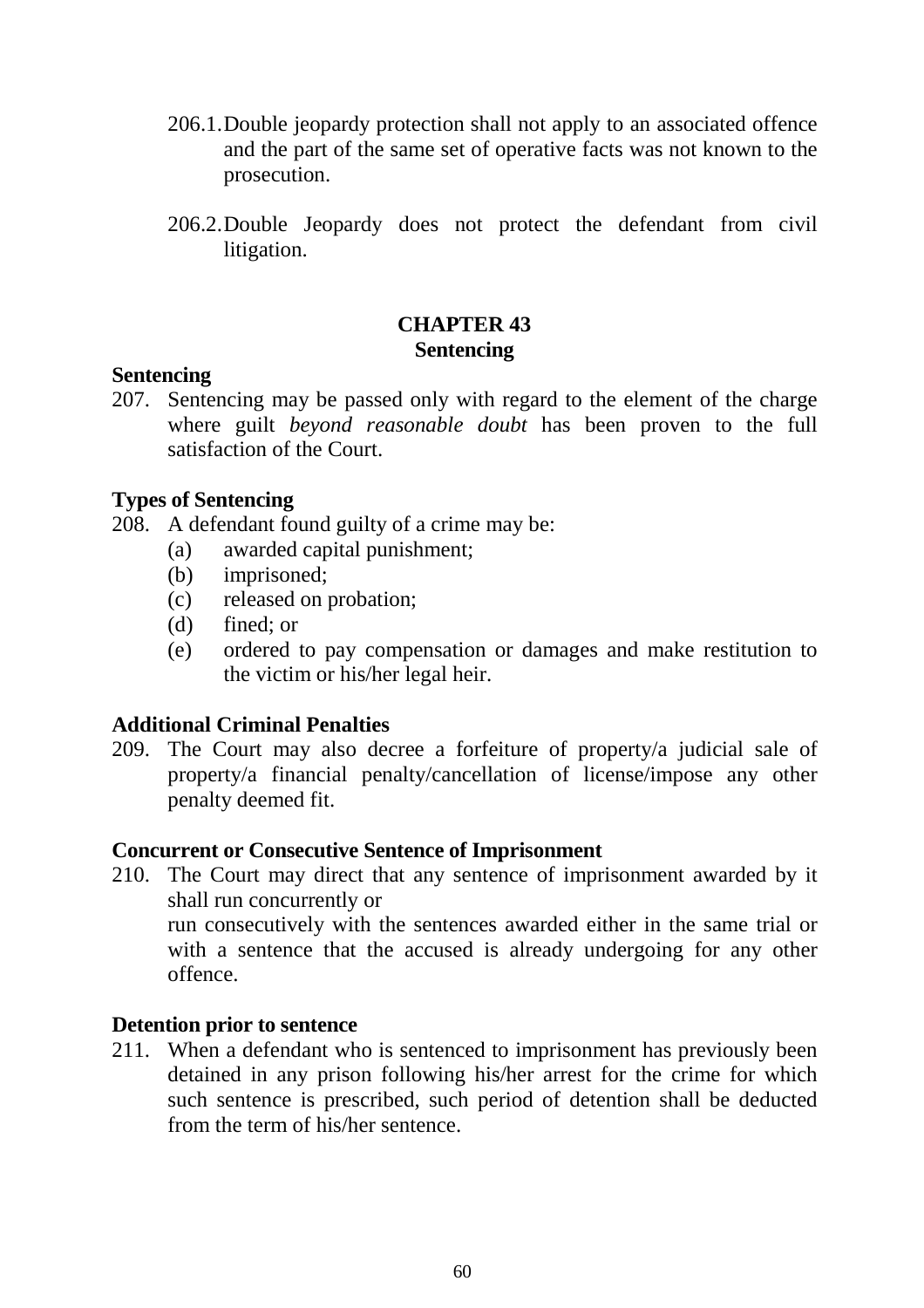## **Criminal Trial does not Bar Civil Suit**

212. Completion of a criminal trial shall not preclude the right of a victim or person otherwise harmed by the defendant from filing a civil suit against the same defendant and associated parties.

## **CHAPTER 44 Juvenile**

#### **Juvenile**

213. A Juvenile arrested on a criminal charge shall :

- (a) be informed promptly and directly of the charge against him/her through his/her parents/member of family/legal guardian;
- (b) be accompanied by a parent/member of family/legal guardian during trial unless it is considered not to be in the best interest of the child, in particular, taking into account his/her age or situation;
- (c) have the opportunity to be represented by a *Jabmi;*
- (d) have legal or other appropriate assistance in the preparation and presentation of his/her defence; and
- (e) have his/her privacy fully respected at all stage of the proceedings.

#### **Disposition of a Convicted Juvenile**

- 213.1.In making the determination to allow a Juvenile to go home after advice/admonition or release the Juvenile on probation, the Court shall consider the:
	- (a) severity of the charges;
	- (b) juvenile's past criminal record;
	- (c) likelihood of flight;
	- (d) juvenile's age and physical/mental health condition; and
	- (e) potential threat posed to civil society.

#### **Preceding Sentencing**

- 213.2.A Court shall take into consideration the following factors in making orders concerning juvenile:-
	- (a) age of the juvenile;
	- (b) physical and mental health;
	- (c) circumstances in which the juvenile was living;
	- (d) reports made by the police; and
	- (e) other circumstances as are, in the opinion of the Court, required to be taken into consideration in the best interest and welfare of the Juvenile.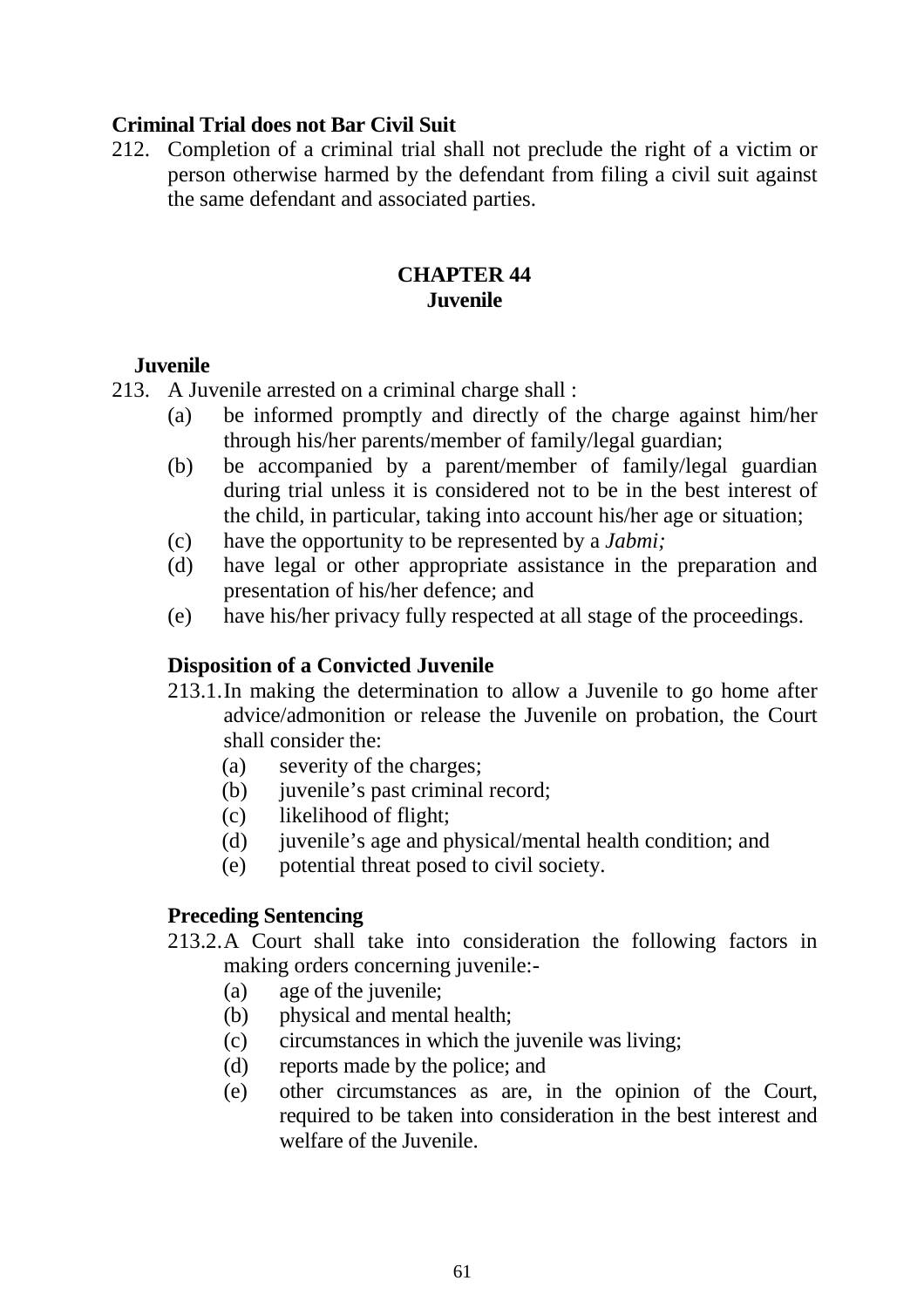### **Authoritative Text**

- 214. The original text of this Code is the text as passed by the National Assembly in *Dzongkha*. The *Dzongkha* text and the English translation are equally authoritative, except that, in any instance of a difference in meaning between the two texts, the *Dzongkha* text shall prevail.
- 215. *Drangpons* of the:
	- (a) *Dzongkhag* Court shall be addressed as Judges in English;
	- (b) High Court shall be addressed as Justices; and
	- (c) Supreme Court shall be addressed as Justices.

## **DEFINITIONS**

- 215.1."*Druk Gyalpo*" means His Majesty the King of Bhutan.
- 215.2.*"Dungkhag Court"* means Court at sub-divisional level.
- 215.3."*Dzongkhag Court"* means district court.
- 215.4."Government" means the Royal Government of Bhutan and its instruments.
- 215.5. "Law" means the laws of the Kingdom of Bhutan.
- 215.6. "National Judicial Commission" means commission appointed under this Code for the purposes of appointment and removal of *Drangpons.*
- 215.7."Offence" means any act or omission in contradiction to any law in force committed within or outside the territory of the Kingdom of Bhutan.
- 215.8."Person" includes an individual, partnership, corporation, organisation, enterprise, agency, department, subdivision, or other legal entity whether public or private and successor, representative, or agent of one of them.
- 215.9."Prosecutor" or "Prosecution" means a person who has been directed by the Government to appear and conduct a criminal case on behalf of the Government.
- 215.10. "Public" means all classes of the society or any community.
- 215.11. "Receiver" means any person so appointed under this Code.
- 215.12. "*Drangpon*" means Justice or Judge or Presiding Judicial Officer of a Court.
- 215.13. *"Rabjam"* means any person so designated by any relevant rules or regulations or statute.
- 215.14. *"Thrimzhung Chhenmo"* means The Supreme Law of 1959.
- 215.15. *"TSA-WA-SUM"* means His Majesty the King, Country and People of Bhutan.
- 215.16. *''Bah"* means a legal undertaking or bond.
- 215.17. *Jabmi* " means a Bhutanese legal counsel who has been licensed to practice.
- 215.18. The Royal Courts of Justice means Courts of law in Bhutan.